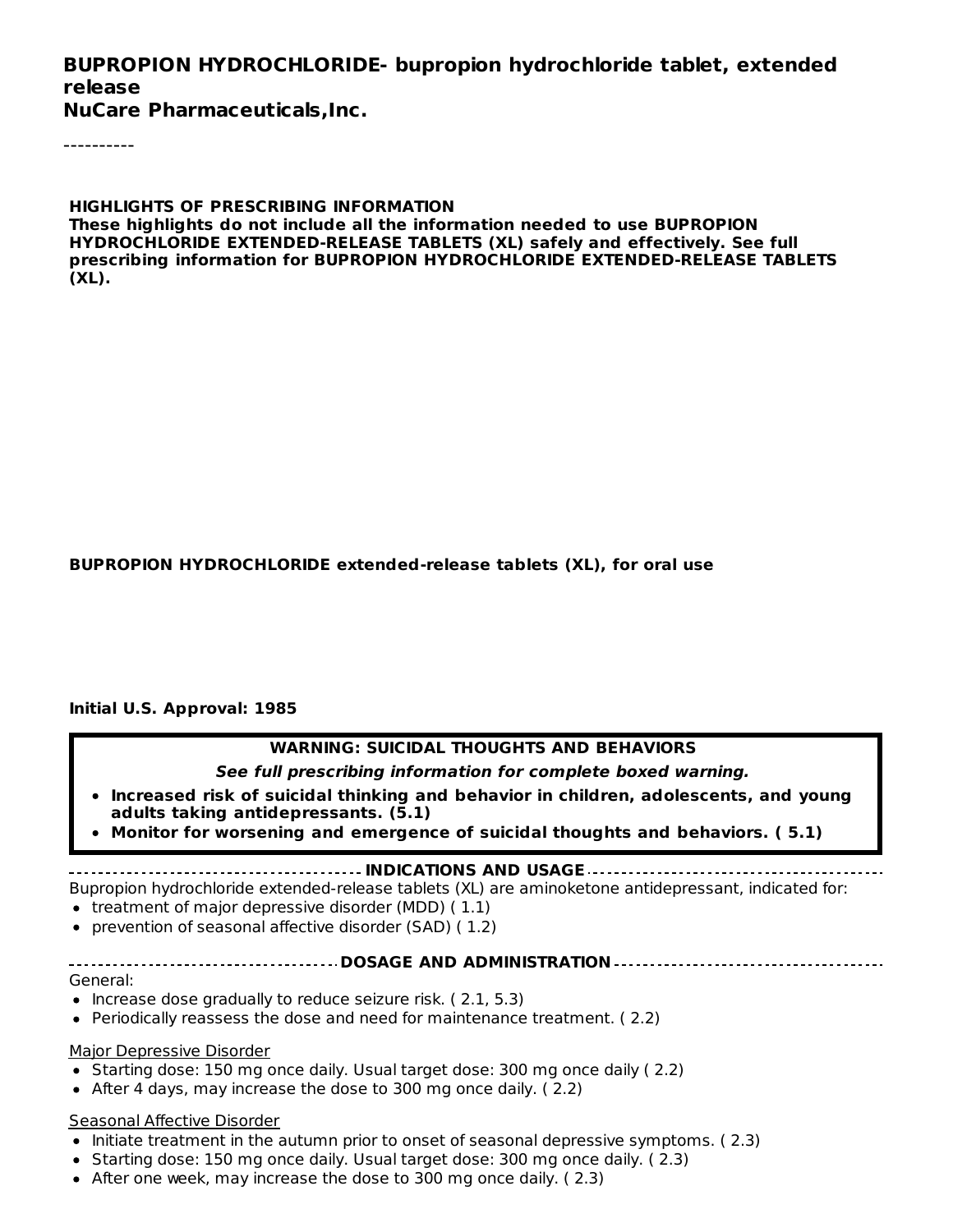Continue treatment through the winter season. ( 2.3)

#### Hepatic Impairment

- Moderate to severe hepatic impairment: 150 mg every other day ( 2.6)
- $\bullet$  Mild hepatic impairment: Consider reducing the dose and/or frequency of dosing. (2.6, 8.7)

#### Renal Impairment

Consider reducing the dose and/or frequency of dosing. ( 2.7, 8.6)

# **DOSAGE FORMS AND STRENGTHS**

Extended-release tablets: 150 mg, 300 mg ( 3)

#### **CONTRAINDICATIONS**

- Seizure disorder.  $(4, 5.3)$
- Current or prior diagnosis of bulimia or anorexia nervosa ( 4, 5.3)
- Abrupt discontinuation of alcohol, benzodiazepines, barbiturates, antiepileptic drugs. ( 4, 5.3)
- Monoamine Oxidase Inhibitors (MAOIs): Do not use MAOIs intended to treat psychiatric disorders with bupropion hydrochloride extended-release tablets (XL) or within 14 days of stopping treatment with bupropion hydrochloride extended-release tablets (XL). Do not use bupropion hydrochloride extendedrelease tablets (XL) within 14 days of stopping an MAOI intended to treat psychiatric disorders. In addition, do not start bupropion hydrochloride extended-release tablets (XL) in a patient who is being treated with linezolid or intravenous methylene blue. ( 4, 7.6)
- Known hypersensitivity to bupropion or other ingredients of bupropion hydrochloride extended-release tablets (XL) ( 4, 5.8)

#### **WARNINGS AND PRECAUTIONS**

- Neuropsychiatric Adverse Events During Smoking Cessation: Postmarketing reports of serious or clinically significant neuropsychiatric adverse events have included changes in mood (including depression and mania), psychosis, hallucinations, paranoia, delusions, homicidal ideation, aggression, hostility, agitation, anxiety, and panic, as well as suicidal ideation, suicide attempt, and completed suicide. Observe patients attempting to quit smoking with bupropion hydrochloride extended-release tablets (XL) for the occurrence of such symptoms and instruct them to discontinue bupropion hydrochloride extended-release tablets (XL) and contact a healthcare provider if they experience such adverse events. ( 5.2)
- Seizure Risk: The risk is dose-related. Can minimize risk by limiting daily dose to 450 mg and gradually increasing the dose. Discontinue if seizure occurs. ( 4, 5.3, 7.3)
- Hypertension: Bupropion hydrochloride extended-release tablets (XL) can increase blood pressure. Monitor blood pressure before initiating treatment and periodically during treatment. ( 5.4)
- Activation of Mania/Hypomania: Screen patients for bipolar disorder and monitor for these symptoms. ( 5.5)
- Psychosis and Other Neuropsychiatric Reactions: Instruct patients to contact a healthcare professional if such reactions occur. ( 5.6)
- Angle-Closure Glaucoma: Angle-closure glaucoma has occurred in patients with untreated anatomically  $\bullet$ narrow angles treated with antidepressants. ( 5.7)

#### **ADVERSE REACTIONS**

Most common adverse reactions are (incidence ≥5%; ≥2× placebo rate): dry mouth, nausea, insomnia, dizziness, pharyngitis, abdominal pain, agitation, anxiety, tremor, palpitation, sweating, tinnitus, myalgia, anorexia, urinary frequency, rash. ( 6.1)

#### **To report SUSPECTED ADVERSE REACTIONS, contact Accord Healthcare Inc. at 1-866-941- 7875 or www.accordhealthcare.us or FDA at 1-800-FDA-1088 or www.fda.gov/medwatch.**

```
DRUG INTERACTIONS
```
- CYP2B6 inducers: Dose increase may be necessary if coadministered with CYP2B6 inducers (e.g., ritonavir, lopinavir, efavirenz, carbamazepine, phenobarbital, and phenytoin) based on clinical exposure, but should not exceed the maximum recommended dose. ( 7.1)
- Drugs metabolized by CYP2D6: Bupropion inhibits CYP2D6 and can increase concentrations of: antidepressants (e.g., venlafaxine, nortriptyline, imipramine, desipramine, paroxetine, fluoxetine, sertraline), antipsychotics (e.g., haloperidol, risperidone, thioridazine), beta-blockers (e.g., metoprolol), and Type 1C antiarrhythmics (e.g., propafenone, flecainide). Consider dose reduction when using with bupropion. ( 7.2)
- Drugs that lower seizure threshold: Dose bupropion hydrochloride extended-release tablets (XL) with caution. ( 5.3, 7.3)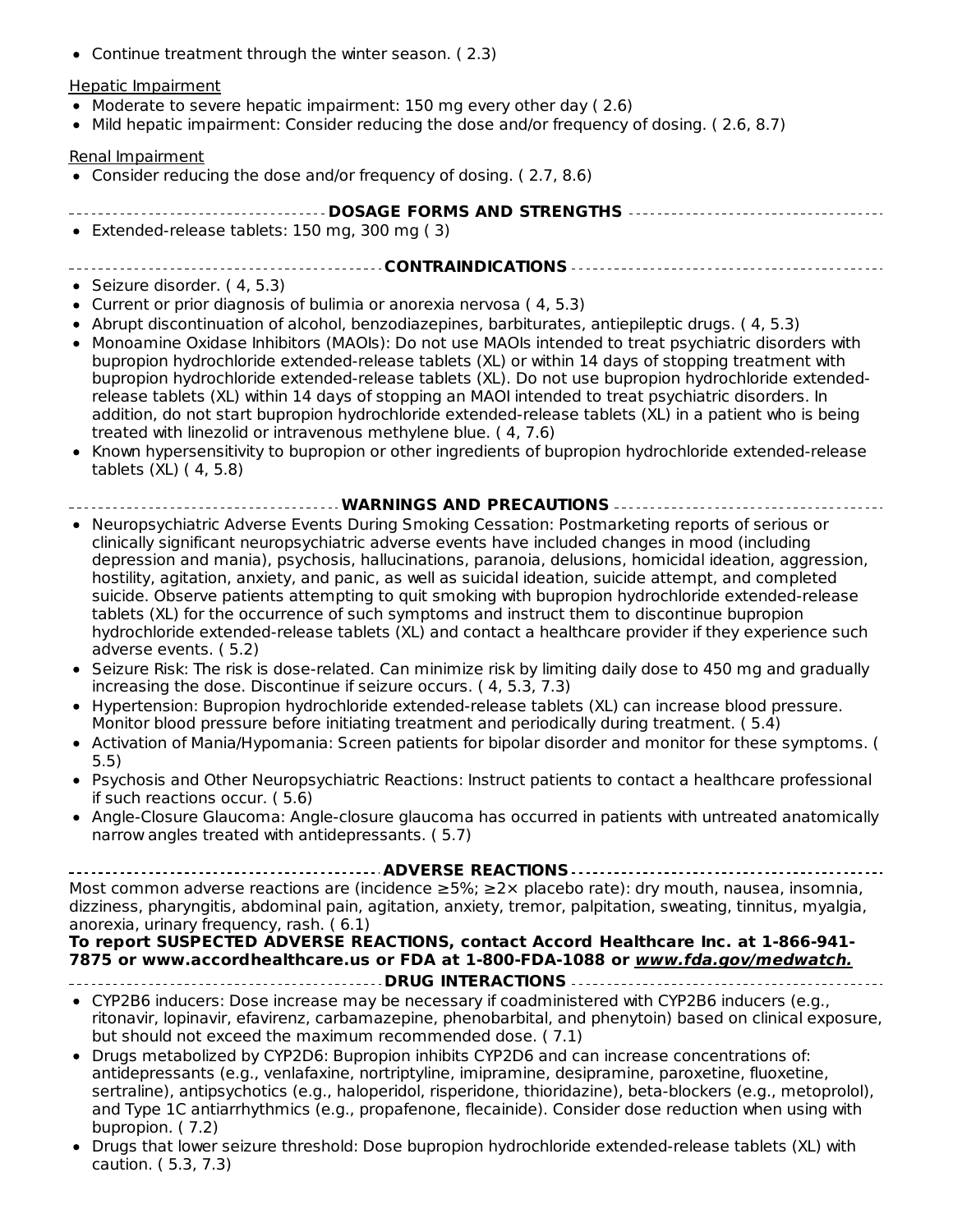- Dopaminergic Drugs (levodopa and amantadine): CNS toxicity can occur when used concomitantly with bupropion hydrochloride extended-release tablets (XL). ( 7.4)
- MAOIs: Increased risk of hypertensive reactions can occur when used concomitantly with bupropion hydrochloride extended-release tablets (XL). ( 7.6)
- Drug-laboratory test interactions: Bupropion hydrochloride extended-release tablets (XL) can cause false- positive urine test results for amphetamines. ( 7.7)

#### **See 17 for PATIENT COUNSELING INFORMATION and Medication Guide.**

**Revised: 7/2021**

#### **FULL PRESCRIBING INFORMATION: CONTENTS\* WARNING: SUICIDAL THOUGHTS AND BEHAVIORS 1 INDICATIONS AND USAGE**

- 1.1 Major Depressive Disorder (MDD)
- 1.2 Seasonal Affective Disorder (SAD)

### **2 DOSAGE AND ADMINISTRATION**

- 2.1 General Instructions for Use
- 2.2 Dosage for Major Depressive Disorder (MDD)
- 2.3 Dosage for Seasonal Affective Disorder (SAD)

2.4 Switching Patients from WELLBUTRIN Tablets or from WELLBUTRIN SR

Sustained-Release Tablets

2.5 To Discontinue Bupropion Hydrochloride Extended-Release Tablets (XL), Taper the Dose

- 2.6 Dosage Adjustment in Patients with Hepatic Impairment
- 2.7 Dose Adjustment in Patients with Renal Impairment
- 2.8 Switching a Patient to or from a Monoamine Oxidase Inhibitor (MAOI) Antidepressant

2.9 Use of Bupropion Hydrochloride Extended-Release Tablets (XL) with Reversible MAOIs such as Linezolid or Methylene Blue

# **3 DOSAGE FORMS AND STRENGTHS**

### **4 CONTRAINDICATIONS**

### **5 WARNINGS AND PRECAUTIONS**

5.1 Suicidal Thoughts and Behaviors in Children, Adolescents, and Young Adults 5.2 Neuropsychiatric Adverse Events and Suicide Risk in Smoking Cessation Treatment

- 5.3 Seizure
- 5.4 Hypertension
- 5.5 Activation of Mania/Hypomania
- 5.6 Psychosis and Other Neuropsychiatric Reactions
- 5.7 Angle-Closure Glaucoma
- 5.8 Hypersensitivity Reactions

# **6 ADVERSE REACTIONS**

- 6.1 Clinical Trials Experience
- 6.2 Postmarketing Experience

### **7 DRUG INTERACTIONS**

7.1 Potential for Other Drugs to Affect Bupropion Hydrochloride Extended-Release Tablets (XL)

7.2 Potential for Bupropion Hydrochloride Extended-Release Tablets (XL) to Affect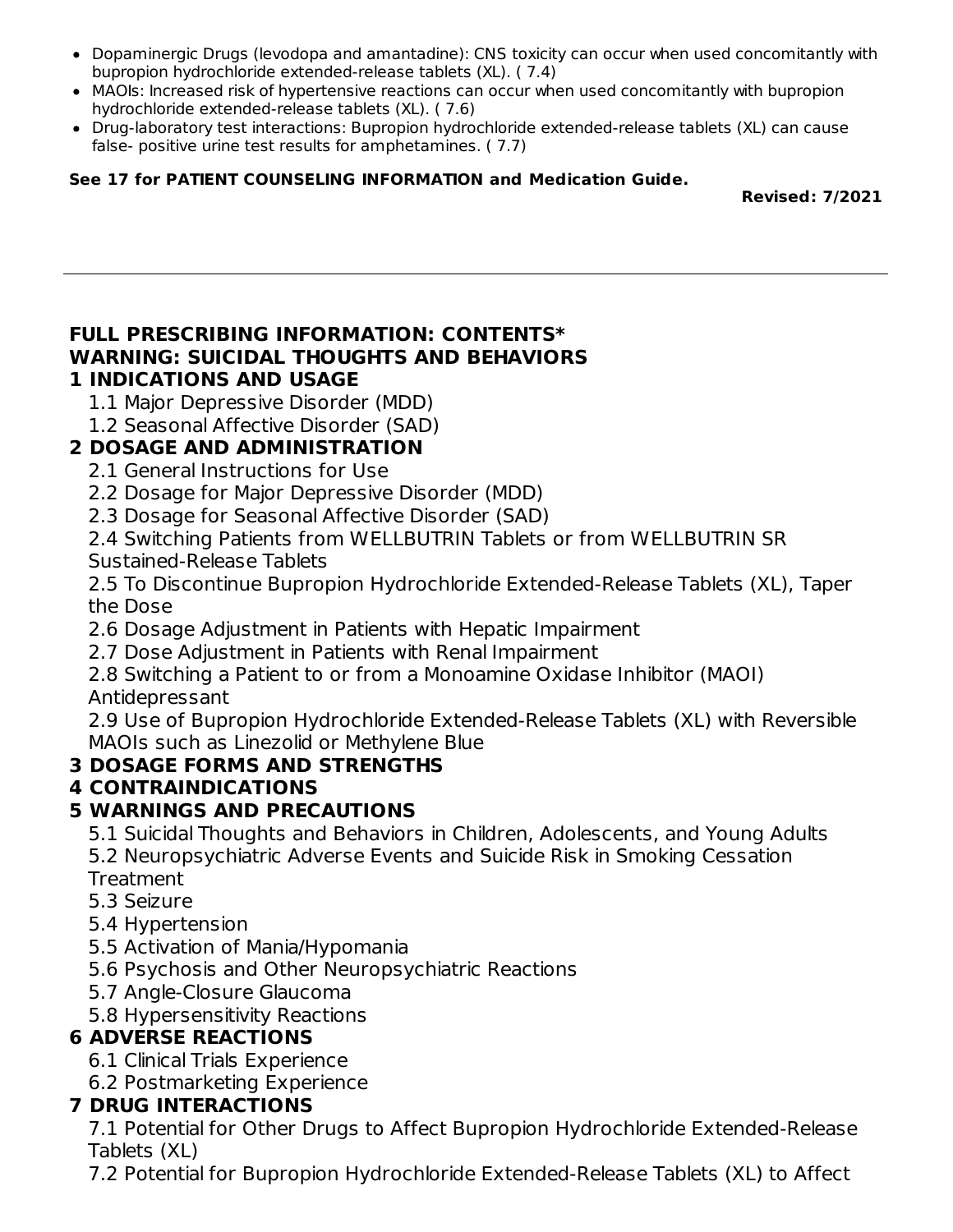Other Drugs

- 7.3 Drugs That Lower Seizure Threshold
- 7.4 Dopaminergic Drugs (Levodopa and Amantadine)
- 7.5 Use with Alcohol
- 7.6 MAO Inhibitors
- 7.7 Drug-Laboratory Test Interactions

# **8 USE IN SPECIFIC POPULATIONS**

- 8.1 Pregnancy
- 8.2 Lactation
- 8.4 Pediatric Use
- 8.5 Geriatric Use
- 8.6 Renal Impairment
- 8.7 Hepatic Impairment

### **9 DRUG ABUSE AND DEPENDENCE**

- 9.1 Controlled Substance
- 9.2 Abuse

# **10 OVERDOSAGE**

- 10.1 Human Overdose Experience
- 10.2 Overdosage Management

### **11 DESCRIPTION**

# **12 CLINICAL PHARMACOLOGY**

- 12.1 Mechanism of Action
- 12.3 Pharmacokinetics

### **13 NONCLINICAL TOXICOLOGY**

13.1 Carcinogenesis, Mutagenesis, Impairment of Fertility

# **14 CLINICAL STUDIES**

- 14.1 Major Depressive Disorder
- 14.2 Seasonal Affective Disorder

# **16 HOW SUPPLIED/STORAGE AND HANDLING**

#### **17 PATIENT COUNSELING INFORMATION**

\* Sections or subsections omitted from the full prescribing information are not listed.

**FULL PRESCRIBING INFORMATION**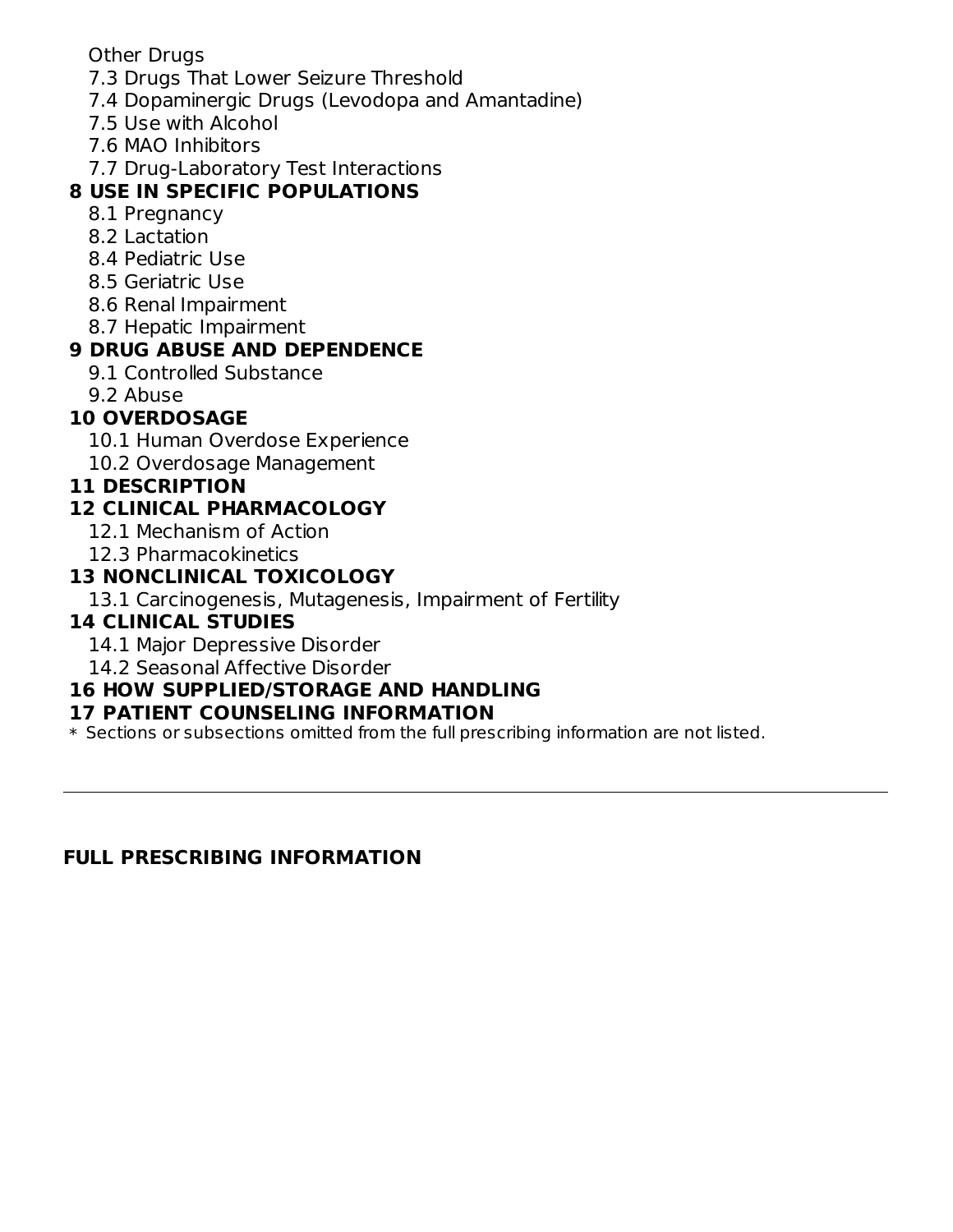## **WARNING: SUICIDAL THOUGHTS AND BEHAVIORS**

### **SUICIDALITY AND ANTIDEPRESSANT DRUGS**

**Antidepressants increased the risk of suicidal thoughts and behavior in children, adolescents, and young adults in short-term trials. These trials did not show an increase in the risk of suicidal thoughts and behavior with antidepressant use in subjects aged 65 and older [see Warnings and Precautions (5.1)].**

**In patients of all ages who are started on antidepressant therapy, monitor closely for worsening, and for emergence of suicidal thoughts and behaviors. Advise families and caregivers of the need for close observation and communication with the prescriber [see Warnings and Precautions (5.1)].**

# **1 INDICATIONS AND USAGE**

### **1.1 Major Depressive Disorder (MDD)**

Bupropion hydrochloride extended-release tablets (XL) are indicated for the treatment of major depressive disorder (MDD), as defined by the Diagnostic and Statistical Manual (DSM).

The efficacy of the immediate-release formulation of bupropion was established in two 4 week controlled inpatient trials and one 6-week controlled outpatient trial of adult patients with MDD. The efficacy of the sustained-release formulation of bupropion in the maintenance treatment of MDD was established in a long-term (up to 44 weeks), placebo-controlled trial in patients who had responded to bupropion in an 8-week study of acute treatment [see Clinical Studies (14.1)].

### **1.2 Seasonal Affective Disorder (SAD)**

Bupropion hydrochloride extended-release tablets (XL) are indicated for the prevention of seasonal major depressive episodes in patients with a diagnosis of seasonal affective disorder (SAD).

The efficacy of bupropion hydrochloride extended-release tablets (XL) in the prevention of seasonal major depressive episodes was established in 3 placebo-controlled trials in adult outpatients with a history of MDD with an autumn-winter seasonal pattern as defined in the DSM [see Clinical Studies (14.2)].

# **2 DOSAGE AND ADMINISTRATION**

# **2.1 General Instructions for Use**

To minimize the risk of seizure, increase the dose gradually *[see Warnings and* Precautions (5.3)].

Bupropion hydrochloride extended-release tablets (XL) should be swallowed whole and not crushed, divided, or chewed. Bupropion hydrochloride extended-release tablets (XL)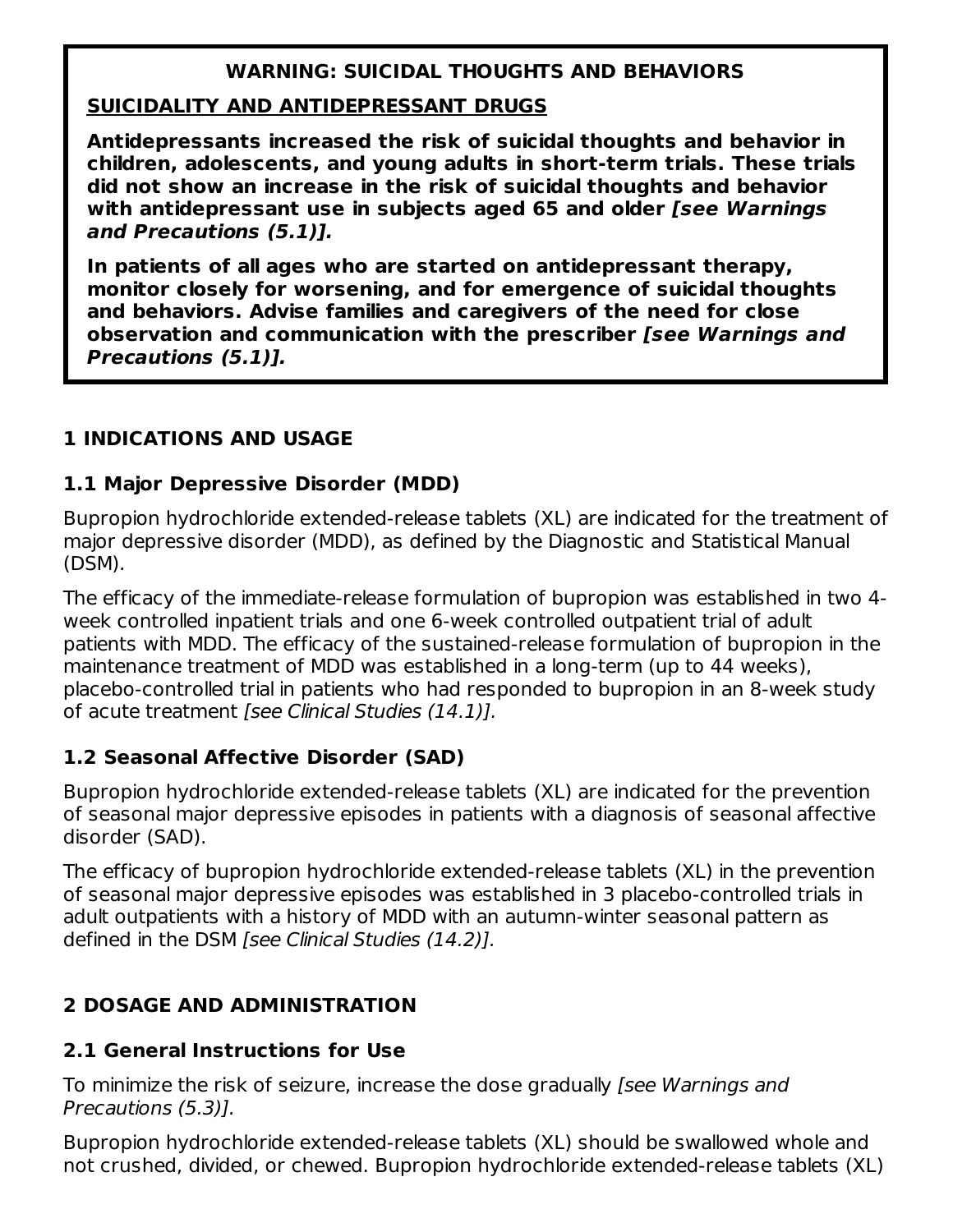should be administered in the morning and may be taken with or without food.

# **2.2 Dosage for Major Depressive Disorder (MDD)**

The recommended starting dose for MDD is 150 mg once daily in the morning. After 4 days of dosing, the dose may be increased to the target dose of 300 mg once daily in the morning.

It is generally agreed that acute episodes of depression require several months or longer of antidepressant treatment beyond the response in the acute episode. It is unknown whether the bupropion hydrochloride extended-release tablets (XL) dose needed for maintenance treatment is identical to the dose that provided an initial response. Periodically reassess the need for maintenance treatment and the appropriate dose for such treatment.

# **2.3 Dosage for Seasonal Affective Disorder (SAD)**

The recommended starting dose for SAD is 150 mg once daily. After 7 days of dosing, the dose may be increased to the target dose of 300 mg once daily in the morning. Doses above 300 mg of bupropion hydrochloride extended-release were not assessed in the SAD trials.

For the prevention of seasonal MDD episodes associated with SAD, initiate bupropion hydrochloride extended-release tablets (XL) in the autumn, prior to the onset of depressive symptoms. Continue treatment through the winter season. Taper and discontinue bupropion hydrochloride extended-release tablets (XL) in early spring. For patients treated with 300 mg per day, decrease the dose to 150 mg once daily before discontinuing bupropion hydrochloride extended-release tablets (XL). Individualize the timing of initiation, and duration of treatment should be individualized, based on the patient's historical pattern of seasonal MDD episodes.

#### **2.4 Switching Patients from WELLBUTRIN Tablets or from WELLBUTRIN SR Sustained-Release Tablets**

When switching patients from WELLBUTRIN Tablets to bupropion hydrochloride extended-release tablets (XL) or from WELLBUTRIN SR Sustained-Release Tablets to bupropion hydrochloride extended-release tablets (XL), give the same total daily dose when possible.

#### **2.5 To Discontinue Bupropion Hydrochloride Extended-Release Tablets (XL), Taper the Dose**

When discontinuing treatment in patients treated with bupropion hydrochloride extended-release tablets (XL) 300 mg once daily, decrease the dose to 150 mg once daily prior to discontinuation.

# **2.6 Dosage Adjustment in Patients with Hepatic Impairment**

In patients with moderate to severe hepatic impairment (Child-Pugh score: 7 to 15), the maximum dose is 150 mg every other day. In patients with mild hepatic impairment (Child-Pugh score: 5 to 6), consider reducing the dose and/or frequency of dosing [see Use in Specific Populations (8.7) and Clinical Pharmacology (12.3)].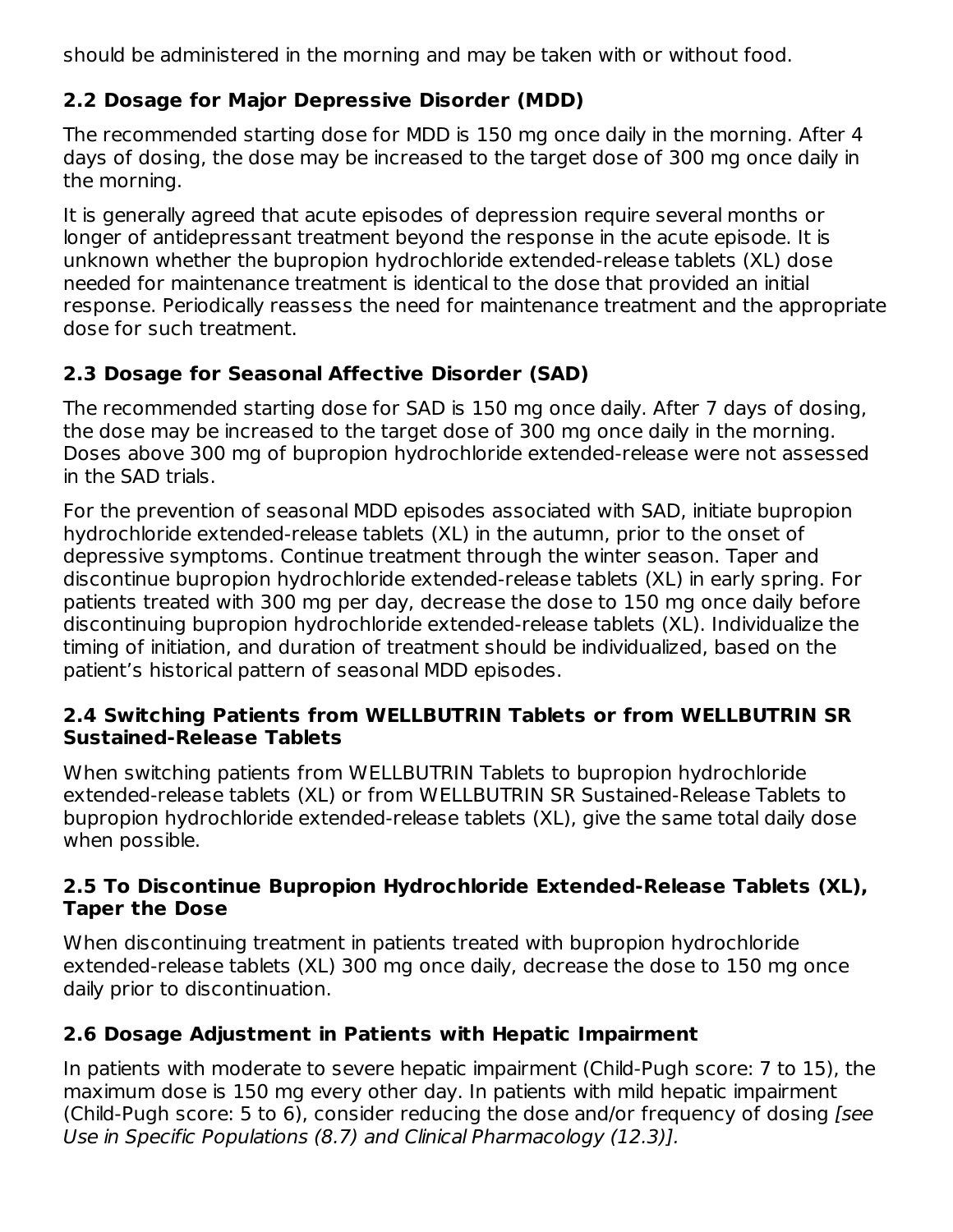### **2.7 Dose Adjustment in Patients with Renal Impairment**

Consider reducing the dose and/or frequency of bupropion hydrochloride in patients with renal impairment (glomerular filtration rate less than 90 mL/min) [see Use in Specific Populations (8.6) and Clinical Pharmacology (12.3)] .

#### **2.8 Switching a Patient to or from a Monoamine Oxidase Inhibitor (MAOI) Antidepressant**

At least 14 days should elapse between discontinuation of an MAOI intended to treat depression and initiation of therapy with bupropion hydrochloride extended-release tablets (XL). Conversely, at least 14 days should be allowed after stopping bupropion hydrochloride extended-release tablets (XL) before starting an MAOI antidepressant [see Contraindications (4) and Drug Interactions (7.6)].

#### **2.9 Use of Bupropion Hydrochloride Extended-Release Tablets (XL) with Reversible MAOIs such as Linezolid or Methylene Blue**

Do not start bupropion hydrochloride extended-release tablets (XL) in a patient who is being treated with a reversible MAOI such as linezolid or intravenous methylene blue. Drug interactions can increase risk of hypertensive reactions. In a patient who requires more urgent treatment of a psychiatric condition, non-pharmacological interventions, including hospitalization, should be considered [see Contraindications (4)].

In some cases, a patient already receiving therapy with bupropion hydrochloride extended-release tablets (XL) may require urgent treatment with linezolid or intravenous methylene blue. If acceptable alternatives to linezolid or intravenous methylene blue treatment are not available and the potential benefits of linezolid or intravenous methylene blue treatment are judged to outweigh the risks of hypertensive reactions in a particular patient, bupropion hydrochloride extended-release tablets (XL) should be stopped promptly, and linezolid or intravenous methylene blue can be administered. The patient should be monitored for 2 weeks or until 24 hours after the last dose of linezolid or intravenous methylene blue, whichever comes first. Therapy with bupropion hydrochloride extended-release tablets (XL) may be resumed 24 hours after the last dose of linezolid or intravenous methylene blue.

The risk of administering methylene blue by non-intravenous routes (such as oral tablets or by local injection) or in intravenous doses much lower than 1 mg per kg with bupropion hydrochloride extended-release tablets (XL) is unclear. The clinician should, nevertheless, be aware of the possibility of a drug interaction with such use *[see*] Contraindications (4) and Drug Interactions (7.6)].

# **3 DOSAGE FORMS AND STRENGTHS**

Bupropion hydrochloride extended-release tablets, USP (XL) 150 mg are creamy-white to pale yellow, round tablets printed with "GS1" on one side and plain on the other side.

Bupropion hydrochloride extended-release tablets, USP (XL) 300 mg are creamy-white to pale yellow, round tablets printed with "GS2" on one side and plain on the other side.

# **4 CONTRAINDICATIONS**

• Bupropion hydrochloride extended-release tablets (XL) are contraindicated in patients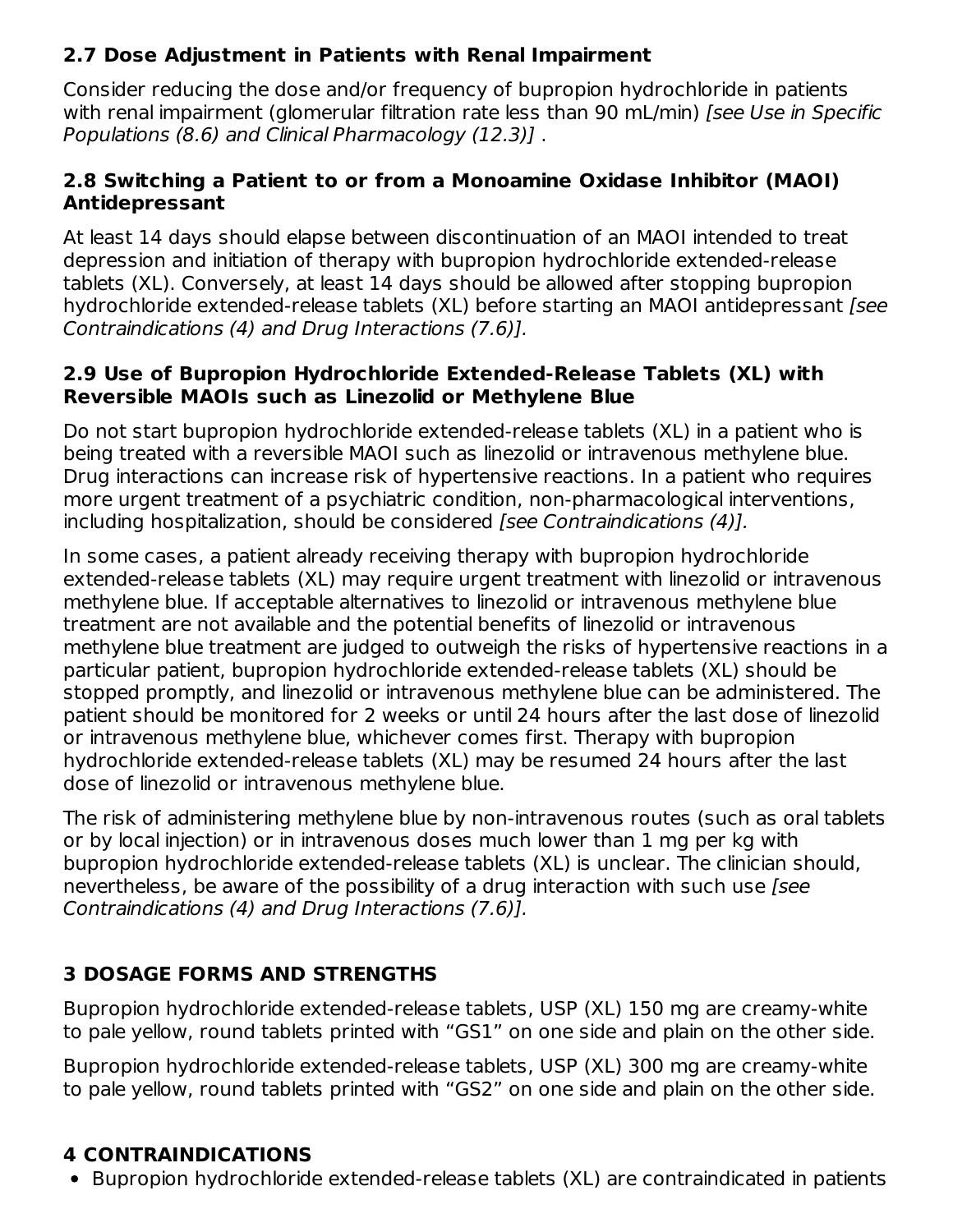Bupropion hydrochloride extended-release tablets (XL) are contraindicated in patients with seizure disorder.

- Bupropion hydrochloride extended-release tablets (XL) are contraindicated in patients with a current or prior diagnosis of bulimia or anorexia nervosa as a higher incidence of seizures was observed in such patients treated with bupropion hydrochloride extended-release tablets (XL) [see Warnings and Precautions (5.3)].
- Bupropion hydrochloride extended-release tablets (XL) are contraindicated in patients undergoing abrupt discontinuation of alcohol, benzodiazepines, barbiturates, and antiepileptic drugs [see Warnings and Precautions (5.3) and Drug Interactions (7.3)].
- The use of MAOIs (intended to treat psychiatric disorders) concomitantly with bupropion hydrochloride extended-release tablets (XL) or within 14 days of discontinuing treatment with bupropion hydrochloride extended-release tablets (XL) is contraindicated. There is an increased risk of hypertensive reactions when bupropion hydrochloride extended-release tablets (XL) are used concomitantly with MAOIs. The use of bupropion hydrochloride extended-release tablets (XL) within 14 days of discontinuing treatment with an MAOI is also contraindicated. Starting bupropion hydrochloride extended-release tablets (XL) in a patient treated with reversible MAOIs such as linezolid or intravenous methylene blue is contraindicated [see Dosage and Administration (2.9), Warnings and Precautions (5.4) and Drug Interactions (7.6)].
- Bupropion hydrochloride extended-release tablets (XL) are contraindicated in patients with known hypersensitivity to bupropion or other ingredients of bupropion hydrochloride extended-release tablets (XL). Anaphylactoid/anaphylactic reactions and Stevens-Johnson Syndrome have been reported *[see Warnings and Precautions* (5.8)].

# **5 WARNINGS AND PRECAUTIONS**

#### **5.1 Suicidal Thoughts and Behaviors in Children, Adolescents, and Young Adults**

Patients with major depressive disorder (MDD), both adult and pediatric, may experience worsening of their depression and/or the emergence of suicidal ideation and behavior (suicidality) or unusual changes in behavior, whether or not they are taking antidepressant medications, and this risk may persist until significant remission occurs. Suicide is a known risk of depression and certain other psychiatric disorders, and these disorders themselves are the strongest predictors of suicide. There has been a longstanding concern that antidepressants may have a role in inducing worsening of depression and the emergence of suicidality in certain patients during the early phases of treatment.

Pooled analyses of short-term placebo-controlled trials of antidepressant drugs (Selective Serotonin Reuptake Inhibitors [SSRIs] and others) show that these drugs increase the risk of suicidal thinking and behavior (suicidality) in children, adolescents, and young adults (ages 18 to 24) with major depressive disorder (MDD) and other psychiatric disorders. Short-term studies did not show an increase in the risk of suicidality with antidepressants compared to placebo in adults beyond age 24; there was a reduction with antidepressants compared to placebo in adults aged 65 and older.

The pooled analyses of placebo-controlled trials in children and adolescents with MDD, obsessive compulsive disorder (OCD), or other psychiatric disorders included a total of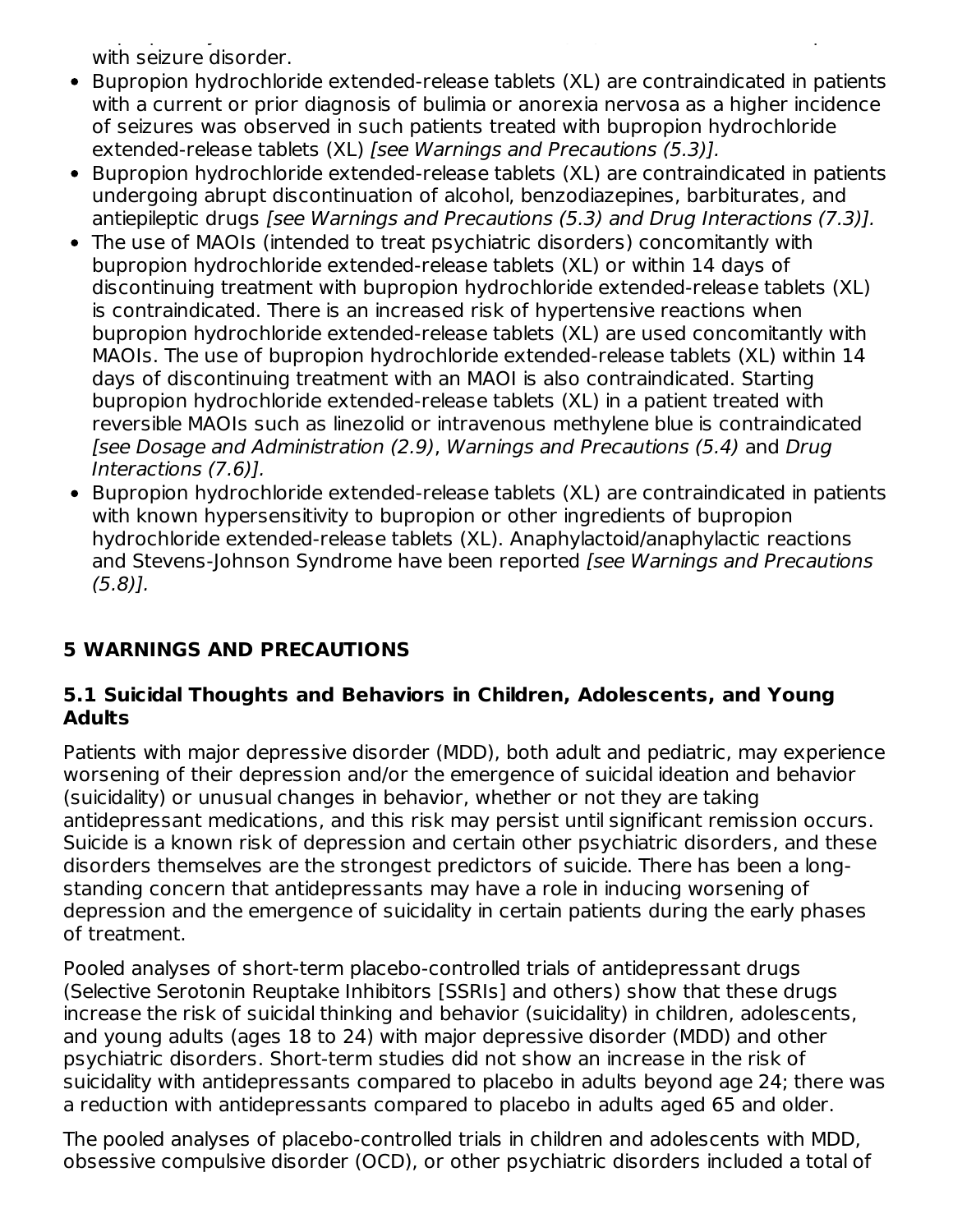24 short-term trials of 9 antidepressant drugs in over 4400 patients. The pooled analyses of placebo-controlled trials in adults with MDD or other psychiatric disorders included a total of 295 short-term trials (median duration of 2 months) of 11 antidepressant drugs in over 77,000 patients. There was considerable variation in risk of suicidality among drugs, but a tendency toward an increase in the younger patients for almost all drugs studied. There were differences in absolute risk of suicidality across the different indications, with the highest incidence in MDD. The risk differences (drug vs. placebo), however, were relatively stable within age strata and across indications. These risk differences (drug-placebo difference in the number of cases of suicidality per 1000 patients treated) are provided in Table 1.

#### **Table 1: Risk Differences in the Number of Suicidality Cases by Age Group in the Pooled Placebo-Controlled Trials of Antidepressants in Pediatric and Adult Patients**

| <b>Age Range</b> | Drug-Placebo Difference in Number of<br><b>Cases</b><br>of Suicidality per 1000 Patients<br><b>Treated</b> |
|------------------|------------------------------------------------------------------------------------------------------------|
|                  | Increases Compared to Placebo                                                                              |
| $<$ 18 years     | 14 additional cases                                                                                        |
| 18 to 24 years   | 5 additional cases                                                                                         |
|                  | Decreases Compared to Placebo                                                                              |
| 25 to 64 years   | 1 fewer case                                                                                               |
| $\geq 65$ years  | 6 fewer cases                                                                                              |

No suicides occurred in any of the pediatric trials. There were suicides in the adult trials, but the number was not sufficient to reach any conclusion about drug effect on suicide.

It is unknown whether the suicidality risk extends to longer-term use, i.e., beyond several months. However, there is substantial evidence from placebo-controlled maintenance trials in adults with depression that the use of antidepressants can delay the recurrence of depression.

**All patients being treated with antidepressants for any indication should be monitored appropriately and observed closely for clinical worsening, suicidality, and unusual changes in behavior, especially during the initial few months of a course of drug therapy, or at times of dose changes, either increases or decreases [see Boxed Warning and Use in Specific Populations (8.4)].**

The following symptoms, anxiety, agitation, panic attacks, insomnia, irritability, hostility, aggressiveness, impulsivity, akathisia (psychomotor restlessness), hypomania, and mania, have been reported in adult and pediatric patients being treated with antidepressants for major depressive disorder as well as for other indications, both psychiatric and nonpsychiatric. Although a causal link between the emergence of such symptoms and either the worsening of depression and/or the emergence of suicidal impulses has not been established, there is concern that such symptoms may represent precursors to emerging suicidality.

Consideration should be given to changing the therapeutic regimen, including possibly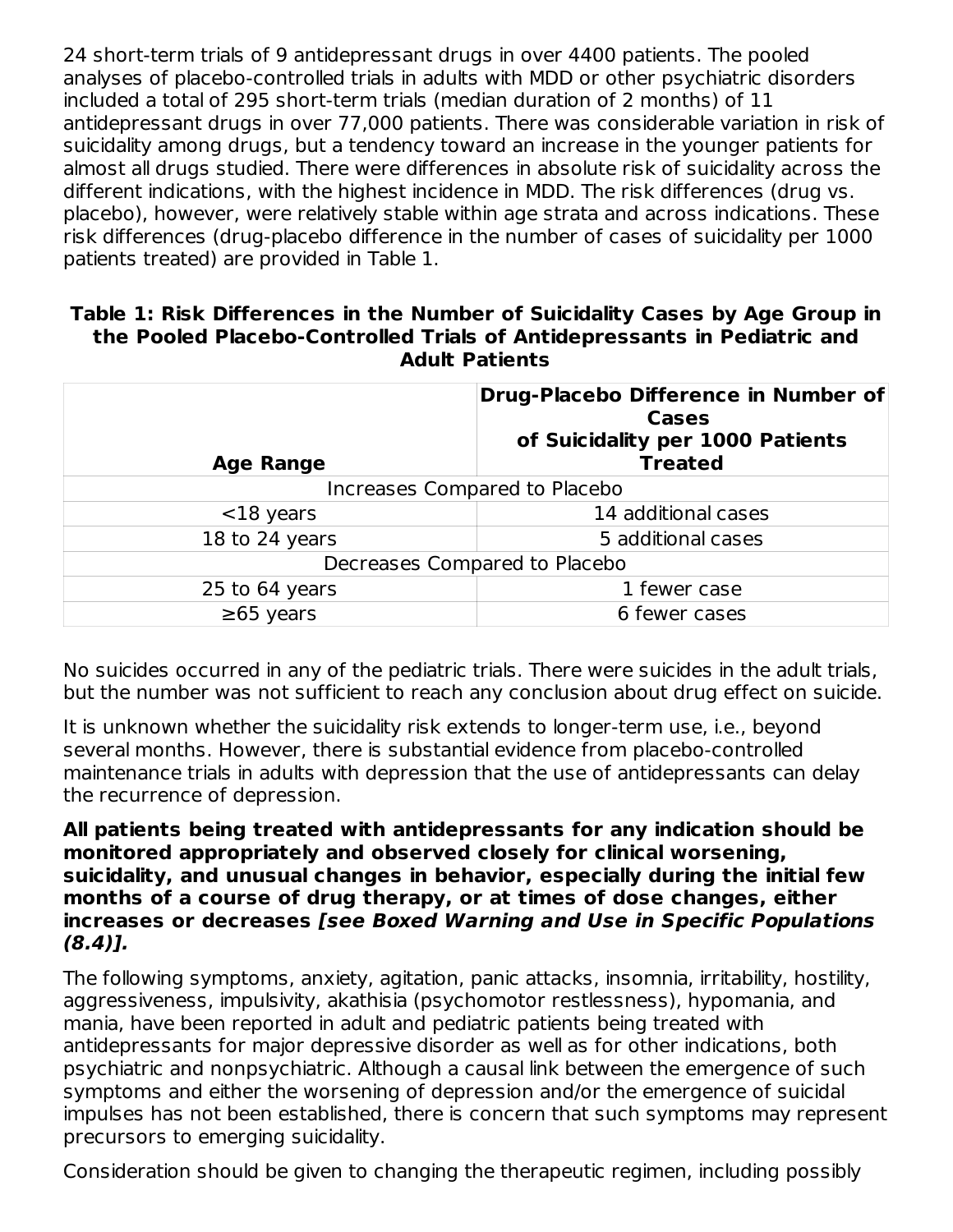discontinuing the medication, in patients whose depression is persistently worse, or who are experiencing emergent suicidality or symptoms that might be precursors to worsening depression or suicidality, especially if these symptoms are severe, abrupt in onset, or were not part of the patient's presenting symptoms.

**Families and caregivers of patients being treated with antidepressants for major depressive disorder or other indications, both psychiatric and nonpsychiatric, should be alerted about the need to monitor patients for the emergence of agitation, irritability, unusual changes in behavior, and the other symptoms described above, as well as the emergence of suicidality, and to report such symptoms immediately to healthcare providers. Such monitoring should include daily observation by families and caregivers. Prescriptions for bupropion hydrochloride extended-release tablets (XL) should be written for the smallest quantity of tablets consistent with good patient management, in order to reduce the risk of overdose.**

#### **5.2 Neuropsychiatric Adverse Events and Suicide Risk in Smoking Cessation Treatment**

Bupropion hydrochloride extended-release tablets (XL) are not approved for smoking cessation treatment; however, bupropion HCl sustained-release is approved for this use. Serious neuropsychiatric adverse events have been reported in patients taking bupropion for smoking cessation. These postmarketing reports have included changes in mood (including depression and mania), psychosis, hallucinations, paranoia, delusions, homicidal ideation, aggression, hostility, agitation, anxiety, and panic, as well as suicidal ideation, suicide attempt, and completed suicide [see Adverse Reactions (6.2)]. Some patients who stopped smoking may have been experiencing symptoms of nicotine withdrawal, including depressed mood. Depression, rarely including suicidal ideation, has been reported in smokers undergoing a smoking cessation attempt without medication. However, some of these adverse events occurred in patients taking bupropion who continued to smoke.

Neuropsychiatric adverse events occurred in patients without and with pre-existing psychiatric disease; some patients experienced worsening of their psychiatric illnesses.

Observe patients for the occurrence of neuropsychiatric adverse events. Advise patients and caregivers that the patient should stop taking bupropion hydrochloride extended-release tablets (XL) and contact a healthcare provider immediately if agitation, depressed mood, or changes in behavior or thinking that are not typical for the patient are observed, or if the patient develops suicidal ideation or suicidal behavior. The healthcare provider should evaluate the severity of the adverse events and the extent to which the patient is benefiting from treatment, and consider options including continued treatment under closer monitoring, or discontinuing treatment. In many postmarketing cases, resolution of symptoms after discontinuation of bupropion was reported. However, the symptoms persisted in some cases; therefore, ongoing monitoring and supportive care should be provided until symptoms resolve.

### **5.3 Seizure**

Bupropion hydrochloride extended-release tablets (XL) can cause seizure. The risk of seizure is dose-related. The dose should not exceed 300 mg once daily. Increase the dose gradually. Discontinue bupropion hydrochloride extended-release tablets (XL) and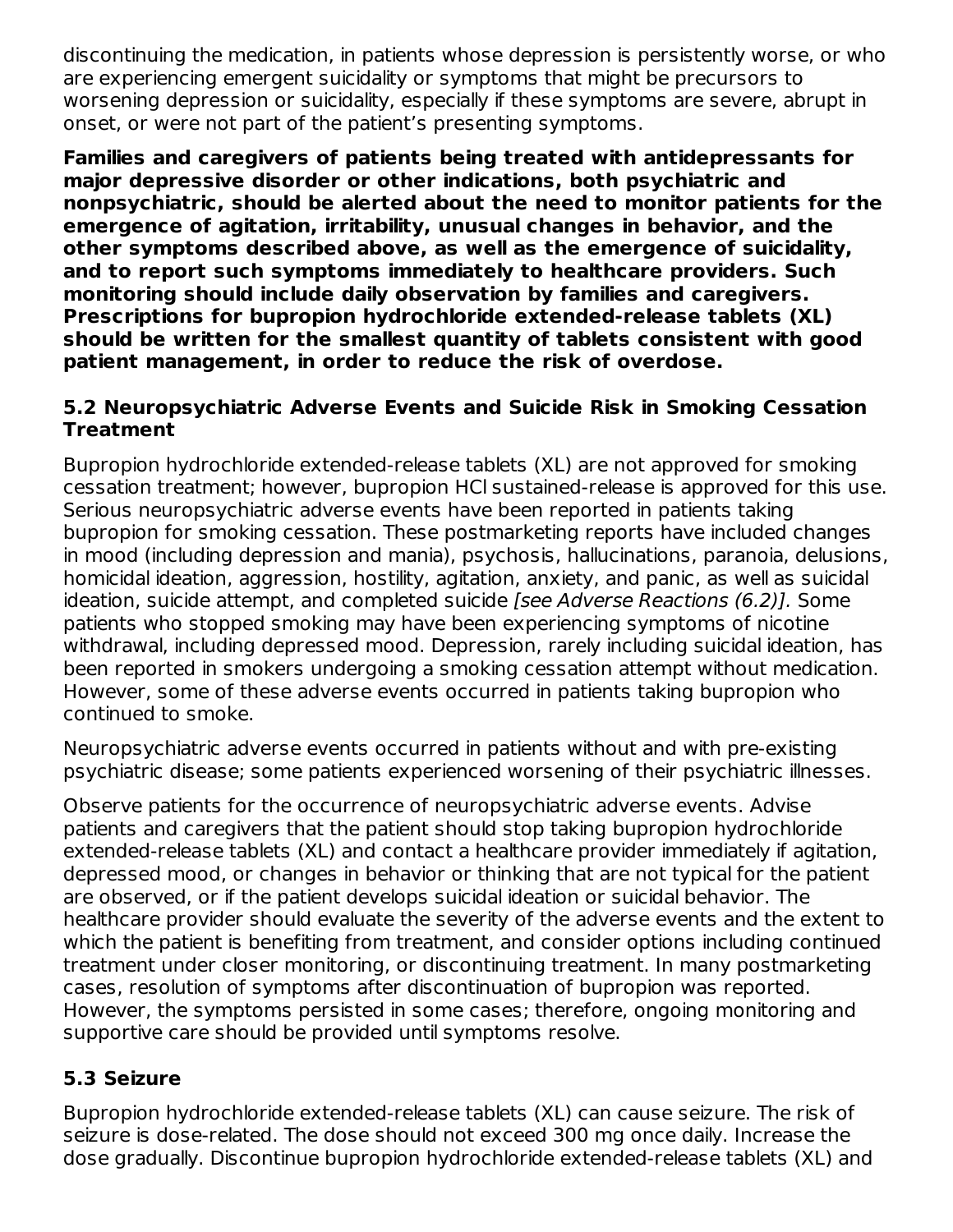do not restart treatment if the patient experiences a seizure.

The risk of seizures is also related to patient factors, clinical situations, and concomitant medications that lower the seizure threshold. Consider these risks before initiating treatment with bupropion hydrochloride extended-release tablets (XL). Bupropion hydrochloride extended-release tablets (XL) are contraindicated in patients with a seizure disorder or conditions that increase the risk of seizure (e.g., severe head injury, arteriovenous malformation, CNS tumor or CNS infection, severe stroke, anorexia nervosa or bulimia, or abrupt discontinuation of alcohol, benzodiazepines, barbiturates, and antiepileptic drugs [see Contraindications (4)]. The following conditions can also increase the risk of seizure: concomitant use of other medications that lower the seizure threshold (e.g., other bupropion products, antipsychotics, tricyclic antidepressants, theophylline, and systemic corticosteroids), metabolic disorders (e.g., hypoglycemia, hyponatremia, severe hepatic impairment, and hypoxia), or use of illicit drugs (e.g., cocaine) or abuse or misuse of prescription drugs such as CNS stimulants. Additional predisposing conditions include diabetes mellitus treated with oral hypoglycemic drugs or insulin, use of anorectic drugs, excessive use of alcohol, benzodiazepines, sedative/hypnotics, or opiates.

# **Incidence of Seizure with Bupropion Use**

The incidence of seizure with bupropion hydrochloride extended-release tablets (XL) has not been formally evaluated in clinical trials. In studies using bupropion HCl sustainedrelease up to 300 mg per day the incidence of seizure was approximately 0.1% (1/1000 patients). In a large prospective, follow-up study, the seizure incidence was approximately 0.4% (13/3200) with bupropion HCl immediate-release in the range of 300 mg to 450 mg per day.

Additional data accumulated for bupropion immediate-release suggests that the estimated seizure incidence increases almost tenfold between 450 mg and 600 mg/day. The risk of seizure can be reduced if the bupropion hydrochloride extended-release tablets (XL) dose does not exceed 450 mg once daily and the titration rate is gradual.

# **5.4 Hypertension**

Treatment with bupropion hydrochloride extended-release tablets (XL) can result in elevated blood pressure and hypertension.

Assess blood pressure before initiating treatment with bupropion hydrochloride extended-release tablets (XL), and monitor periodically during treatment. The risk of hypertension is increased if bupropion hydrochloride extended-release tablets (XL) are used concomitantly with MAOIs or other drugs that increase dopaminergic or noradrenergic activity [see Contraindications (4)].

Data from a comparative trial of the sustained-release formulation of bupropion HCl, nicotine transdermal system (NTS), the combination of sustained-release bupropion plus NTS, and placebo as an aid to smoking cessation suggest a higher incidence of treatment-emergent hypertension in patients treated with the combination of sustainedrelease bupropion and NTS. In this trial, 6.1% of subjects treated with the combination of sustained-release bupropion and NTS had treatment-emergent hypertension compared to 2.5%, 1.6%, and 3.1% of subjects treated with sustained-release bupropion, NTS, and placebo, respectively. The majority of these subjects had evidence of pre-existing hypertension. Three subjects (1.2%) treated with the combination of sustained-release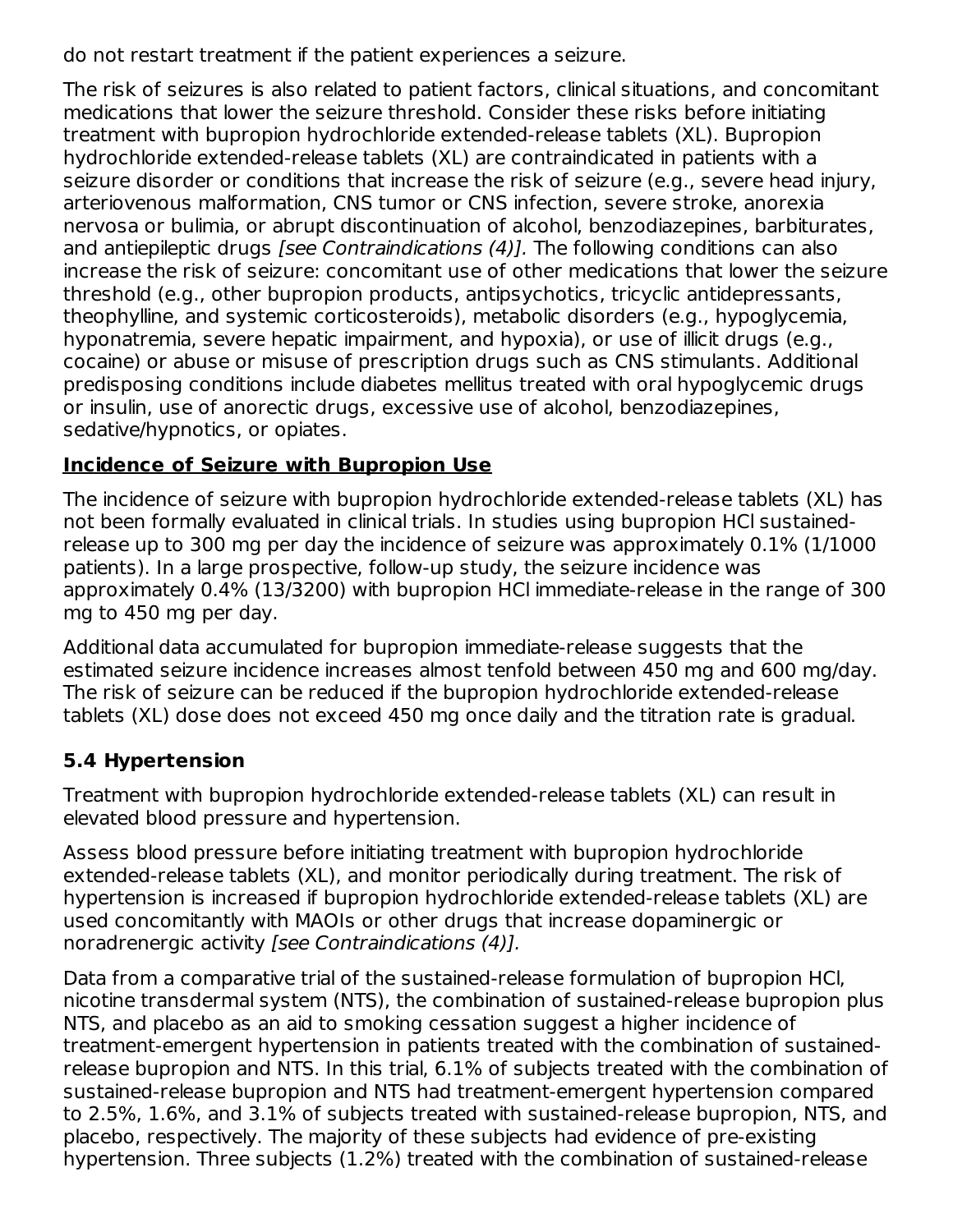bupropion and NTS and 1 subject (0.4%) treated with NTS had study medication discontinued due to hypertension compared with none of the subjects treated with sustained-release bupropion or placebo. Monitoring of blood pressure is recommended in patients who receive the combination of bupropion and nicotine replacement.

In the 3 trials of bupropion HCl extended-release in seasonal affective disorder, there were significant elevations in blood pressure. Hypertension was reported as an adverse reaction for 2% of the bupropion group (11/537) and none in the placebo group (0/511). In the SAD trials, 2 patients treated with bupropion discontinued from the study because they developed hypertension. None of the placebo group discontinued because of hypertension. The mean increase in systolic blood pressure was 1.3 mmHg in the bupropion group and 0.1 mmHg in the placebo group. The difference was statistically significant (p=0.013). The mean increase in diastolic blood pressure was 0.8 mmHg in the bupropion group and 0.1 mmHg in the placebo group. The difference was not statistically significant (p=0.075). In the SAD trials, 82% of patients were treated with 300 mg per day, and 18% were treated with 150 mg per day. The mean daily dose was 270 mg per day. The mean duration of bupropion exposure was 126 days.

In a clinical trial of bupropion immediate-release in MDD subjects with stable congestive heart failure (CHF) (N=36), bupropion was associated with an exacerbation of preexisting hypertension in 2 subjects, leading to discontinuation of bupropion treatment. There are no controlled studies assessing the safety of bupropion in patients with a recent history of myocardial infarction or unstable cardiac disease.

# **5.5 Activation of Mania/Hypomania**

Antidepressant treatment can precipitate a manic, mixed, or hypomanic manic episode. The risk appears to be increased in patients with bipolar disorder or who have risk factors for bipolar disorder. Prior to initiating bupropion hydrochloride extended-release tablets (XL), screen patients for a history of bipolar disorder and the presence of risk factors for bipolar disorder (e.g., family history of bipolar disorder, suicide, or depression). Bupropion hydrochloride extended-release tablets (XL) are not approved for the treatment of bipolar depression.

# **5.6 Psychosis and Other Neuropsychiatric Reactions**

Depressed patients treated with bupropion have had a variety of neuropsychiatric signs and symptoms, including delusions, hallucinations, psychosis, concentration disturbance, paranoia, and confusion. Some of these patients had a diagnosis of bipolar disorder. In some cases, these symptoms abated upon dose reduction and/or withdrawal of treatment. Discontinue bupropion hydrochloride extended-release tablets (XL) if these reactions occur.

# **5.7 Angle-Closure Glaucoma**

Angle-Closure Glaucoma: The pupillary dilation that occurs following use of many antidepressant drugs including bupropion hydrochloride extended-release tablets (XL) may trigger an angle-closure attack in a patient with anatomically narrow angles who does not have a patent iridectomy.

# **5.8 Hypersensitivity Reactions**

Anaphylactoid/anaphylactic reactions have occurred during clinical trials with bupropion.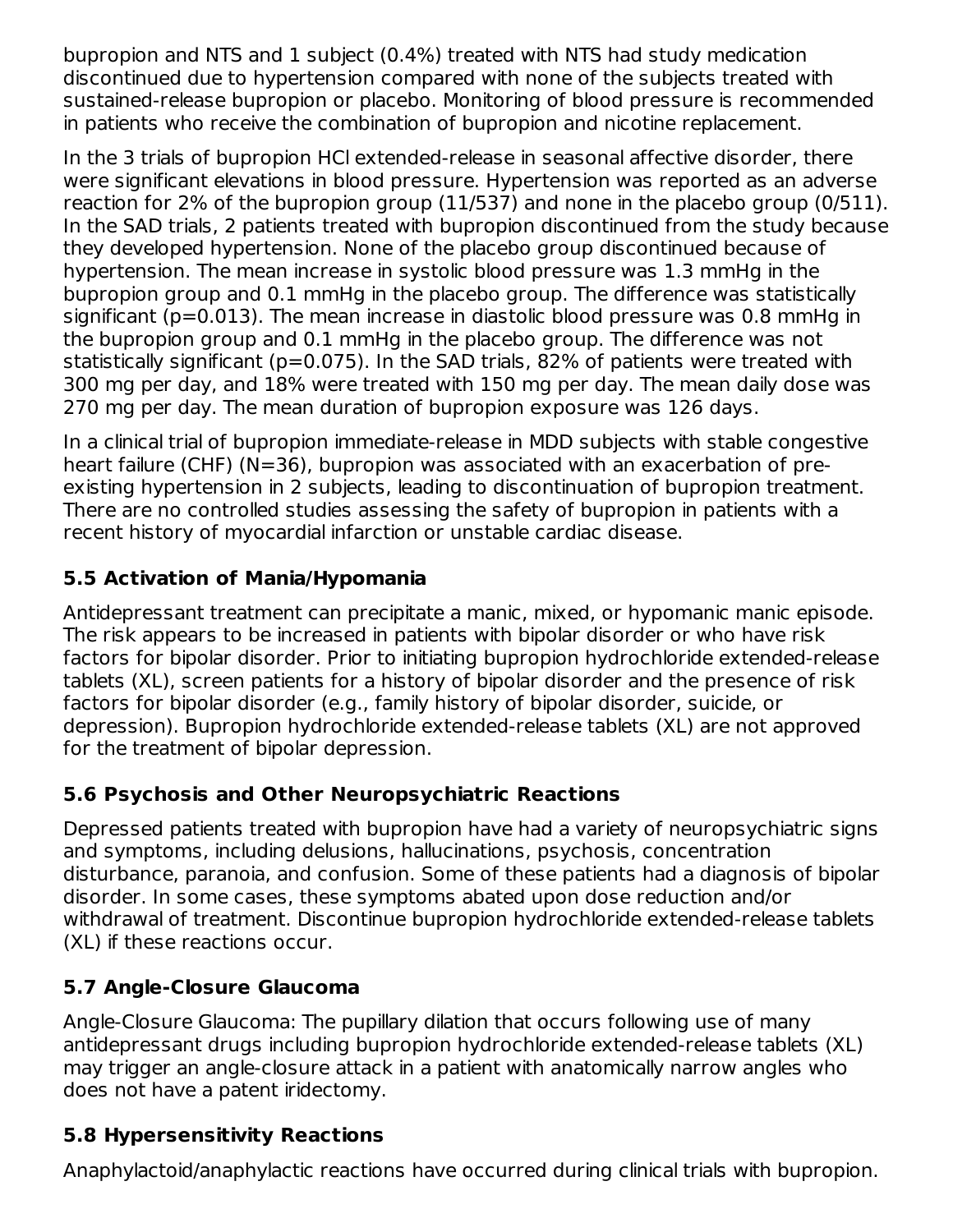Reactions have been characterized by pruritus, urticaria, angioedema, and dyspnea, requiring medical treatment. In addition, there have been rare, spontaneous postmarketing reports of erythema multiforme, Stevens-Johnson syndrome, and anaphylactic shock associated with bupropion. Instruct patients to discontinue bupropion hydrochloride extended-release tablets (XL) and consult a healthcare provider if they develop an allergic or anaphylactoid/anaphylactic reaction (e.g., skin rash, pruritus, hives, chest pain, edema, and shortness of breath) during treatment.

There are reports of arthralgia, myalgia, fever with rash and other symptoms of serum sickness suggestive of delayed hypersensitivity.

# **6 ADVERSE REACTIONS**

The following adverse reactions are discussed in greater detail in other sections of the labeling:

- Suicidal thoughts and behaviors in children, adolescents, and young adults [see Warnings and Precautions (5.1)]
- Neuropsychiatric adverse events and suicide risk in smoking cessation treatment [see Warnings and Precautions (5.2)]
- Seizure [see Warnings and Precautions (5.3)]
- Hypertension [see Warnings and Precautions (5.4)]
- Activation of mania or hypomania [see Warnings and Precautions (5.5)]
- Psychosis and other neuropsychiatric events [see Warnings and Precautions (5.6)]
- Angle-Closure Glaucoma [see Warnings and Precautions (5.7)]
- Hypersensitivity reactions [see Warnings and Precautions (5.8)]

### **6.1 Clinical Trials Experience**

Because clinical trials are conducted under widely varying conditions, adverse reaction rates observed in the clinical trials of a drug cannot be directly compared to rates in the clinical trials of another drug and may not reflect the rates observed in practice.

#### **Commonly Observed Adverse Reactions in Controlled Clinical Trials of Sustained-Release Bupropion Hydrochloride**

Adverse reactions that occurred in at least 5% of patients treated with bupropion HCl sustained-release (300 mg and 400 mg per day) and at a rate at least twice the placebo rate are listed below.

300 mg/day of bupropion HCl sustained-release: anorexia, dry mouth, rash, sweating, tinnitus, and tremor.

400 mg/day of bupropion HCl sustained-release: abdominal pain, agitation, anxiety, dizziness, dry mouth, insomnia, myalgia, nausea, palpitation, pharyngitis, sweating, tinnitus, and urinary frequency.

Bupropion hydrochloride extended-release tablets (XL) have been demonstrated to have similar bioavailability both to the immediate-release and sustained-release formulations of bupropion. The information included under this subsection and under subsection 6.2 is based primarily on data from controlled clinical trials with the sustained-release and extended-release formulations of bupropion hydrochloride.

### **Major Depressive Disorder**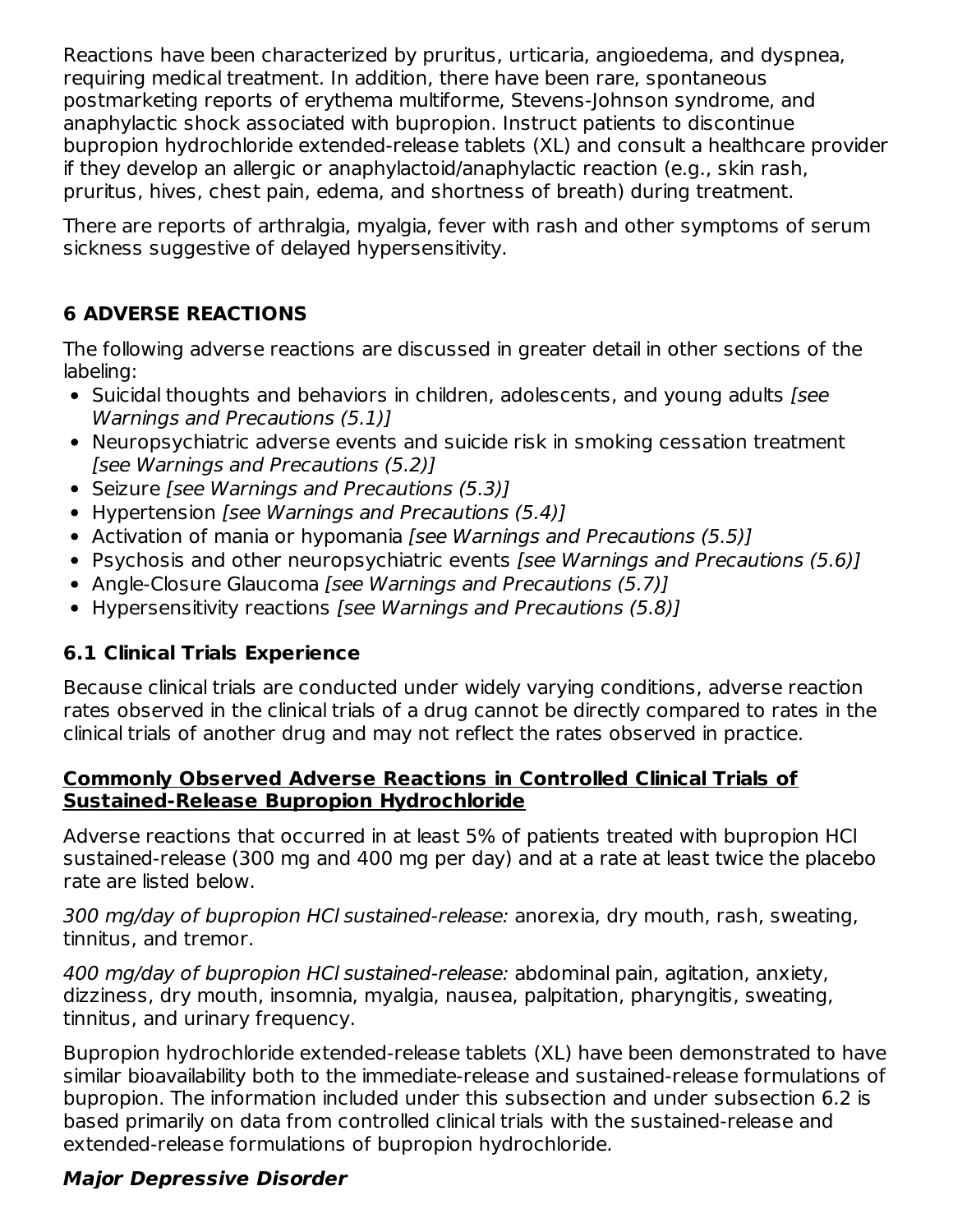#### **Adverse Reactions Leading to Discontinuation of Treatment with Bupropion HCl Immediate-Release, Bupropion HCl Sustained-Release, and Bupropion HCl Extended-Release in Major Depressive Disorder Trials**

**Major Depressive Disorder**

In placebo-controlled clinical trials with bupropion HCl sustained-release, 4%, 9%, and 11% of the placebo, 300 mg/day and 400 mg/day groups, respectively, discontinued treatment because of adverse reactions. The specific adverse reactions leading to discontinuation in at least 1% of the 300 mg/day or 400 mg/day groups and at a rate at least twice the placebo rate are listed in Table 2.

| <b>Adverse Reaction</b><br><b>Term</b> | <b>Placebo</b><br>$(n=385)$ | <b>Bupropion HCI</b><br>Sustained-Release<br>300 mg/day<br>$(n=376)$ | <b>Bupropion HCI</b><br><b>Sustained-Release</b><br>400 mg/day<br>$(n=114)$ |
|----------------------------------------|-----------------------------|----------------------------------------------------------------------|-----------------------------------------------------------------------------|
| Rash                                   | 0.0%                        | 2.4%                                                                 | 0.9%                                                                        |
| Nausea                                 | 0.3%                        | 0.8%                                                                 | 1.8%                                                                        |
| Agitation                              | 0.3%                        | 0.3%                                                                 | 1.8%                                                                        |
| Migraine                               | 0.3%                        | 0.0%                                                                 | 1.8%                                                                        |

#### **Table 2: Treatment Discontinuation Due to Adverse Reactions in Placebo-Controlled Trials in MDD**

In clinical trials with bupropion HCl immediate-release, 10% of patients and volunteers discontinued due to an adverse reaction. Reactions resulting in discontinuation (in addition to those listed above for the sustained-release formulation) included vomiting, seizures, and sleep disturbances.

#### **Adverse Reactions Occurring at an Incidence of >1% in Patients Treated with Bupropion HCl Immediate-Release or Bupropion HCl Sustained-Release in MDD**

Table 3 summarizes the adverse reactions that occurred in placebo-controlled trials in patients treated with bupropion HCl sustained-release 300 mg/day and 400 mg/day. These include reactions that occurred in either the 300 mg or 400 mg group at an incidence of 1% or more and were more frequent than in the placebo group.

| <b>Body</b><br><b>System/Adverse</b><br><b>Reaction</b> | <b>Placebo</b><br>$(n=385)$ | <b>Bupropion HCI</b><br>300 mg/day<br>$(n=376)$ | <b>Bupropion HCI</b><br>Sustained-Release Sustained-Release<br>400 mg/day<br>$(n=114)$ |
|---------------------------------------------------------|-----------------------------|-------------------------------------------------|----------------------------------------------------------------------------------------|
| Body (General)                                          |                             |                                                 |                                                                                        |
| Headache                                                | 23%                         | 26%                                             | 25%                                                                                    |
| <b>Infection</b>                                        | 6%                          | 8%                                              | 9%                                                                                     |
| Abdominal pain                                          | 2%                          | 3%                                              | 9%                                                                                     |
| Asthenia                                                | 2%                          | 2%                                              | 4%                                                                                     |
| Chest pain                                              | $1\%$                       | 3%                                              | 4%                                                                                     |
| Pain                                                    | 2%                          | 2%                                              | 3%                                                                                     |

#### **Table 3: Adverse Reactions in Placebo-Controlled Trials in Patients with MDD**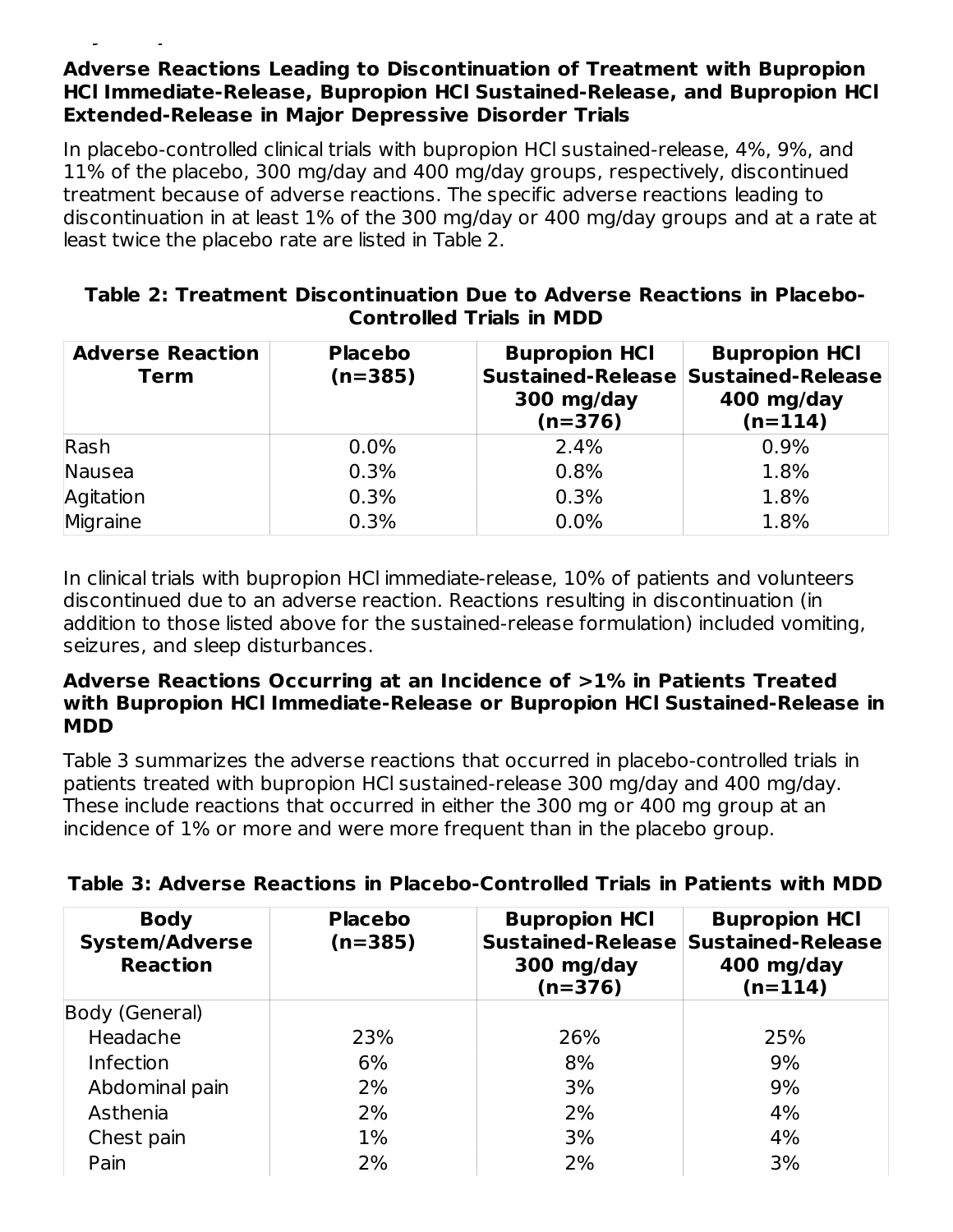| Fever                 |    | 1%    | 2%  |
|-----------------------|----|-------|-----|
| Cardiovascular        |    |       |     |
| Palpitation           | 2% | 2%    | 6%  |
| <b>Flushing</b>       |    | 1%    | 4%  |
| Migraine              | 1% | 1%    | 4%  |
| Hot flashes           | 1% | 1%    | 3%  |
| Digestive             |    |       |     |
| Dry mouth             | 7% | 17%   | 24% |
| Nausea                | 8% | 13%   | 18% |
| Constipation          | 7% | 10%   | 5%  |
| Diarrhea              | 6% | 5%    | 7%  |
| Anorexia              | 2% | 5%    | 3%  |
| Vomiting              | 2% | 4%    | 2%  |
| Dysphagia             | 0% | 0%    | 2%  |
| Musculoskeletal       |    |       |     |
| Myalgia               | 3% | 2%    | 6%  |
| Arthralgia            | 1% | 1%    | 4%  |
| Arthritis             | 0% | $0\%$ | 2%  |
| Twitch                |    | 1%    | 2%  |
| Nervous System        |    |       |     |
| Insomnia              | 6% | 11%   | 16% |
| <b>Dizziness</b>      | 5% | 7%    | 11% |
| Agitation             | 2% | 3%    | 9%  |
| Anxiety               | 3% | 5%    | 6%  |
| Tremor                | 1% | 6%    | 3%  |
| <b>Nervousness</b>    | 3% | 5%    | 3%  |
| Somnolence            | 2% | 2%    | 3%  |
| <b>Irritability</b>   | 2% | 3%    | 2%  |
| Memory decreased      | 1% |       | 3%  |
| Paresthesia           | 1% | 1%    | 2%  |
| Central nervous       | 1% | 2%    | 1%  |
| system stimulation    |    |       |     |
| Respiratory           |    |       |     |
| Pharyngitis           | 2% | 3%    | 11% |
| <b>Sinusitis</b>      | 2% | 3%    | 1%  |
| Increased cough       | 1% | 1%    | 2%  |
| <b>Skin</b>           |    |       |     |
| Sweating              | 2% | 6%    | 5%  |
| Rash                  | 1% | 5%    | 4%  |
| Pruritus              | 2% | 2%    | 4%  |
| Urticaria             | 0% | 2%    | 1%  |
| <b>Special Senses</b> |    |       |     |
| <b>Tinnitus</b>       | 2% | 6%    | 6%  |
| Taste perversion      |    | 2%    | 4%  |
| Blurred vision or     | 2% | 3%    | 2%  |
| diplopia              |    |       |     |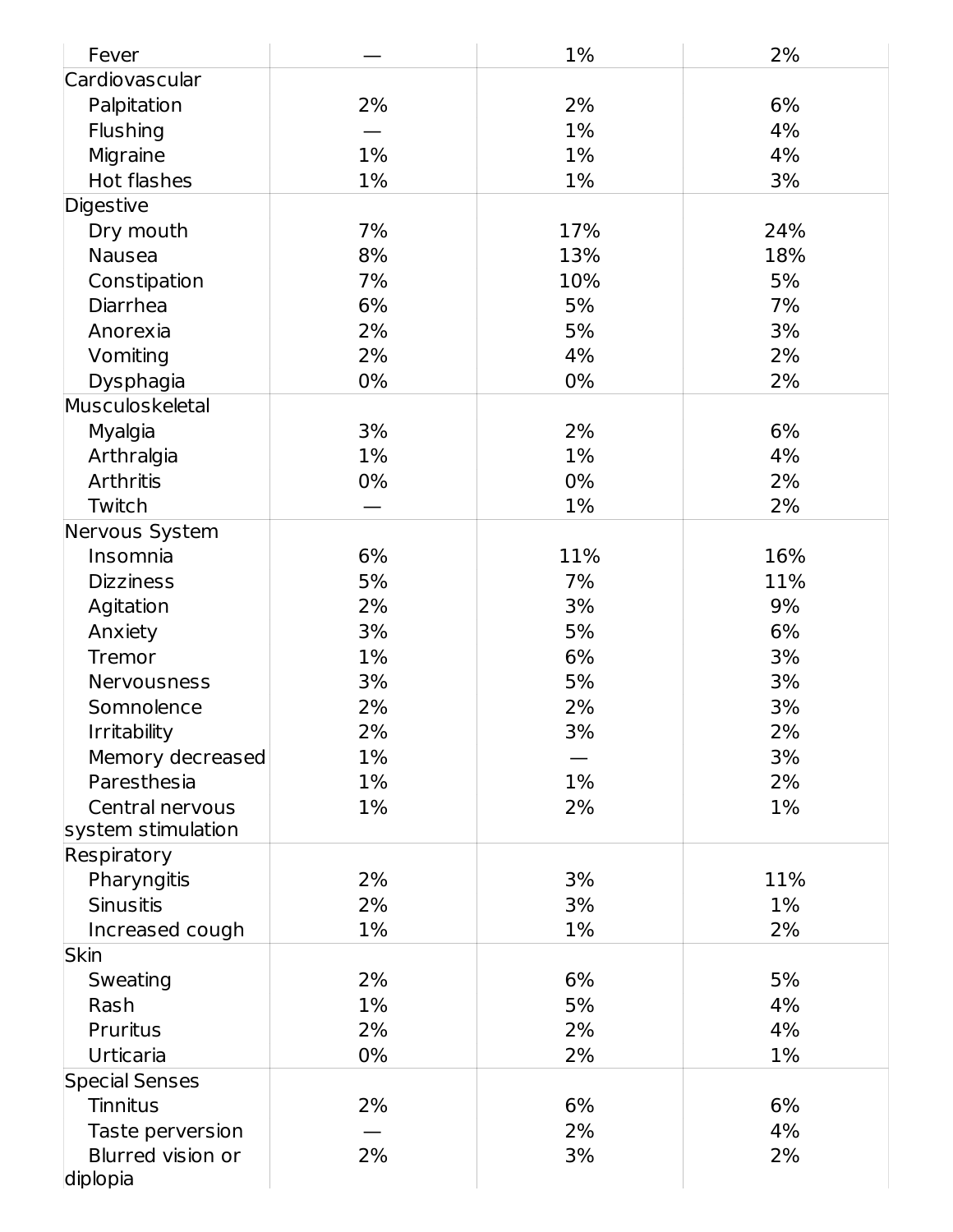| Urogenital              |    |    |    |
|-------------------------|----|----|----|
| Urinary frequency       | 2% | 2% | 5% |
| Urinary urgency         | 0% |    | 2% |
| Vaginal                 |    | 0% | 2% |
| hemorrhage <sup>*</sup> |    |    |    |
| Urinary tract           |    | 1% | 0% |
| infection               |    |    |    |

 $\ast$  Incidence based on the number of female patients.

† Hyphen denotes adverse reactions occurring in greater than 0 but less than 0.5% of patients.

The following additional adverse reactions occurred in controlled trials of bupropion HCl immediate-release (300 mg to 600 mg per day) at an incidence of at least 1% more frequently than in the placebo group were: cardiac arrhythmia (5% vs. 4%), hypertension (4% vs. 2%), hypotension (3% vs. 2%), menstrual complaints (5% vs. 1%), akathisia (2% vs. 1%), impaired sleep quality (4% vs. 2%), sensory disturbance (4% vs. 3%), confusion (8% vs. 5%), decreased libido (3% vs. 2%), hostility (6% vs. 4%), auditory disturbance (5% vs. 3%), and gustatory disturbance (3% vs. 1%).

#### **Seasonal Affective Disorder**

In placebo-controlled clinical trials in SAD, 9% of patients treated with bupropion hydrochloride extended-release tablets (XL) and 5% of patients treated with placebo discontinued treatment because of adverse reactions. The adverse reactions leading to discontinuation in at least 1% of patients treated with bupropion and at a rate numerically greater than the placebo rate were insomnia (2% vs. <1%) and headache  $(1\% \text{ vs. } <1\%).$ 

Table 4 summarizes the adverse reactions that occurred in patients treated with bupropion hydrochloride extended-release tablets (XL) for up to approximately 6 months in 3 placebo-controlled trials. These include reactions that occurred at an incidence of 2% or more and were more frequent than in the placebo group.

| System Organ Class/Preferred<br>Term | <b>Placebo</b><br>$(n=511)$ | <b>Bupropion HCI</b><br><b>Extended-Release</b><br>$(n=537)$ |
|--------------------------------------|-----------------------------|--------------------------------------------------------------|
| Gastrointestinal Disorder            |                             |                                                              |
| Dry mouth                            | 15%                         | 26%                                                          |
| <b>Nausea</b>                        | 8%                          | 13%                                                          |
| Constipation                         | 2%                          | 9%                                                           |
| Flatulence                           | 3%                          | 6%                                                           |
| Abdominal pain                       | ${<}1\%$                    | 2%                                                           |
| Nervous System Disorders             |                             |                                                              |
| Headache                             | 26%                         | 34%                                                          |
| <b>Dizziness</b>                     | 5%                          | 6%                                                           |
| <b>Tremor</b>                        | ${<}1\%$                    | 3%                                                           |
| Infections and Infestations          |                             |                                                              |
| Nasopharyngitis                      | 12%                         | 13%                                                          |

#### **Table 4: Adverse Reactions in Placebo-Controlled Trials in Patients with SAD**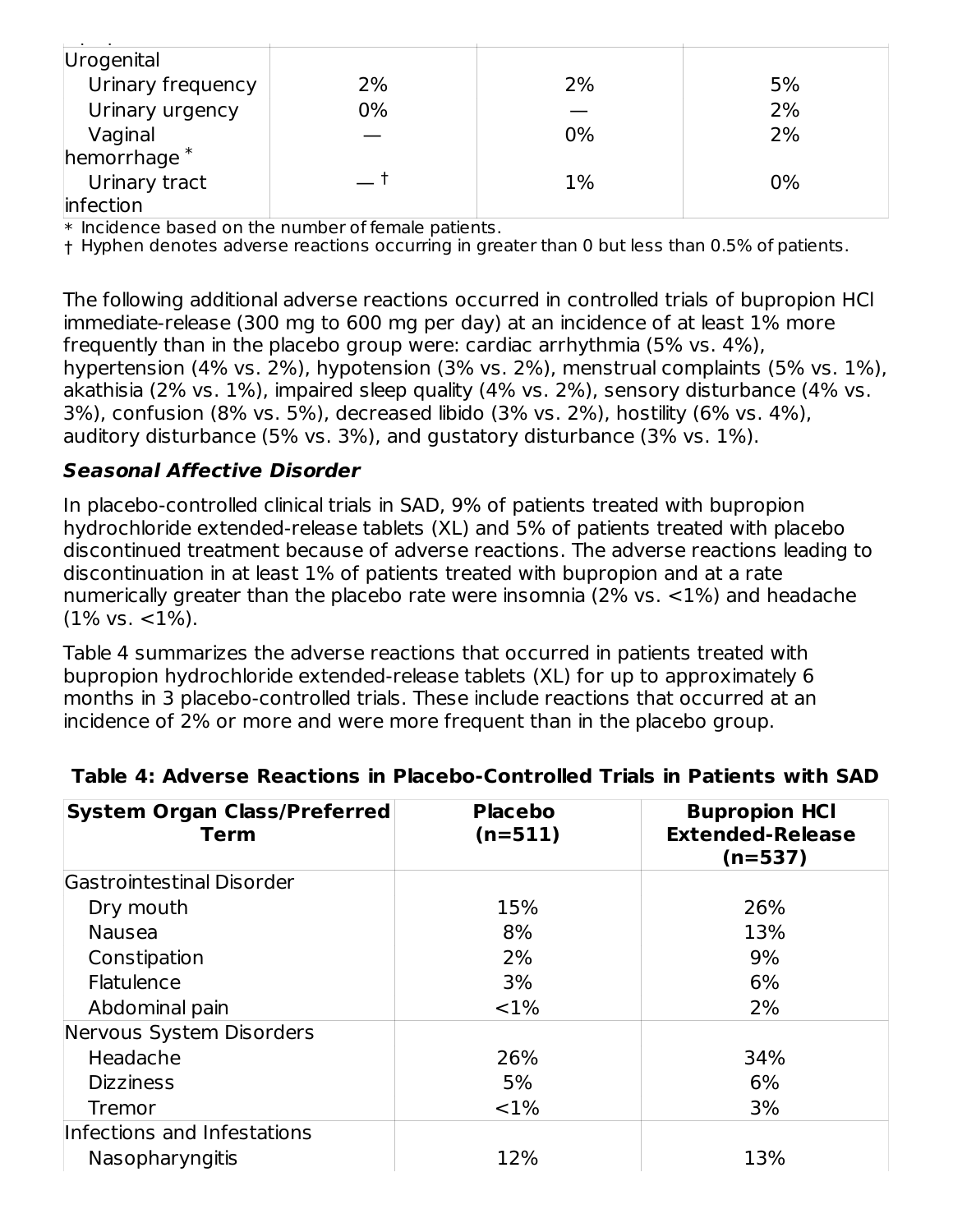| Upper respiratory tract infection  | 8%      | 9%  |
|------------------------------------|---------|-----|
| <b>Sinusitis</b>                   | 4%      | 5%  |
| Psychiatric Disorders              |         |     |
| Insomnia                           | 13%     | 20% |
| Anxiety                            | 5%      | 7%  |
| Abnormal dreams                    | 2%      | 3%  |
| Agitation                          | $< 1\%$ | 2%  |
| Musculoskeletal and Connective     |         |     |
| <b>Tissue Disorders</b>            |         |     |
| Myalgia                            | 2%      | 3%  |
| Pain in extremity                  | 2%      | 3%  |
| Respiratory, Thoracic, and         |         |     |
| <b>Mediastinal Disorders</b>       |         |     |
| Cough                              | 3%      | 4%  |
| General Disorders and              |         |     |
| Administration Site Conditions     |         |     |
| Feeling jittery                    | 2%      | 3%  |
| Skin and Subcutaneous Tissue       |         |     |
| <b>Disorders</b>                   |         |     |
| Rash                               | 2%      | 3%  |
| Metabolism and Nutrition Disorders |         |     |
| Decreased appetite                 | 1%      | 4%  |
| Reproductive System and Breast     |         |     |
| <b>Disorders</b>                   |         |     |
| Dysmenorrhea                       | $< 1\%$ | 2%  |
| Ear and Labyrinth Disorders        |         |     |
| <b>Tinnitus</b>                    | <1%     | 3%  |
| Vascular Disorders                 |         |     |
| Hypertension                       | 0%      | 2%  |

# **Changes in Body Weight**

Table 5 presents the incidence of body weight changes (≥5 lbs) in the short-term MDD trials using bupropion HCl sustained-release. There was a dose-related decrease in body weight.

| Table 5: Incidence of Weight Gain or Weight Loss (≥5 lbs) in MDD Trials Using |  |
|-------------------------------------------------------------------------------|--|
| <b>Bupropion HCI Sustained-Release</b>                                        |  |

| <b>Weight Change</b> | <b>Bupropion HCI</b><br>300 mg/day<br>$(n=339)$ | <b>Bupropion HCI</b><br>Sustained-Release Sustained-Release<br>400 mg/day<br>$(n=112)$ | <b>Placebo</b><br>$(n=347)$ |
|----------------------|-------------------------------------------------|----------------------------------------------------------------------------------------|-----------------------------|
| Gained $>5$ lbs      | 3%                                              | 2%                                                                                     | 4%                          |
| Lost $>5$ lbs        | 14%                                             | 19%                                                                                    | 6%                          |

Table 6 presents the incidence of body weight changes (≥5 lbs) in the 3 SAD trials using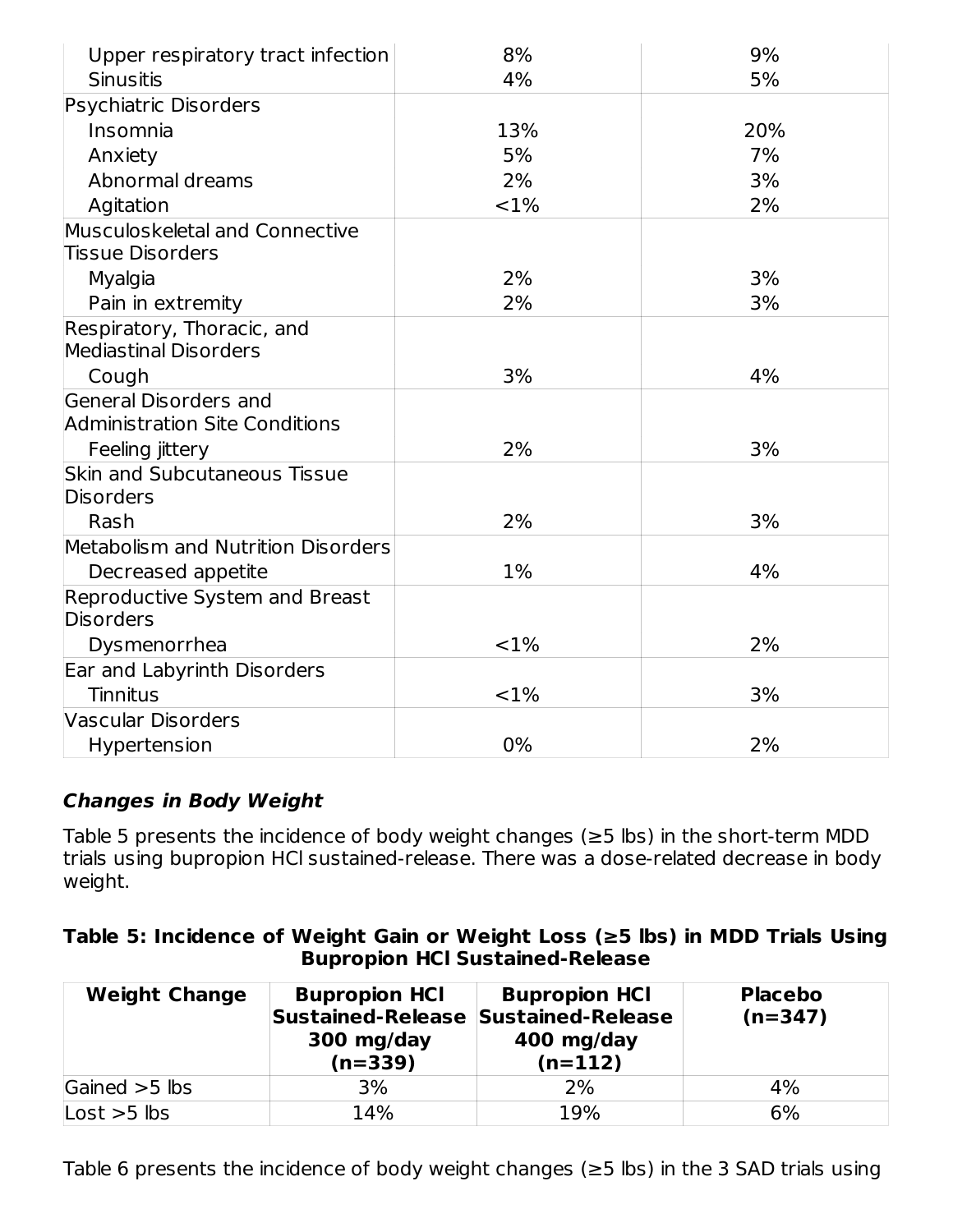bupropion HCl extended-release. A higher proportion of subjects in the bupropion group (23%) had a weight loss  $\geq$ 5 lbs, compared to the placebo group (11%). These were relatively long-term trials (up to 6 months).

#### **Table 6: Incidence of Weight Gain or Weight Loss (≥5 lbs) in SAD Trials Using Bupropion HCl Extended-Release**

| <b>Weight Change</b> | <b>Bupropion HCI</b><br><b>Extended-Release</b><br>150 to 300 mg/day<br>$(n=537)$ |     |
|----------------------|-----------------------------------------------------------------------------------|-----|
| Gained $>5$ lbs      | 11%                                                                               | 21% |
| Lost $>5$ lbs        | 23%                                                                               | 11% |

### **6.2 Postmarketing Experience**

The following adverse reactions have been identified during post-approval use of bupropion hydrochloride extended-release tablets (XL). Because these reactions are reported voluntarily from a population of uncertain size, it is not always possible to reliably estimate their frequency or establish a causal relationship to drug exposure.

#### **Body (General)**

Chills, facial edema, edema, peripheral edema, musculoskeletal chest pain, photosensitivity, and malaise.

#### **Cardiovascular**

Postural hypotension, hypertension, stroke, vasodilation, syncope, complete atrioventricular block, extrasystoles, myocardial infarction, phlebitis, and pulmonary embolism.

#### **Digestive**

Abnormal liver function, bruxism, gastric reflux, gingivitis, glossitis, increased salivation, jaundice, mouth ulcers, stomatitis, thirst, edema of tongue, colitis, esophagitis, gastrointestinal hemorrhage, gum hemorrhage, hepatitis, intestinal perforation, liver damage, pancreatitis, and stomach ulcer.

#### **Endocrine**

Hyperglycemia, hypoglycemia, and syndrome of inappropriate antidiuretic hormone secretion.

#### **Hemic and Lymphatic**

Ecchymosis, anemia, leukocytosis, leukopenia, lymphadenopathy, pancytopenia, and thrombocytopenia. Altered PT and/or INR, associated with hemorrhagic or thrombotic complications, were observed when bupropion was coadministered with warfarin.

#### **Metabolic and Nutritional**

Glycosuria.

**Musculoskeletal**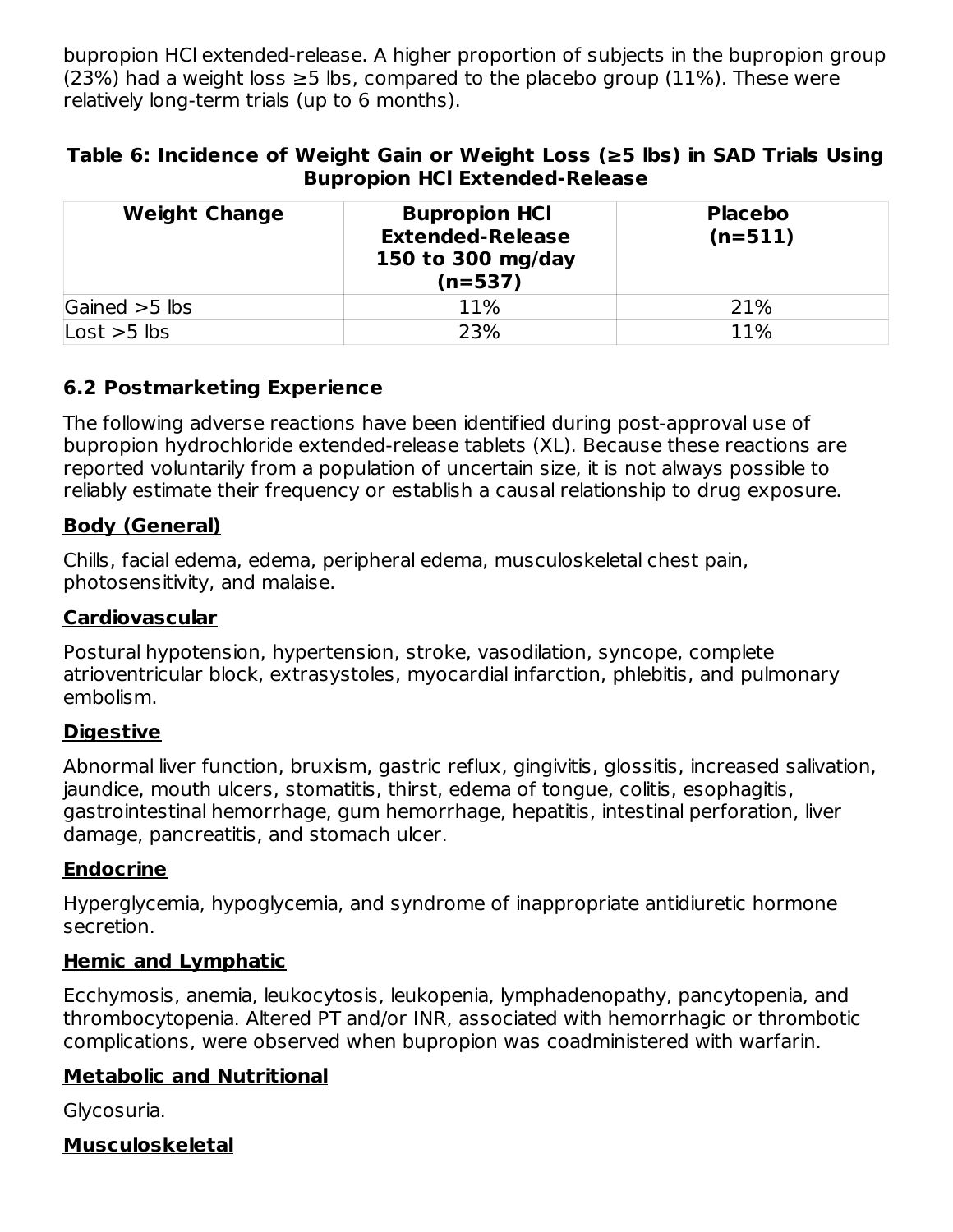Leg cramps, fever/rhabdomyolysis, and muscle weakness.

### **Nervous System**

Abnormal coordination, depersonalization, emotional lability, hyperkinesia, hypertonia, hypesthesia, vertigo, amnesia, ataxia, derealization, abnormal electroencephalogram (EEG), aggression, akinesia, aphasia, coma, dysarthria, dyskinesia, dystonia, euphoria, extrapyramidal syndrome, hypokinesia, increased libido, neuralgia, neuropathy, paranoid ideation, restlessness, suicide attempt, and unmasking tardive dyskinesia.

## **Respiratory**

Bronchospasm and pneumonia.

# **Skin**

Maculopapular rash, alopecia, angioedema, exfoliative dermatitis, and hirsutism.

# **Special Senses**

Accommodation abnormality, dry eye, deafness, increased intraocular pressure, angleclosure glaucoma, and mydriasis.

### **Urogenital**

Impotence, polyuria, prostate disorder, abnormal ejaculation, cystitis, dyspareunia, dysuria, gynecomastia, menopause, painful erection, salpingitis, urinary incontinence, urinary retention, and vaginitis.

# **7 DRUG INTERACTIONS**

#### **7.1 Potential for Other Drugs to Affect Bupropion Hydrochloride Extended-Release Tablets (XL)**

Bupropion is primarily metabolized to hydroxybupropion by CYP2B6. Therefore, the potential exists for drug interactions between bupropion hydrochloride extended-release tablets (XL) and drugs that are inhibitors or inducers of CYP2B6.

### **Inhibitors of CYP2B6**

Ticlopidine and Clopidogrel: Concomitant treatment with these drugs can increase bupropion exposures but decrease hydroxybupropion exposure. Based on clinical response, dosage adjustment of bupropion hydrochloride extended-release tablets (XL) may be necessary when coadministered with CYP2B6 inhibitors (e.g., ticlopidine or clopidogrel) [see Clinical Pharmacology (12.3)].

# **Inducers of CYP2B6**

Ritonavir, Lopinavir, and Efavirenz: Concomitant treatment with these drugs can decrease bupropion and hydroxybupropion exposure. Dosage increase of bupropion hydrochloride extended-release tablets (XL) may be necessary when coadministered with ritonavir, lopinavir, or efavirenz but should not exceed the maximum recommended dose [see Clinical Pharmacology (12.3)].

Carbamazepine, Phenobarbital, Phenytoin: While not systemically studied, these drugs may induce metabolism of bupropion and may decrease bupropion exposure [see] Clinical Pharmacology ( 12.3)]. If bupropion is used concomitantly with a CYP inducer, it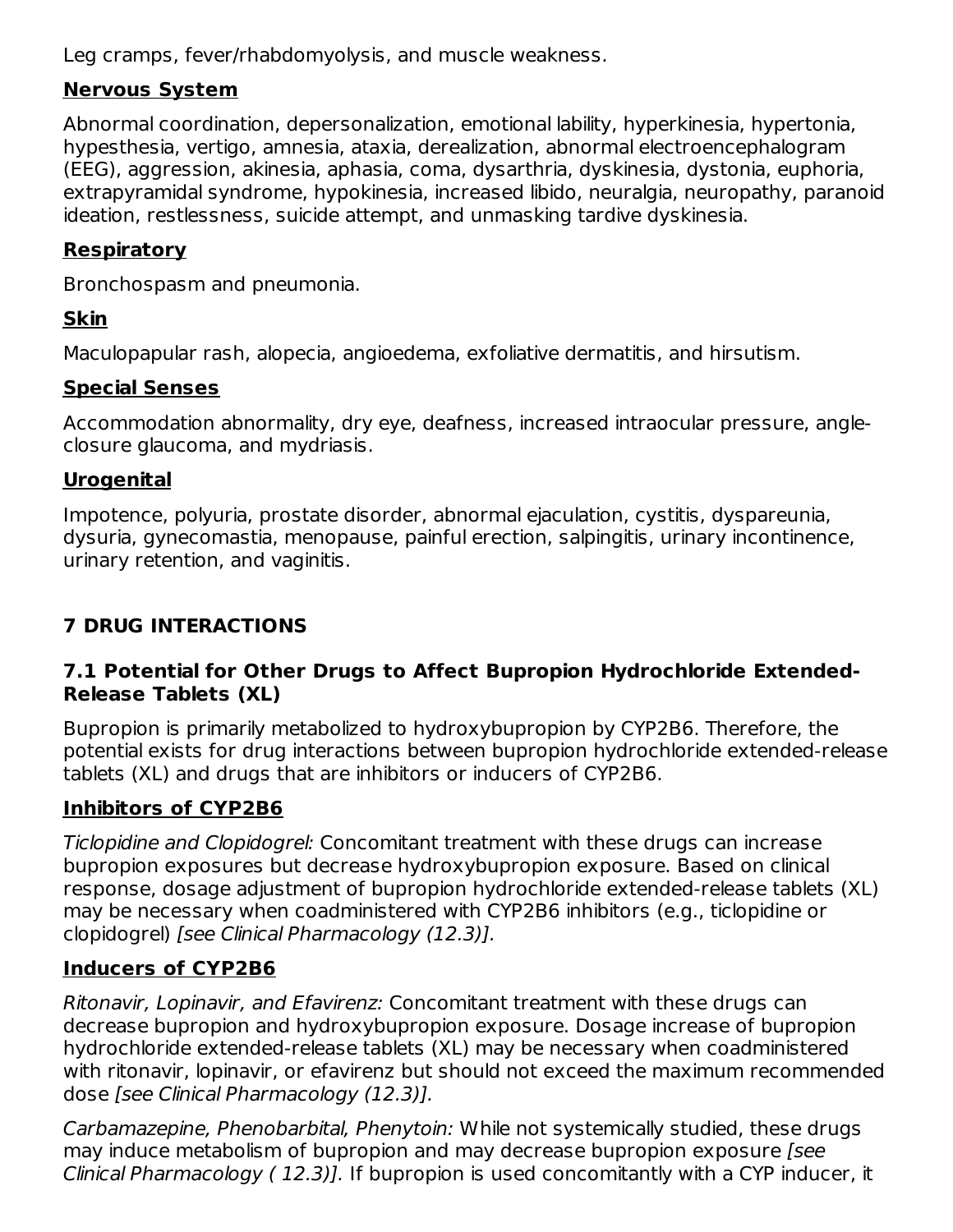may be necessary to increase the dose of bupropion, but the maximum recommended dose should not be exceeded.

## **7.2 Potential for Bupropion Hydrochloride Extended-Release Tablets (XL) to Affect Other Drugs**

# **Drugs Metabolized by CYP2D6**

Bupropion and its metabolites (erythrohydrobupropion, threohydrobupropion, hydroxybupropion) are CYP2D6 inhibitors. Therefore, coadministration of bupropion hydrochloride extended-release tablets (XL) with drugs that are metabolized by CYP2D6 can increase the exposures of drugs that are substrates of CYP2D6. Such drugs include certain antidepressants (e.g., venlafaxine, nortriptyline, imipramine, desipramine, paroxetine, fluoxetine, and sertraline), antipsychotics (e.g., haloperidol, risperidone, and thioridazine), beta-blockers (e.g., metoprolol), and Type 1C antiarrhythmics (e.g., propafenone, and flecainide). When used concomitantly with bupropion hydrochloride extended-release tablets (XL), it may be necessary to decrease the dose of these CYP2D6 substrates, particularly for drugs with a narrow therapeutic index.

Drugs that require metabolic activation by CYP2D6 to be effective (e.g., tamoxifen), theoretically could have reduced efficacy when administered concomitantly with inhibitors of CYP2D6 such as bupropion. Patients treated concomitantly with bupropion hydrochloride extended-release tablets (XL) and such drugs may require increased doses of the drug [see Clinical Pharmacology (12.3)].

# **7.3 Drugs That Lower Seizure Threshold**

Use extreme caution when coadministering bupropion hydrochloride extended-release tablets (XL) with other drugs that lower the seizure threshold (e.g., other bupropion products, antipsychotics, antidepressants, theophylline, or systemic corticosteroids). Use low initial doses of bupropion hydrochloride extended-release tablets (XL) and increase the dose gradually [see Warnings and Precautions (5.3)].

# **7.4 Dopaminergic Drugs (Levodopa and Amantadine)**

Bupropion, levodopa, and amantadine have dopamine agonist effects. CNS toxicity has been reported when bupropion was coadministered with levodopa or amantadine. Adverse reactions have included restlessness, agitation, tremor, ataxia, gait disturbance, vertigo, and dizziness. It is presumed that the toxicity results from cumulative dopamine agonist effects. Use caution when administering bupropion hydrochloride extendedrelease tablets (XL) concomitantly with these drugs.

# **7.5 Use with Alcohol**

In postmarketing experience, there have been rare reports of adverse neuropsychiatric events or reduced alcohol tolerance in patients who were drinking alcohol during treatment with bupropion hydrochloride extended-release tablets (XL). The consumption of alcohol during treatment with bupropion hydrochloride extended-release tablets (XL) should be minimized or avoided.

# **7.6 MAO Inhibitors**

Bupropion inhibits the reuptake of dopamine and norepinephrine. Concomitant use of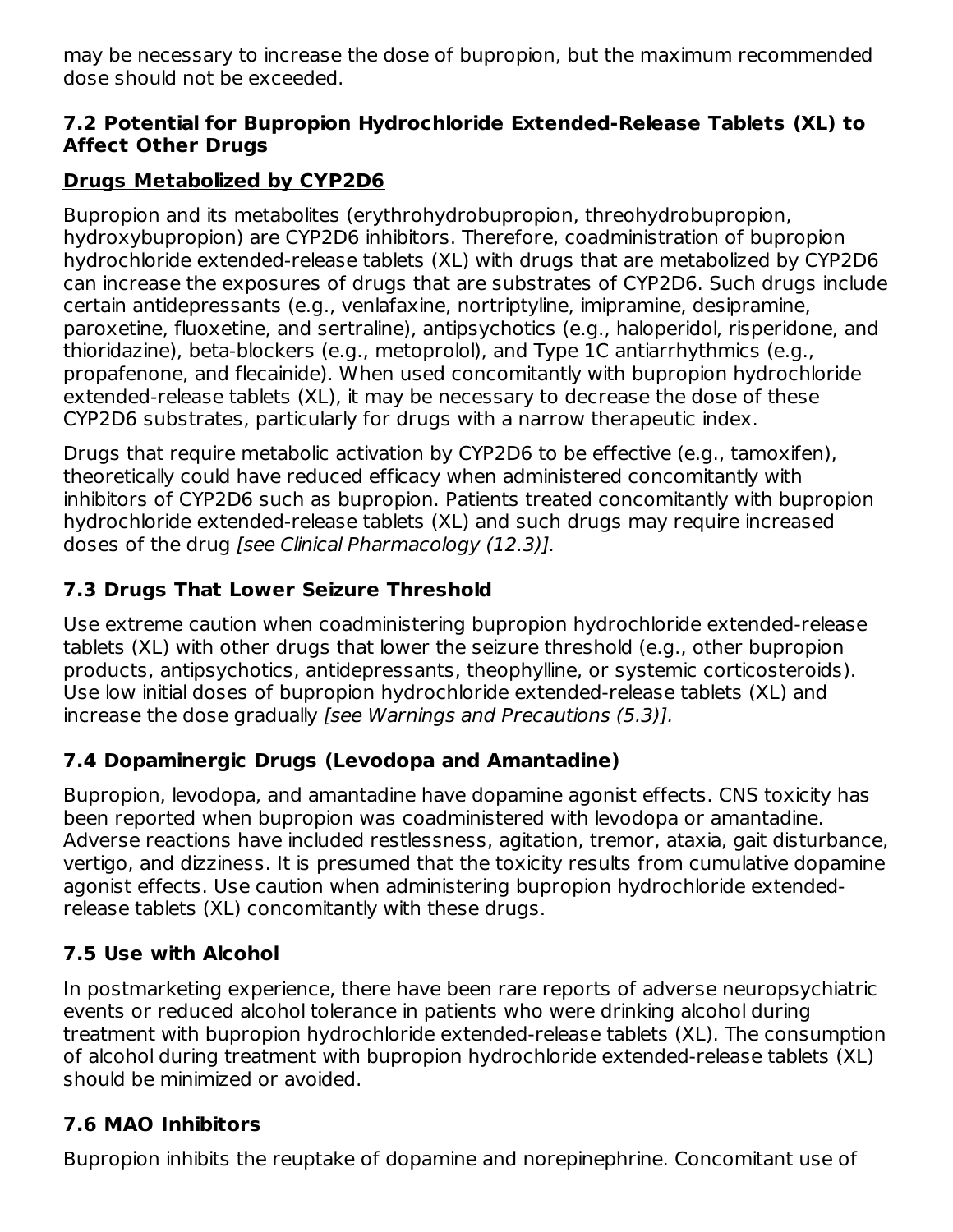MAOIs and bupropion is contraindicated because there is an increased risk of hypertensive reactions if bupropion is used concomitantly with MAOIs. Studies in animals demonstrate that the acute toxicity of bupropion is enhanced by the MAO inhibitor phenelzine. At least 14 days should elapse between discontinuation of an MAOI intended to treat depression and initiation of treatment with bupropion hydrochloride extendedrelease tablets (XL). Conversely, at least 14 days should be allowed after stopping bupropion hydrochloride extended-release tablets (XL) before starting an MAOI antidepressant [see Dosage and Administration ( 2.8, 2.9) and Contraindications (4)].

# **7.7 Drug-Laboratory Test Interactions**

False-positive urine immunoassay screening tests for amphetamines have been reported in patients taking bupropion. This is due to lack of specificity of some screening tests. False-positive test results may result even following discontinuation of bupropion therapy. Confirmatory tests, such as gas chromatography/mass spectrometry, will distinguish bupropion from amphetamines.

# **8 USE IN SPECIFIC POPULATIONS**

### **8.1 Pregnancy**

### **Pregnancy Exposure Registry**

There is a pregnancy exposure registry that monitors pregnancy outcomes in women exposed to antidepressants during pregnancy. Healthcare providers are encouraged to register patients by calling the National Pregnancy Registry for Antidepressants at 1- 844-405-6185 or visiting online at https://womensmentalhealth.org/clinical-and-researchprograms/pregnancyregistry/antidepressants/.

### **Risk Summary**

Data from epidemiological studies of pregnant women exposed to bupropion in the first trimester have not identified an increased risk of congenital malformations overall (see Data). There are risks to the mother associated with untreated depression (see Clinical Considerations). When bupropion was administered to pregnant rats during organogenesis, there was no evidence of fetal malformations at doses up to approximately 10 times the maximum recommended human dose (MRHD) of 450 mg/day. When given to pregnant rabbits during organogenesis, non-dose-related increases in incidence of fetal malformations and skeletal variations were observed at doses approximately equal to the MRHD and greater Decreased fetal weights were seen at doses twice the MRHD and greater (see Animal Data).

The estimated background risk for major birth defects and miscarriage are unknown for the indicated population. All pregnancies have a background rate of birth defect, loss, or other adverse outcomes. In the U.S. general population, the estimated background risk of major birth defects and miscarriage in clinically recognized pregnancies is 2% to 4% and 15% to 20%, respectively.

#### Clinical Considerations

### Disease-Associated Maternal and/or Embryo/Fetal Risk

A prospective, longitudinal study followed 201 pregnant women with a history of major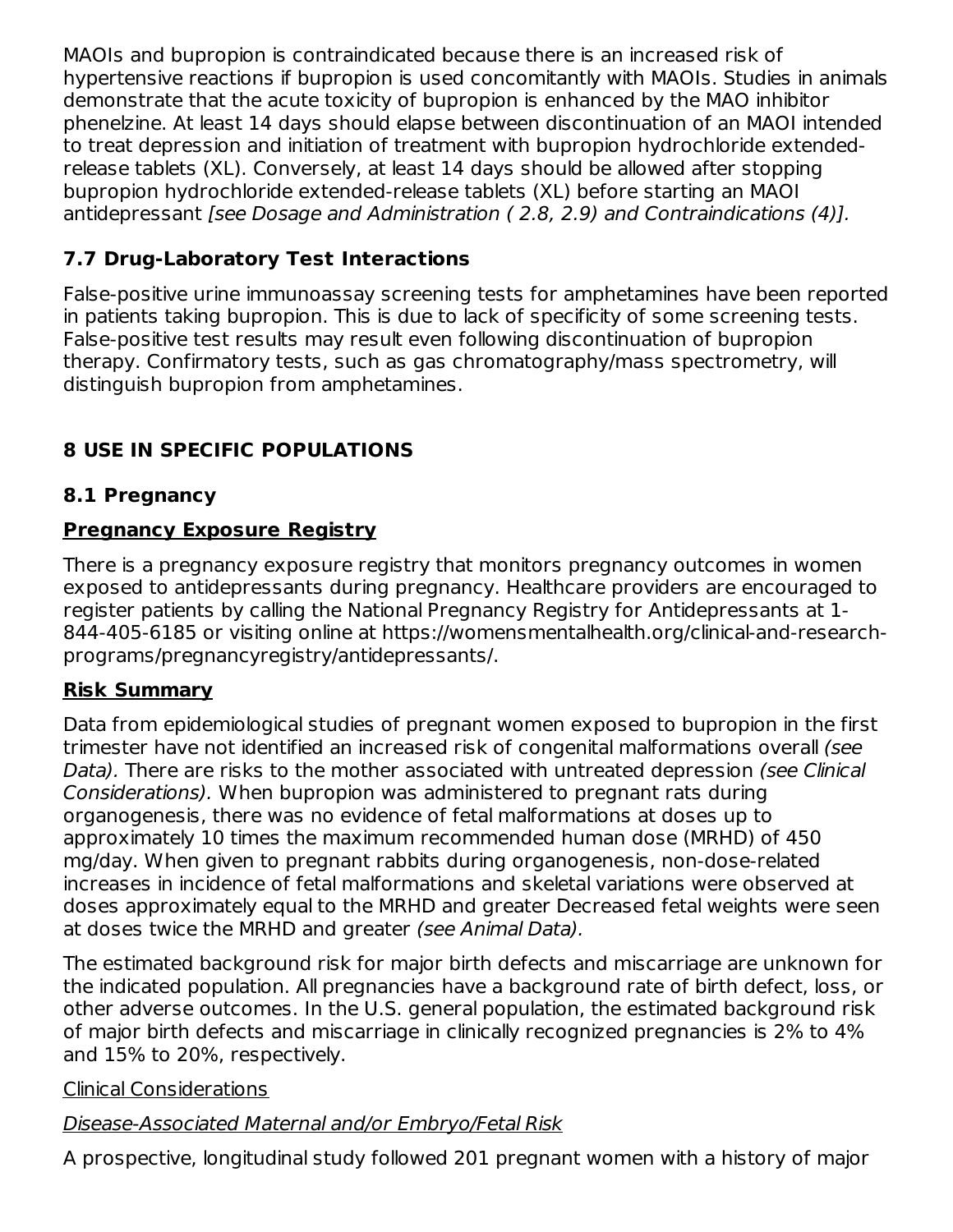depressive disorder who were euthymic and taking antidepressants during pregnancy at the beginning of pregnancy. The women who discontinued antidepressants during pregnancy were more likely to experience a relapse of major depression than women who continued antidepressants. Consider the risks to the mother of untreated depression and potential effects on the fetus when discontinuing or changing treatment with antidepressant medications during pregnancy and postpartum.

## Data

# Human Data

Data from the international bupropion Pregnancy Registry (675 first trimester exposures) and a retrospective cohort study using the United Healthcare database (1,213 first trimester exposures) did not show an increased risk for malformations overall. The Registry was not designed or powered to evaluate specific defects but suggested a possible increase in cardiac malformations.

No increased risk for cardiovascular malformations overall has been observed after bupropion exposure during the first trimester. The prospectively observed rate of cardiovascular malformations in pregnancies with exposure to bupropion in the first trimester from the international Pregnancy Registry was 1.3% (9 cardiovascular malformations/675 first-trimester maternal bupropion exposures), which is similar to the background rate of cardiovascular malformations (approximately 1%). Data from the United Healthcare database, which has a limited number of exposed cases with cardiovascular malformations, and a case-controlled study (6,853 infants with cardiovascular malformations and 5,753 with non-cardiovascular malformations) from the National Birth Defects Prevention Study (NBDPS) did not show an increased risk for cardiovascular malformations overall after bupropion exposure during the first trimester.

Study findings on bupropion exposure during the first trimester and risk left ventricular outflow tract obstruction (LVOTO) are inconsistent and do not allow conclusions regarding possible association. The United Healthcare database lacked sufficient power to evaluate this association; the NBDPS found increased risk for LVOTO ( $n = 10$ ; adjusted odds ratio  $(OR) = 2.6$ ; 95% CI 1.2, 5.7) and the Slone Epidemiology case control study did not find increased risk for LVOTO.

Study findings on bupropion exposure during the first trimester and risk for ventricular septal defect (VSD) are inconsistent and do not allow conclusions regarding a possible association. The Slone Epidemiology Study found an increased risk for VSD following first trimester maternal bupropion exposure ( $n = 17$ ; adjusted OR = 2.5; 95% CI: 1.3, 5.0) but did not find an increased risk for any other cardiovascular malformations studied (including LVOTO as above). The NBDPS and United Healthcare database study did not find an association between first trimester maternal bupropion exposure and VSD.

For the findings of LVOTO and VSD, the studies were limited by the small number of exposed cases, inconsistent findings among studies, and the potential for chance findings from multiple comparisons in case control studies.

# Animal Data

In studies conducted in pregnant rats and rabbits, bupropion was administered orally during the period of organogenesis at doses of up to 450 and 150 mg/kg/day,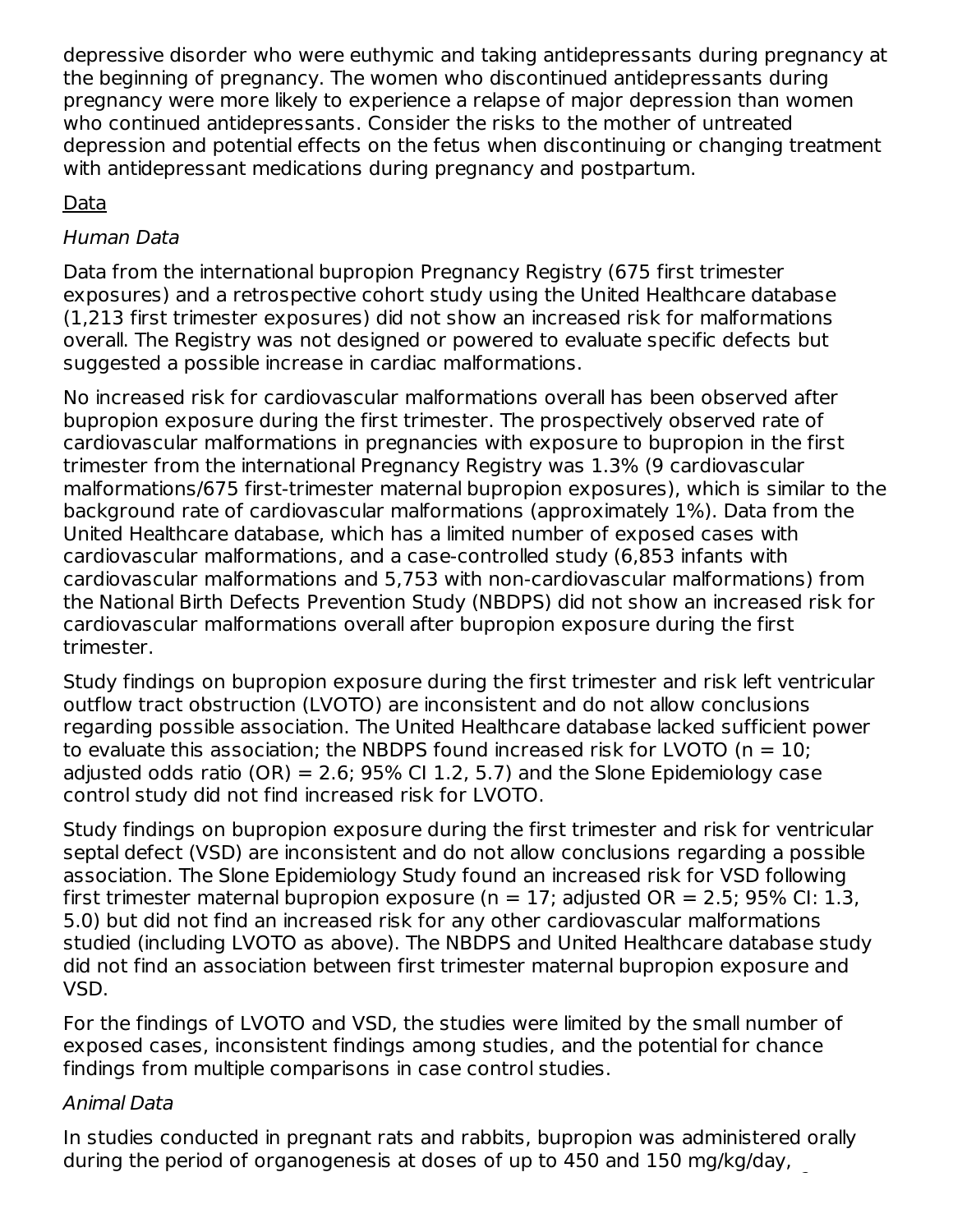respectively (approximately 10 and 6 times the MRHD, respectively, on a mg/m  $^2$  basis). There was no evidence of fetal malformations in rats. When given to pregnant rabbits during organogenesis, non-dose-related increases in incidence of fetal malformations and skeletal variations were observed at the lowest dose tested (25 mg/kg/day, approximately equal to the MRHD on a mg/m  $^2$  basis) and greater. Decreased fetal weights were observed at doses of 50 mg/kg/day (approximately 2 times the MRHD on a mg/m  $^2$  basis) and greater. No maternal toxicity was evident at doses of 50 mg/kg/day or less.

In a pre-and postnatal development study, bupropion administered orally to pregnant rats at doses of up to 150 mg/kg/day (approximately 3 times the MRHD on a mg/m  $^2$ basis) from embryonic implantation through lactation had no effect on pup growth or development.

# **8.2 Lactation**

# Risk Summary

Data from published literature report the presence of bupropion and its metabolites in human milk (see Data). There are no data on the effects of bupropion or its metabolites on milk production. Limited data from postmarketing reports have not identified a clear association of adverse reactions in the breastfed infant. The developmental and health benefits of breastfeeding should be considered along with the mother's clinical need for bupropion hydrochloride extended-release tablets (XL)and any potential adverse effects on the breastfed child from bupropion hydrochloride extended-release tablets (XL)or from the underlying maternal condition.

### Data

In a lactation study of ten women, levels of orally dosed bupropion and its active metabolites were measured in expressed milk. The average daily infant exposure (assuming 150 mL/kg daily consumption) to bupropion and its active metabolites was 2% of the maternal weight-adjusted dose. Postmarketing reports have described seizures in breastfed infants. The relationship of bupropion exposure and these seizures is unclear.

### **8.4 Pediatric Use**

Safety and effectiveness in the pediatric population have not been established. When considering the use of bupropion hydrochloride extended-release tablets (XL) in a child or adolescent, balance the potential risks with the clinical need [see Boxed Warning and Warnings and Precautions (5.1)].

# **8.5 Geriatric Use**

Of the approximately 6000 patients who participated in clinical trials with bupropion hydrochloride sustained-release tablets (depression and smoking cessation studies), 275 were ≥65 years old and 47 were ≥75 years old. In addition, several hundred patients ≥65 years of age participated in clinical trials using the immediate-release formulation of bupropion hydrochloride (depression studies). No overall differences in safety or effectiveness were observed between these subjects and younger subjects. Reported clinical experience has not identified differences in responses between the elderly and younger patients, but greater sensitivity of some older individuals cannot be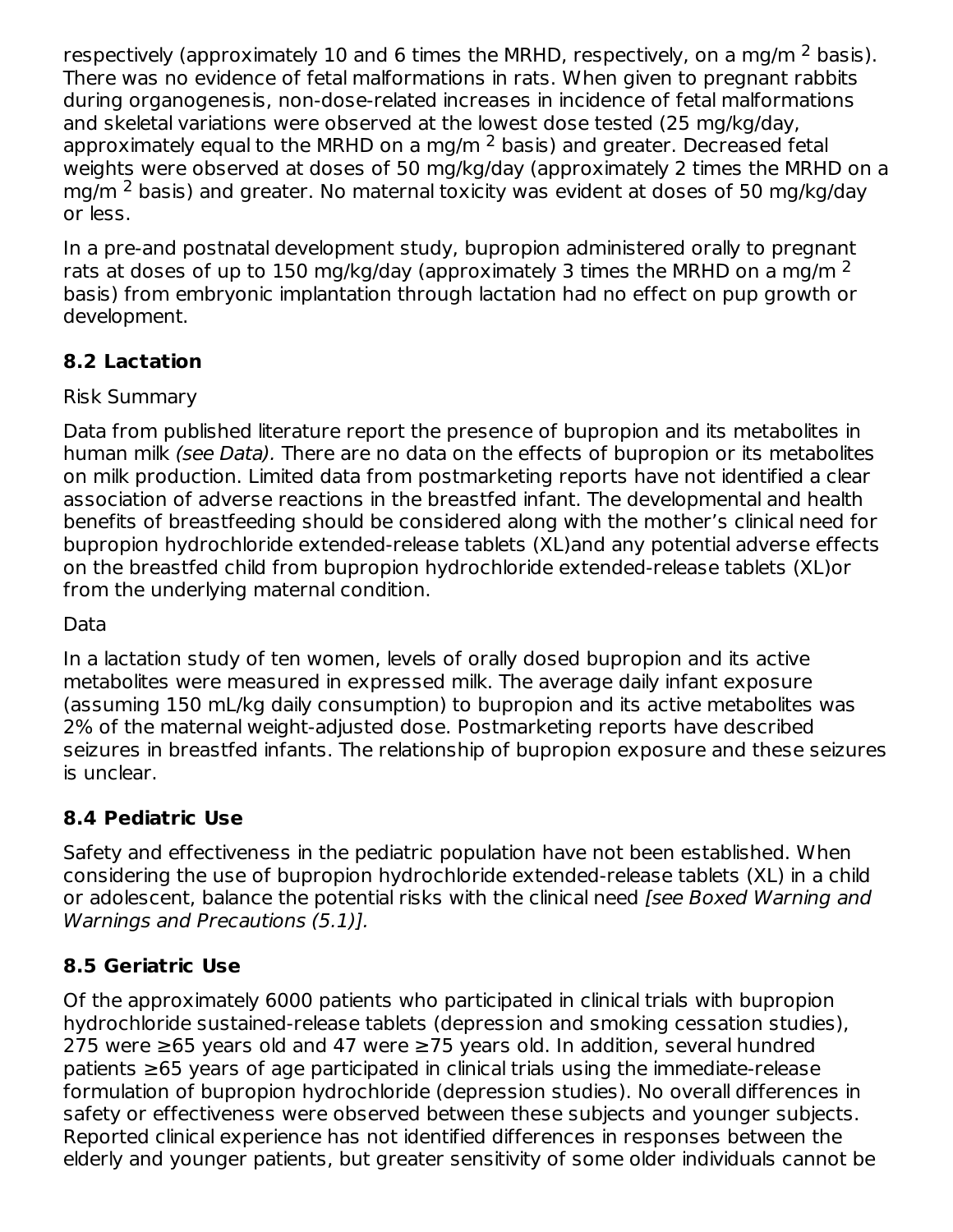ruled out.

Bupropion is extensively metabolized in the liver to active metabolites, which are further metabolized and excreted by the kidneys. The risk of adverse reactions may be greater in patients with impaired renal function. Because elderly patients are more likely to have decreased renal function, it may be necessary to consider this factor in dose selection; it may be useful to monitor renal function [see Dosage and Administration (2.7), Use in Specific Populations (8.6), and Clinical Pharmacology (12.3)].

# **8.6 Renal Impairment**

Consider a reduced dose and/or dosing frequency of bupropion hydrochloride extended-release tablets (XL) in patients with renal impairment (glomerular filtration rate: <90 mL/min). Bupropion and its metabolites are cleared renally and may accumulate in such patients to a greater extent than usual. Monitor closely for adverse reactions that could indicate high bupropion or metabolite exposures [see Dosage and Administration (2.7) and Clinical Pharmacology (12.3)].

# **8.7 Hepatic Impairment**

In patients with moderate to severe hepatic impairment (Child-Pugh score: 7 to 15), the maximum bupropion hydrochloride extended-release tablets (XL) dose is 150 mg every other day. In patients with mild hepatic impairment (Child-Pugh score: 5 to 6), consider reducing the dose and/or frequency of dosing [see Dosage and Administration (2.6) and Clinical Pharmacology (12.3)] .

# **9 DRUG ABUSE AND DEPENDENCE**

# **9.1 Controlled Substance**

Bupropion is not a controlled substance.

# **9.2 Abuse**

### **Humans**

Controlled clinical studies of bupropion HCl immediate-release conducted in normal volunteers, in subjects with a history of multiple drug abuse, and in depressed patients demonstrated an increase in motor activity and agitation/excitement.

In a population of individuals experienced with drugs of abuse, a single dose of 400 mg bupropion produced mild amphetamine-like activity as compared to placebo on the Morphine-Benzedrine Subscale of the Addiction Research Center Inventories (ARCI), and a score intermediate between placebo and amphetamine on the Liking Scale of the ARCI. These scales measure general feelings of euphoria and drug desirability.

Findings in clinical trials, however, are not known to reliably predict the abuse potential of drugs. Nonetheless, evidence from single-dose studies does suggest that the recommended daily dosage of bupropion when administered in divided doses is not likely to be significantly reinforcing to amphetamine or CNS stimulant abusers. However, higher doses (that could not be tested because of the risk of seizure) might be modestly attractive to those who abuse CNS stimulant drugs.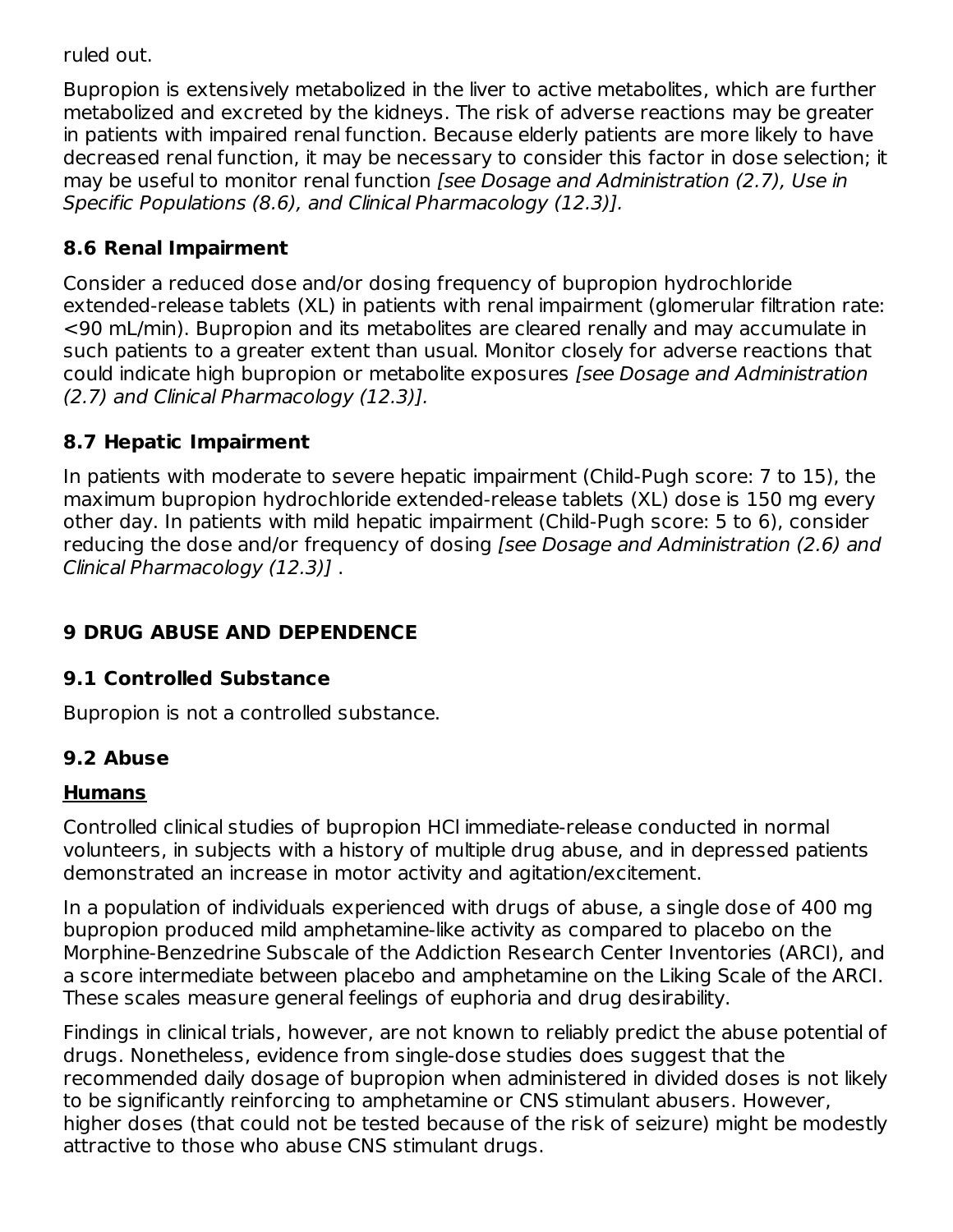Bupropion hydrochloride extended-release tablets (XL) are intended for oral use only. The inhalation of crushed tablets or injection of dissolved bupropion has been reported. Seizures and/or cases of death have been reported when bupropion has been administered intranasally or by parenteral injection.

# **Animals**

Studies in rodents and primates demonstrated that bupropion exhibits some pharmacologic actions common to psychostimulants. In rodents, it has been shown to increase locomotor activity, elicit a mild stereotyped behavioral response, and increase rates of responding in several schedule-controlled behavior paradigms. In primate models assessing the positive reinforcing effects of psychoactive drugs, bupropion was self-administered intravenously. In rats, bupropion produced amphetamine-like and cocaine-like discriminative stimulus effects in drug discrimination paradigms used to characterize the subjective effects of psychoactive drugs.

# **10 OVERDOSAGE**

# **10.1 Human Overdose Experience**

Overdoses of up to 30 grams or more of bupropion have been reported. Seizure was reported in approximately one third of all cases. Other serious reactions reported with overdoses of bupropion alone included hallucinations, loss of consciousness, mental status changes, sinus tachycardia, ECG changes such as conduction disturbances or arrhythmias, clonus, myoclonus, and hyperreflexia. Fever, muscle rigidity, rhabdomyolysis, hypotension, stupor, coma, and respiratory failure have been reported mainly when bupropion was part of multiple drug overdoses.

Although most patients recovered without sequelae, deaths associated with overdoses of bupropion alone have been reported in patients ingesting large doses of the drug. Multiple uncontrolled seizures, bradycardia, cardiac failure, and cardiac arrest prior to death were reported in these patients.

# **10.2 Overdosage Management**

Consult a Certified Poison Control Center for up-to-date guidance and advice. Call 1-800- 222-1222 or refer to www.poison.org.

There are no known antidotes for bupropion. In case of an overdose, provide supportive care, including close medical supervision and monitoring. Consider the possibility of multiple drug overdose.

# **11 DESCRIPTION**

Bupropion hydrochloride, an antidepressant of the aminoketone class, is chemically unrelated to tricyclic, tetracyclic, selective serotonin reuptake inhibitor, or other known antidepressant agents. Its structure closely resembles that of diethylpropion; it is related to phenylethylamines. It is designated as  $(\pm)$ -1-(3-chorophenyl)-2- $(1,1$ dimethylethyl)amino]-1-propanone hydrochloride. The molecular weight is 276.2. The molecular formula is C  $_{13}$ H  $_{18}$ ClNO•HCl. Bupropion hydrochloride powder is white, crystalline, and highly soluble in water. It has a bitter taste and produces the sensation of local anesthesia on the oral mucosa. The structural formula is: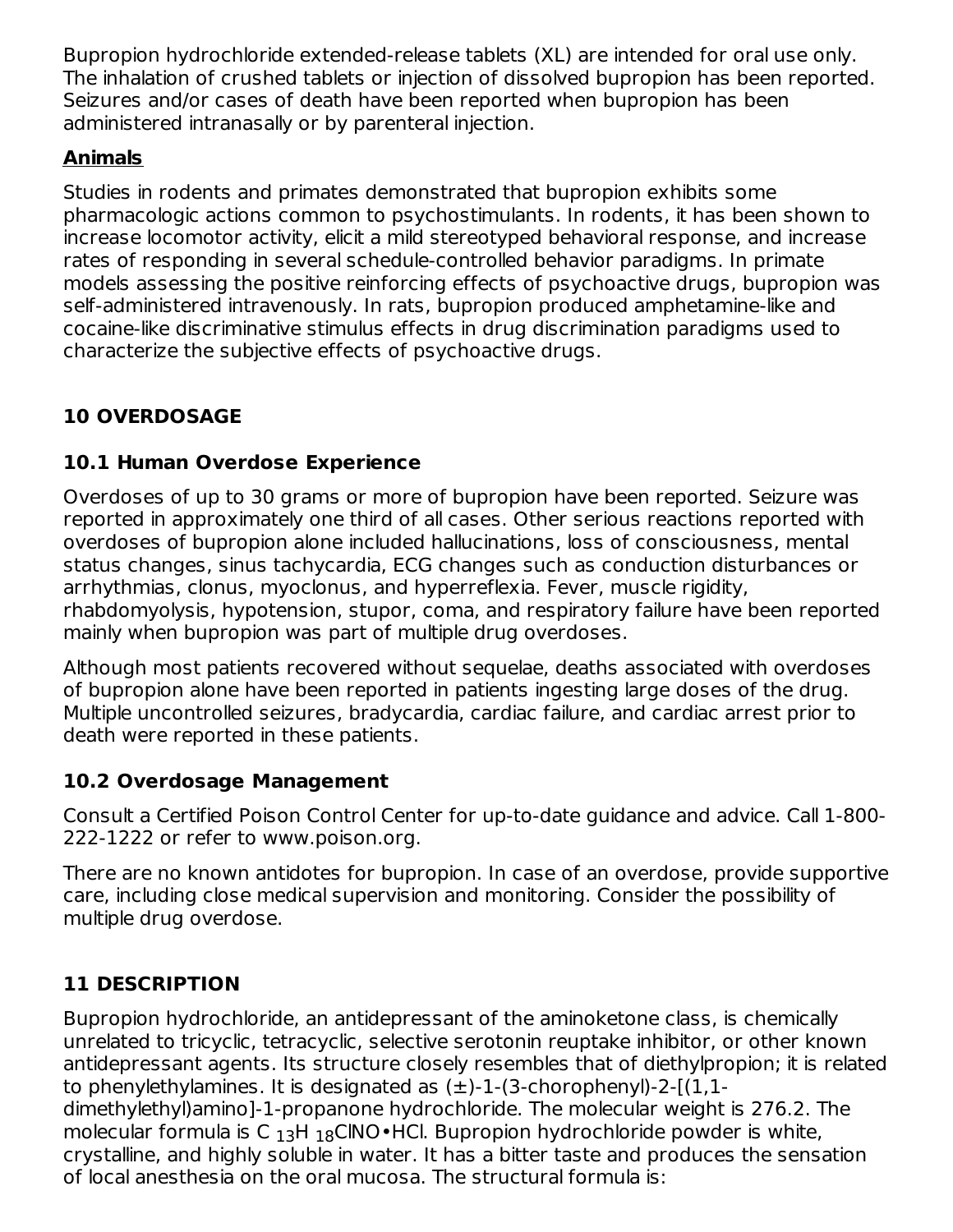

Bupropion hydrochloride extended-release tablets, USP (XL) are supplied for oral administration as 150 mg and 300 mg creamy- white to pale yellow extended-release tablets. Each tablet contains the labeled amount of bupropion hydrochloride and the inactive ingredients: povidone, cysteine hydrochloride monohydrate, colloidal anhydrous silica, glycerol dibehanate, magnesium stearate, ethyl cellulose, polyethylene glycol, colloidal hydrated silica, triethyl citrate, methacrylic acid - ethyl acrylate copolymer , shellac, iron oxide black and propylene glycol.

The insoluble shell of the extended-release tablet may remain intact during gastrointestinal transit and is eliminated in the feces.

USP dissolution test pending.

# **12 CLINICAL PHARMACOLOGY**

## **12.1 Mechanism of Action**

The mechanism of action of bupropion is unknown, as is the case with other antidepressants. However, it is presumed that this action is mediated by noradrenergic and/or dopaminergic mechanisms. Bupropion is a relatively weak inhibitor of the neuronal uptake of norepinephrine and dopamine and does not inhibit monoamine oxidase or the reuptake of serotonin.

### **12.3 Pharmacokinetics**

Bupropion is a racemic mixture. The pharmacologic activity and pharmacokinetics of the individual enantiomers have not been studied.

Following chronic dosing, the mean steady-state plasma concentration of bupropion was reached within 8 days. The mean elimination half-life ( $\pm$ SD) of bupropion is 21 ( $\pm$ 9) hours.

In a study comparing 14-day dosing with bupropion hydrochloride extended-release tablets (XL), 300 mg once-daily to the immediate-release formulation of bupropion at 100 mg 3 times daily, equivalence was demonstrated for peak plasma concentration and area under the curve for bupropion and the three metabolites (hydroxybupropion, threohydrobupropion, and erythrohydrobupropion). Additionally, in a study comparing 14-day dosing with bupropion hydrochloride extended-release tablets (XL) 300 mg once daily to the sustained-release formulation of bupropion at 150 mg 2 times daily, equivalence was demonstrated for peak plasma concentration and area under the curve for bupropion and the three metabolites.

# **Absorption**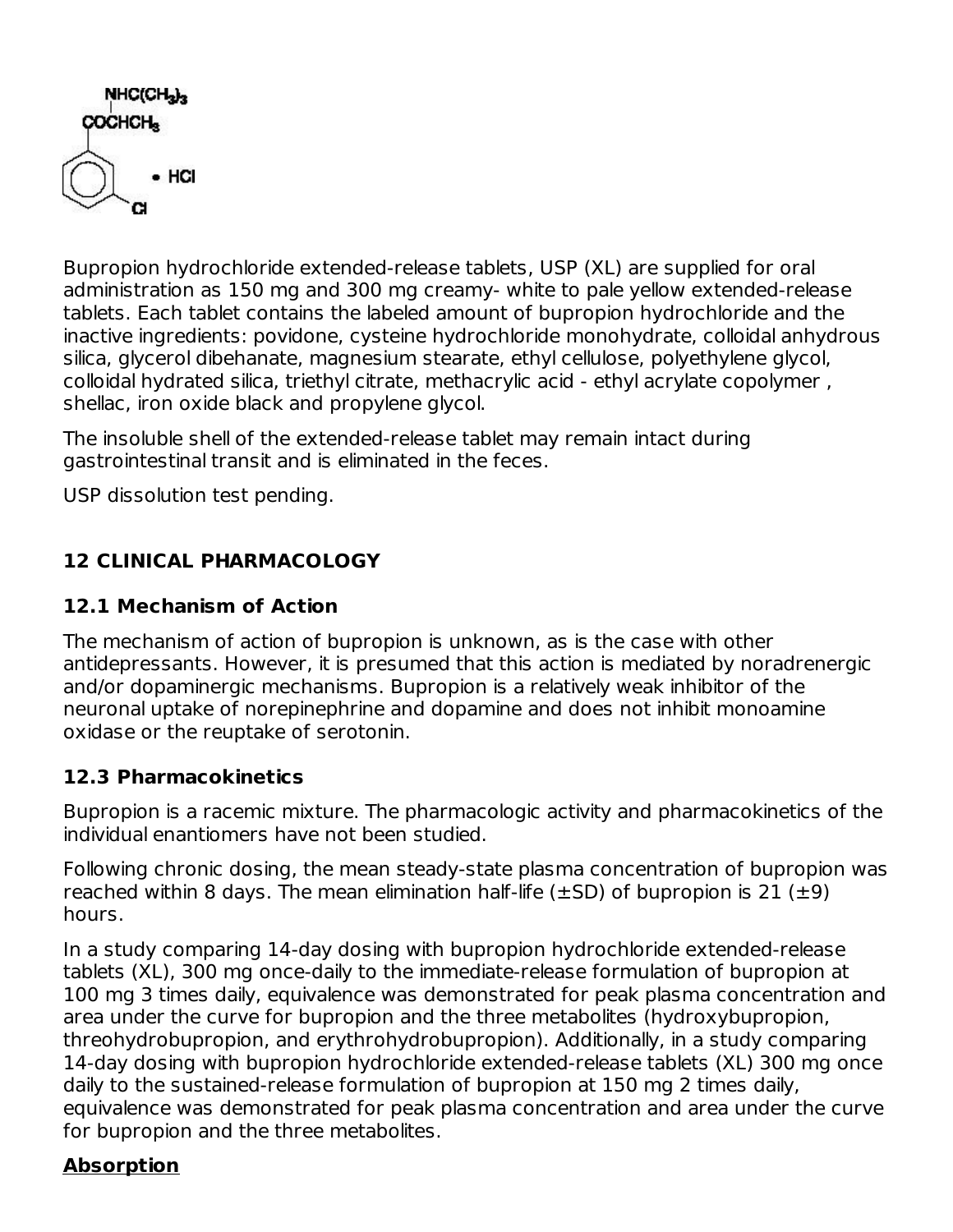Following single oral administration of bupropion hydrochloride extended-release tablets (XL) to healthy volunteers, the median time to peak plasma concentrations for bupropion was approximately 5 hours. The presence of food did not affect the peak concentration or area under the curve of bupropion.

# **Distribution**

In vitro tests show that bupropion is 84% bound to human plasma proteins at concentrations up to 200 mcg/mL. The extent of protein binding of the hydroxybupropion metabolite is similar to that for bupropion, whereas the extent of protein binding of the threohydrobupropion metabolite is about half that of bupropion.

# **Metabolism**

Bupropion is extensively metabolized in humans. Three metabolites are active: hydroxybupropion, which is formed via hydroxylation of the tert-butyl group of bupropion, and the amino-alcohol isomers threohydrobupropion and erythrohydrobupropion, which are formed via reduction of the carbonyl group. In vitro findings suggest that CYP2B6 is the principal isoenzyme involved in the formation of hydroxybupropion, while cytochrome P450 enzymes are not involved in the formation of threohydrobupropion. Oxidation of the bupropion side chain results in the formation of a glycine conjugate of meta-chlorobenzoic acid, which is then excreted as the major urinary metabolite. The potency and toxicity of the metabolites relative to bupropion have not been fully characterized. However, it has been demonstrated in an antidepressant screening test in mice that hydroxybupropion is one half as potent as bupropion, while threohydrobupropion and erythrohydrobupropion are 5-fold less potent than bupropion. This may be of clinical importance, because the plasma concentrations of the metabolites are as high or higher than those of bupropion.

At steady state, peak plasma concentration of hydroxybupropion occurred approximately 7 hours after administration of bupropion hydrochloride extended-release tablets (XL), and it was approximately 7 times the peak level of the parent drug. The elimination half-life of hydroxybupropion is approximately 20  $(\pm 5)$  hours, and its AUC at steady state is about 13 times that of bupropion. The times to peak concentrations for the erythrohydrobupropion and threohydrobupropion metabolites are similar to that of hydroxybupropion. However, the elimination half-lives of erythrohydrobupropion and threohydrobupropion are longer, approximately 33 ( $\pm$ 10) and 37 ( $\pm$ 13) hours, respectively, and steady-state AUCs were 1.4 and 7 times that of bupropion, respectively.

Bupropion and its metabolites exhibit linear kinetics following chronic administration of 300 mg to 450 mg/day.

# **Elimination**

Following oral administration of 200 mg of  $^{14}$ C-bupropion in humans, 87% and 10% of the radioactive dose were recovered in the urine and feces, respectively. Only 0.5% of the oral dose was excreted as unchanged bupropion.

# **Population Subgroups**

Factors or conditions altering metabolic capacity (e.g., liver disease, congestive heart failure [CHF], age, concomitant medications, etc.) or elimination may be expected to influence the degree and extent of accumulation of the active metabolites of bupropion. The elimination of the major metabolites of bupropion may be affected by reduced renal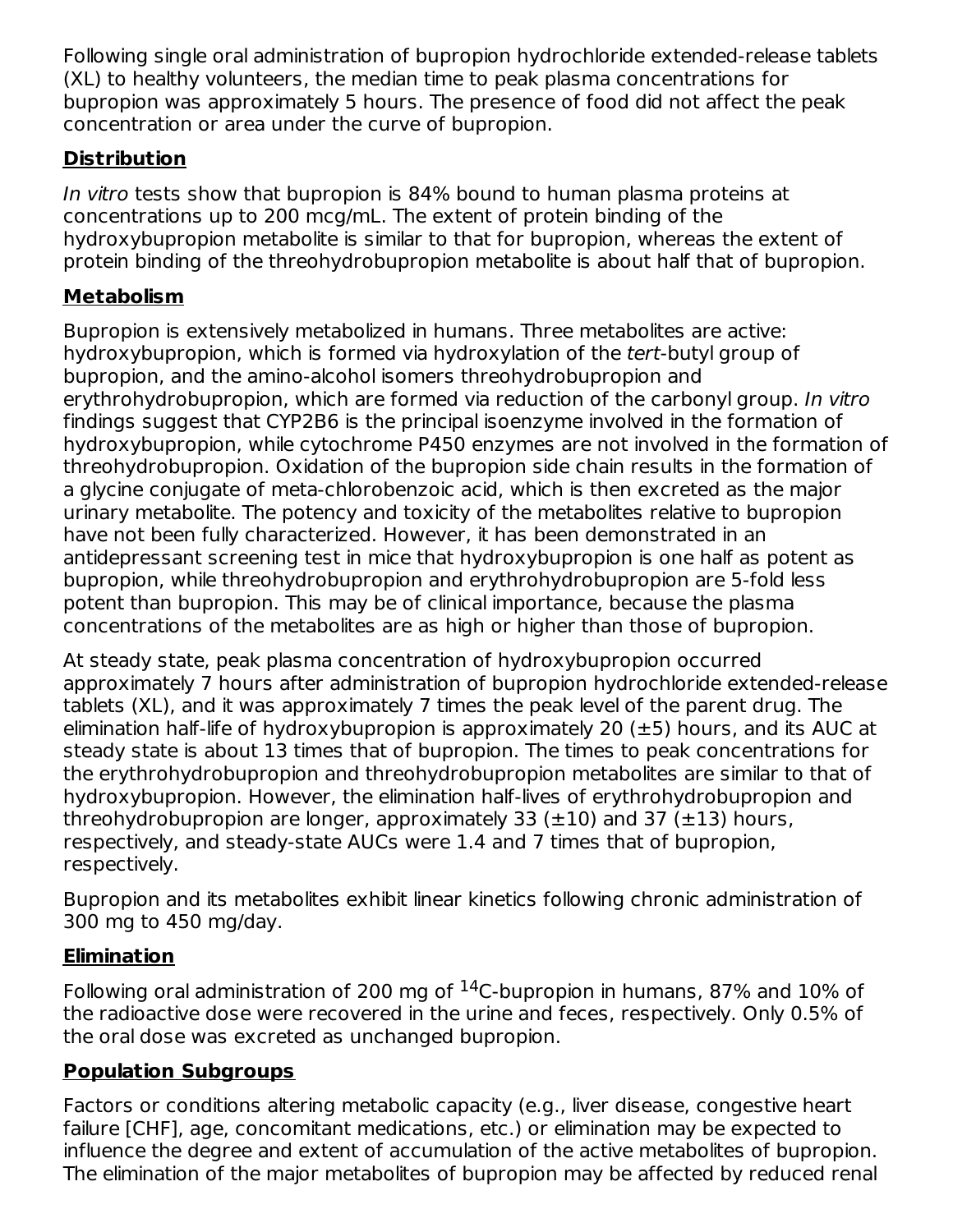or hepatic function, because they are moderately polar compounds and are likely to undergo further metabolism or conjugation in the liver prior to urinary excretion.

# **Renal Impairment**

There is limited information on the pharmacokinetics of bupropion in patients with renal impairment. An inter-trial comparison between normal subjects and subjects with endstage renal failure demonstrated that the parent drug C <sub>max</sub> and AUC values were comparable in the 2 groups, whereas the hydroxybupropion and threohydrobupropion metabolites had a 2.3- and 2.8-fold increase, respectively, in AUC for subjects with endstage renal failure. A second study, comparing normal subjects and subjects with moderate-to-severe renal impairment (GFR 30.9  $\pm$  10.8 mL/min) showed that after a single 150 mg dose of sustained-release bupropion, exposure to bupropion was approximately 2-fold higher in subjects with impaired renal function, while levels of the hydroxybupropion and threo/erythrohydrobupropion (combined) metabolites were similar in the 2 groups. Bupropion is extensively metabolized in the liver to active metabolites, which are further metabolized and subsequently excreted by the kidneys. The elimination of the major metabolites of bupropion may be reduced by impaired renal function. Bupropion hydrochloride extended-release tablets (XL) should be used with caution in patients with renal impairment, and a reduced frequency and/or dose should be considered [see Dosage and Administration (2.7) and Use in Specific Populations (8.6)].

# **Hepatic Impairment**

The effect of hepatic impairment on the pharmacokinetics of bupropion was characterized in 2 single-dose trials, one in subjects with alcoholic liver disease and one in subjects with mild to severe cirrhosis. The first trial demonstrated that the half-life of hydroxybupropion was significantly longer in 8 subjects with alcoholic liver disease than in 8 healthy volunteers  $(32\pm14$  hours versus  $21\pm5$  hours, respectively). Although not statistically significant, the AUCs for bupropion and hydroxybupropion were more variable and tended to be greater (by 53% to 57%) in patients with alcoholic liver disease. The differences in half-life for bupropion and the other metabolites in the 2 groups were minimal.

The second trial demonstrated no statistically significant differences in the pharmacokinetics of bupropion and its active metabolites in 9 subjects with mild to moderate hepatic cirrhosis compared to 8 healthy volunteers. However, more variability was observed in some of the pharmacokinetic parameters for bupropion (AUC, C <sub>max</sub>, and T  $_{\sf max}$ ) and its active metabolites (t  $_{\rm \gamma_2}$ ) in subjects with mild to moderate hepatic cirrhosis. In addition, in patients with severe hepatic cirrhosis, the bupropion C  $_{\sf max}$  and AUC were substantially increased (mean difference: by approximately 70% and 3-fold, respectively) and more variable when compared to values in healthy volunteers; the mean bupropion half-life was also longer (29 hours in subjects with severe hepatic cirrhosis vs. 19 hours in healthy subjects). For the metabolite hydroxybupropion, the mean C <sub>max</sub> was approximately 69% lower. For the combined amino-alcohol isomers threohydrobupropion and erythrohydrobupropion, the mean C <sub>max</sub> was approximately 31% lower. The mean AUC increased by about  $1\frac{1}{2}$ -fold for hydroxybupropion and about 2½-fold for threo/erythrohydrobupropion. The median T <sub>max</sub> was observed 19 hours later for hydroxybupropion and 31 hours later for threo/erythrohydrobupropion. The mean half-lives for hydroxybupropion and threo/erythrohydrobupropion were increased 5- and 2-fold, respectively, in patients with severe hepatic cirrhosis compared to healthy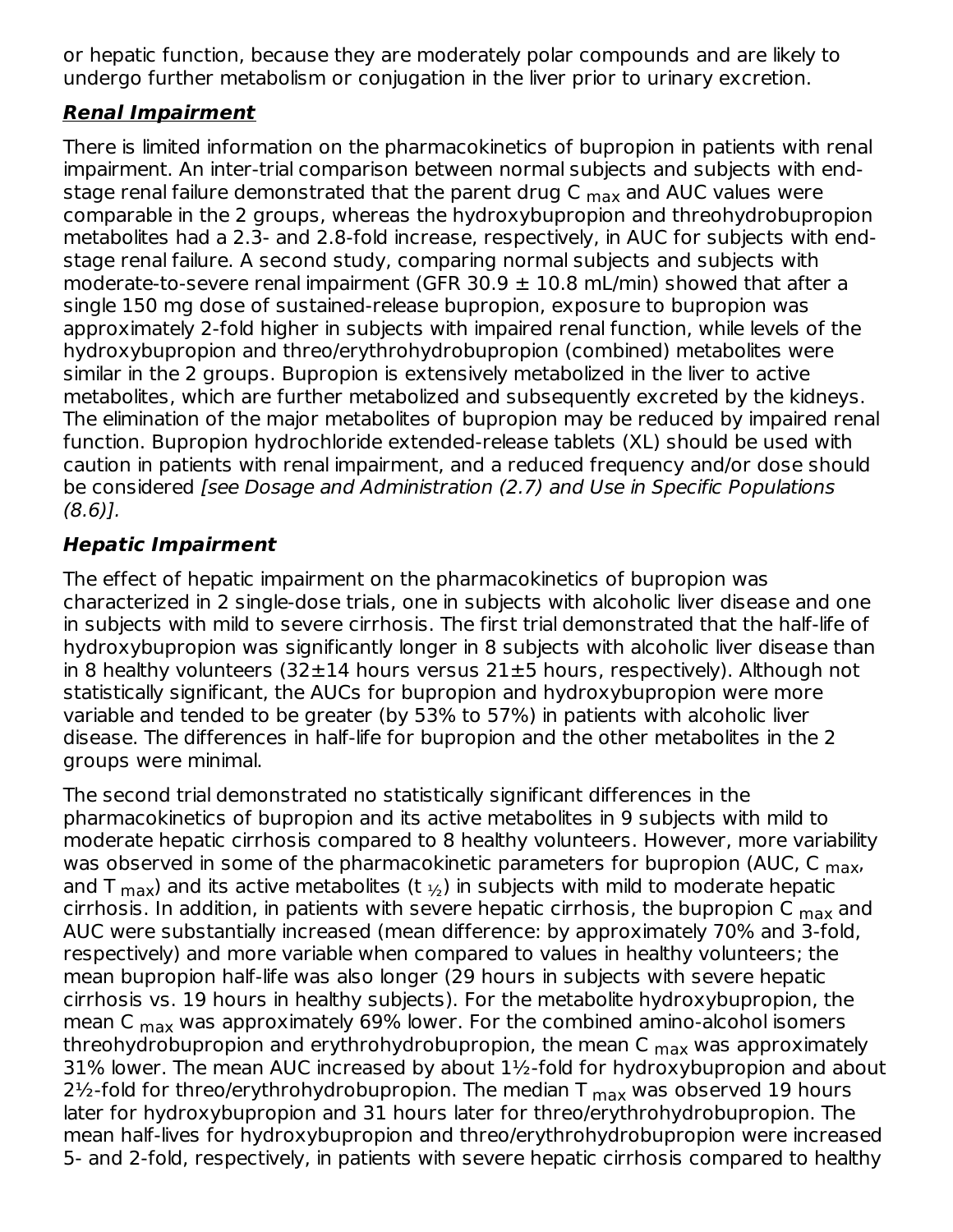volunteers [see Dosage and Administration (2.6) and Use in Specific Populations (8.7)].

# **Left Ventricular Dysfunction**

During a chronic dosing study with bupropion in 14 depressed patients with left ventricular dysfunction (history of CHF or an enlarged heart on x-ray), there was no apparent effect on the pharmacokinetics of bupropion or its metabolites, compared to healthy volunteers.

# **Age**

The effects of age on the pharmacokinetics of bupropion and its metabolites have not been fully characterized, but an exploration of steady-state bupropion concentrations from several depression efficacy studies involving patients dosed in a range of 300 mg to 750 mg/day, on a 3 times daily schedule, revealed no relationship between age (18 to 83 years) and plasma concentration of bupropion. A single-dose pharmacokinetic study demonstrated that the disposition of bupropion and its metabolites in elderly subjects was similar to that in younger subjects. These data suggest that there is no prominent effect of age on bupropion concentration; however, another single- and multiple-dose pharmacokinetic study suggested that the elderly are at increased risk for accumulation of bupropion and its metabolites [see Use in Specific Populations (8.5)].

### **Gender**

A single-dose study involving 12 healthy male and 12 healthy female volunteers revealed no sex-related differences in the pharmacokinetic parameters of bupropion. In addition, pooled analysis of bupropion pharmacokinetic data from 90 healthy male and 90 healthy female volunteers revealed no sex-related differences in the peak plasma concentrations of bupropion. The mean systemic exposure (AUC) was approximately 13% higher in male volunteers compared to female volunteers.

### **Smokers**

The effects of cigarette smoking on the pharmacokinetics of bupropion hydrochloride were studied in 34 healthy male and female volunteers; 17 were chronic cigarette smokers and 17 were nonsmokers. Following oral administration of a single 150 mg dose of bupropion, there was no statistically significant difference in C <sub>max</sub>, half-life, T  $_{\sf max}$ , AUC, or clearance of bupropion or its active metabolites between smokers and nonsmokers.

# **Drug Interactions**

#### **Potential for Other Drugs to Affect Bupropion Hydrochloride Extended-Release Tablets (XL)**

In vitro studies indicate that bupropion is primarily metabolized to hydroxybupropion by CYP2B6. Therefore, the potential exists for drug interactions between bupropion hydrochloride extended-release tablets (XL) and drugs that are inhibitors or inducers of CYP2B6. In addition, in vitro studies suggest that paroxetine, sertraline, norfluoxetine, fluvoxamine, and nelfinavir inhibit the hydroxylation of bupropion.

### **Inhibitors of CYP2B6**

Ticlopidine and Clopidogrel: In a study in healthy male volunteers, clopidogrel 75 mg once daily or ticlopidine 250 mg twice daily increased exposures (C  $_{\sf max}$  and AUC) of bupropion by 40% and 60% for clopidogrel, by 38% and 85% for ticlopidine,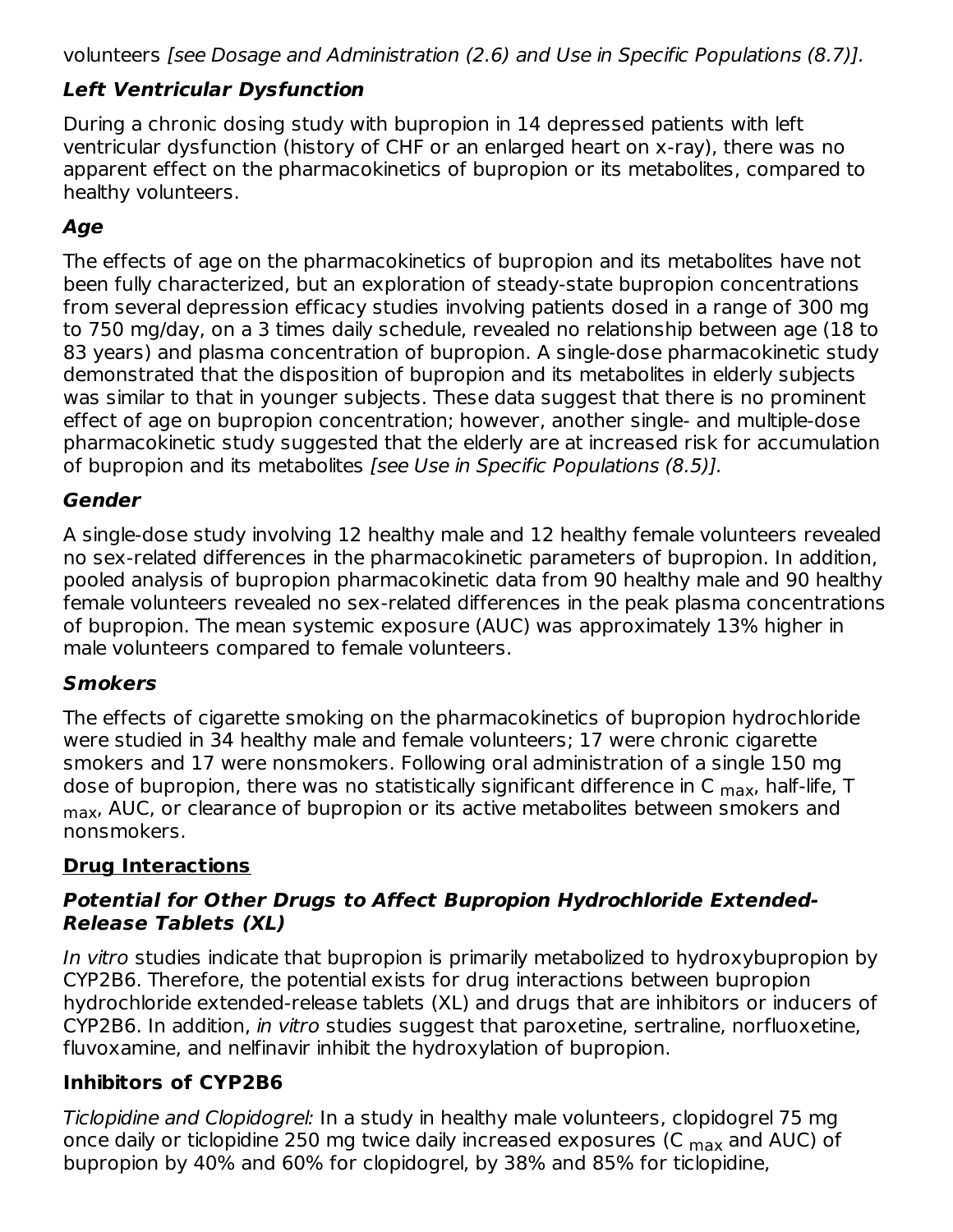respectively. The exposures of hydroxybupropion were decreased.

*Prasugrel:* In healthy subjects, prasugrel increased bupropion C <sub>max</sub> and AUC values by 14% and 18%, respectively, and decreased C  $_{\sf max}$  and AUC values of hydroxybupropion by 32% and 24%, respectively.

Cimetidine: Following oral administration of bupropion 300 mg with and without cimetidine 800 mg in 24 healthy young male volunteers, the pharmacokinetics of bupropion and hydroxybupropion were unaffected. However, there were 16% and 32% increases in the AUC and C  $_{\sf max}$ , respectively, of the combined moieties of threohydrobupropion and erythrohydrobupropion.

Citalopram: Citalopram did not affect the pharmacokinetics of bupropion and its three metabolites.

# **Inducers of CYP2B6**

Ritonavir and Lopinavir: In a healthy volunteer study, ritonavir 100 mg twice daily reduced the AUC and C <sub>max</sub> of bupropion by 22% and 21%, respectively. The exposure of the hydroxybupropion metabolite was decreased by 23%, the threohydrobupropion decreased by 38%, and the erythrohydrobupropion decreased by 48%. In a second healthy volunteer study, ritonavir 600 mg twice daily decreased the AUC and C <sub>max</sub> of bupropion by 66% and 62%, respectively. The exposure of the hydroxybupropion metabolite was decreased by 78%, the threohydrobupropion decreased by 50%, and the erythrohydrobupropion decreased by 68%.

In another healthy volunteer study, lopinavir 400 mg/ritonavir 100 mg twice daily decreased bupropion AUC and C <sub>max</sub> by 57%. The AUC and C <sub>max</sub> of hydroxybupropion metabolite were decreased by 50% and 31%, respectively.

Efavirenz: In a study of healthy volunteers, efavirenz 600 mg once daily for 2 weeks reduced the AUC and C <sub>max</sub> of bupropion by approximately 55% and 34%, respectively. The AUC of hydroxybupropion was unchanged, whereas C <sub>max</sub> of hydroxybupropion was increased by 50%.

Carbamazepine, Phenobarbital, Phenytoin: While not systematically studied, these drugs may induce the metabolism of bupropion.

#### **Potential for Bupropion Hydrochloride Extended-Release Tablets (XL) to Affect Other Drugs**

Animal data indicated that bupropion may be an inducer of drug-metabolizing enzymes in humans. In a study of 8 healthy male volunteers, following a 14-day administration of bupropion 100 mg three times per day, there was no evidence of induction of its own metabolism. Nevertheless, there may be the potential for clinically important alterations of blood levels of coadministered drugs.

# **Drugs Metabolized by CYP2D6**

In vitro, bupropion and hydroxybupropion are CYP2D6 inhibitors. In a clinical study of 15 male subjects (ages 19 to 35 years) who were extensive metabolizers of CYP2D6, bupropion given as 150 mg twice daily followed by a single dose of 50 mg desipramine increased the C  $_{\sf max}$ , AUC, and T  $_{1/2}$  of desipramine by an average of approximately 2-, 5-, and 2-fold, respectively. The effect was present for at least 7 days after the last dose of bupropion. Concomitant use of bupropion with other drugs metabolized by CYP2D6 has not been formally studied.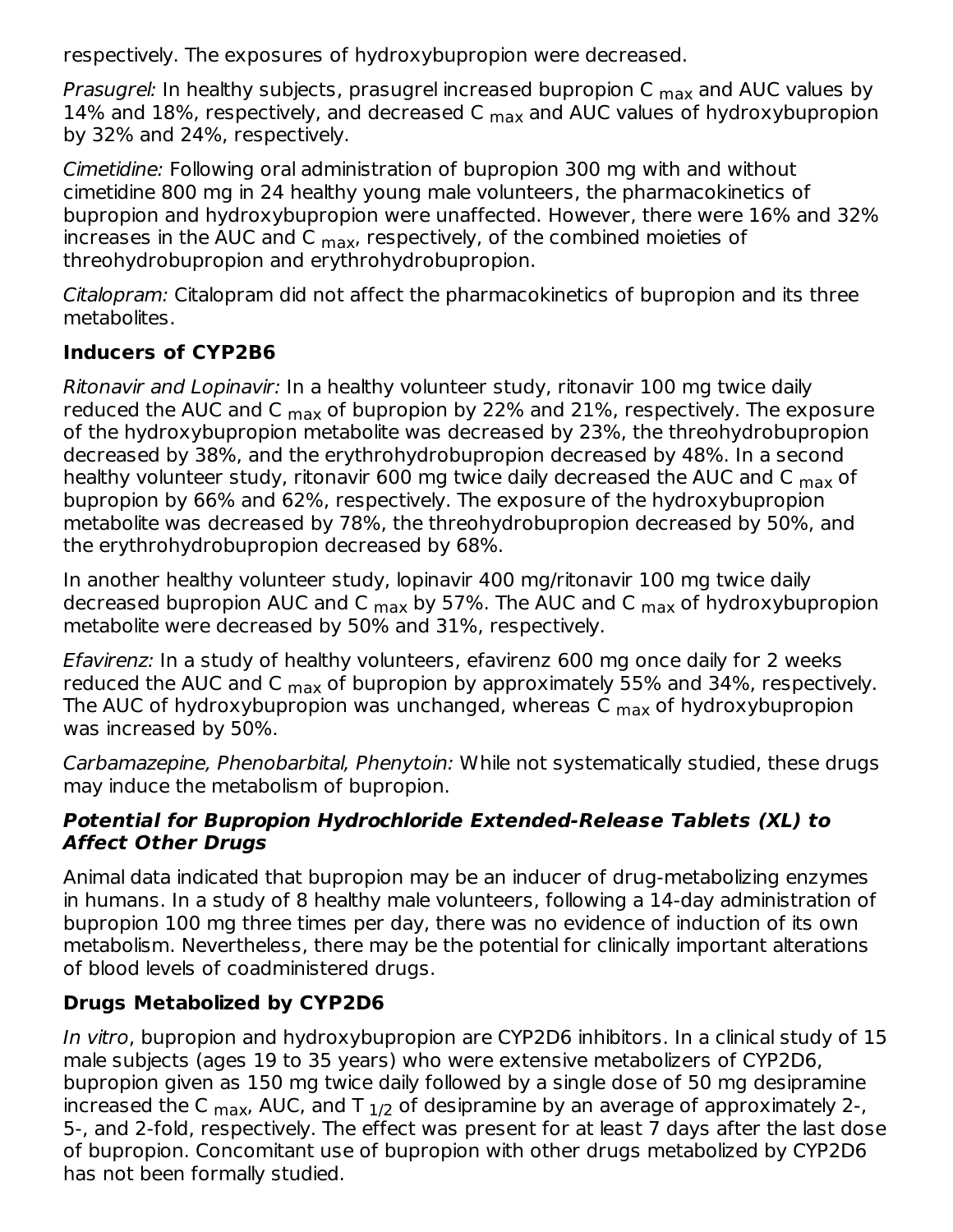Citalopram: Although citalopram is not primarily metabolized by CYP2D6, in one study bupropion increased the C  $_{\sf max}$  and AUC of citalopram by 30% and 40%, respectively.

Lamotrigine: Multiple oral doses of bupropion had no statistically significant effects on the single-dose pharmacokinetics of lamotrigine in 12 healthy volunteers.

# **13 NONCLINICAL TOXICOLOGY**

# **13.1 Carcinogenesis, Mutagenesis, Impairment of Fertility**

Lifetime carcinogenicity studies were performed in rats and mice at doses up to 300 mg/kg/day and 150 mg/kg/day bupropion hydrochloride, respectively. These doses are approximately 7 and 2 times the maximum recommended human dose (MRHD), respectively, on a mg/m <sup>2</sup> basis. In the rat study there was an increase in nodular proliferative lesions of the liver at doses of 100 to 300 mg/kg/day of bupropion hydrochloride (approximately 2 to 7 times the MRHD on a mg/m  $^2$  basis); lower doses were not tested. The question of whether or not such lesions may be precursors of neoplasms of the liver is currently unresolved. Similar liver lesions were not seen in the mouse study, and no increase in malignant tumors of the liver and other organs was seen in either study.

Bupropion produced a positive response (2 to 3 times control mutation rate) in 2 of 5 strains in one Ames bacterial mutagenicity assay, but was negative in another. Bupropion produced an increase in chromosomal aberrations in 1 of 3 in vivo rat bone marrow cytogenetic studies.

A fertility study in rats at doses up to 300 mg/kg/day revealed no evidence of impaired fertility.

# **14 CLINICAL STUDIES**

# **14.1 Major Depressive Disorder**

The efficacy of bupropion in the treatment of major depressive disorder was established with the immediate-release formulation of bupropion hydrochloride in two 4-week, placebo-controlled trials in adult inpatients with MDD and in one 6-week, placebocontrolled trial in adult outpatients with MDD. In the first study, the bupropion dose range was 300 mg to 600 mg per day administered in 3 divided doses; 78% of patients were treated with doses of 300 mg to 450 mg per day. The trial demonstrated the efficacy of bupropion as measured by the Hamilton Depression Rating Scale (HAMD) total score, the HAMD depressed mood item (item 1), and the Clinical Global Impressions-Severity Scale (CGI-S). The second study included 2 fixed doses of bupropion (300 mg and 450 mg per day) and placebo. This trial demonstrated the efficacy of bupropion for only the 450 mg dose. The efficacy results were significant for the HAMD total score and the CGI-S severity score, but not for HAMD item 1. In the third study, outpatients were treated with bupropion 300 mg per day. This study demonstrated the efficacy of bupropion as measured by the HAMD total score, the HAMD item 1, the Montgomery-Asberg Depression Rating Scale (MADRS), the CGI-S score, and the CGI-Improvement Scale (CGI-I) score.

A longer-term, placebo-controlled, randomized withdrawal trial demonstrated the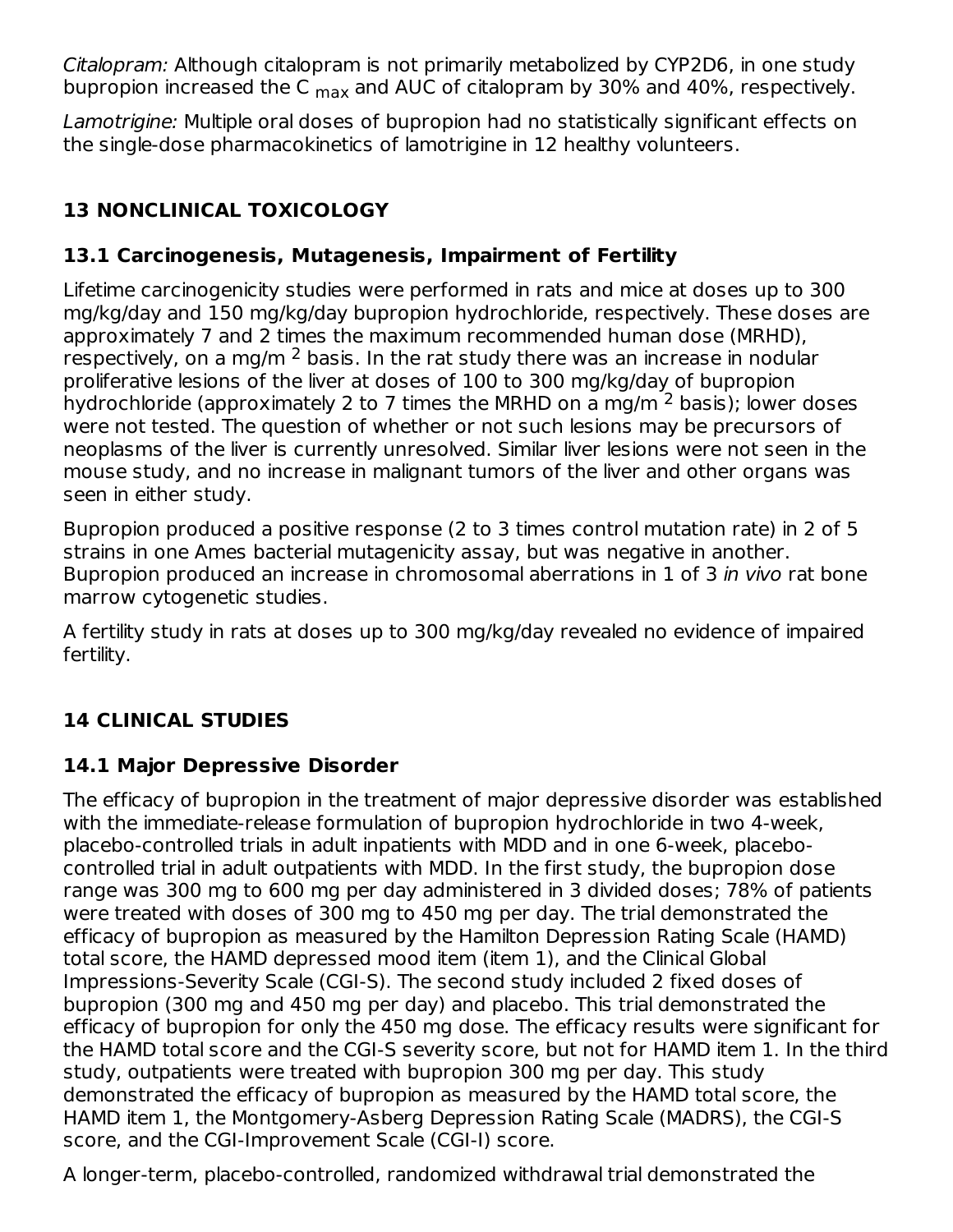efficacy of bupropion HCl sustained-release in the maintenance treatment of MDD. The trial included adult outpatients meeting DSM-IV criteria for MDD, recurrent type, who had responded during an 8-week open-label trial of bupropion 300 mg per day. Responders were randomized to continuation of bupropion 300 mg per day or placebo for up to 44 weeks of observation for relapse. Response during the open-label phase was defined as a CGI-Improvement Scale score of 1 (very much improved) or 2 (much improved) for each of the final 3 weeks. Relapse during the double-blind phase was defined as the investigator's judgment that drug treatment was needed for worsening depressive symptoms. Patients in the bupropion group experienced significantly lower relapse rates over the subsequent 44 weeks compared to those in the placebo group.

Although there are no independent trials demonstrating the efficacy of bupropion hydrochloride extended-release tablets (XL) in the acute treatment of MDD, studies have demonstrated similar bioavailability between the immediate-, sustained-, and extendedrelease formulations of bupropion HCl under steady-state conditions (i.e., the exposures [C  $_{\sf max}$  and AUC] for bupropion and its metabolites are similar among the 3 formulations).

# **14.2 Seasonal Affective Disorder**

The efficacy of bupropion hydrochloride extended-release tablets (XL) in the prevention of seasonal major depressive episodes associated with SAD was established in 3 randomized, double-blind, placebo-controlled trials in adult outpatients with a history of MDD with an autumn-winter seasonal pattern (as defined by DSM-IV criteria). Bupropion treatment was initiated prior to the onset of symptoms in the autumn (September to November). Treatment was discontinued following a 2-week taper that began during the first week of spring (fourth week of March), resulting in a treatment duration of approximately 4 to 6 months for the majority of patients. Patients were randomized to treatment with bupropion hydrochloride extended-release tablets (XL) or placebo. The initial bupropion dose was 150 mg once daily for 1 week, followed by up-titration to 300 mg once daily. Patients who were deemed by the investigator to be unlikely or unable to tolerate 300 mg once daily were allowed to remain on, or had their dose reduced to, 150 mg once daily. The mean bupropion doses in the 3 trials ranged from 257 mg to 280 mg per day. Approximately 59% of patients continued in the study for 3 to 6 months; 26% continued for <3 months, 15% continued for >6 months.

To enter the trials, patients must have had a low level of depressive symptoms, as demonstrated by a score of <7 on the Hamilton Depression Rating Scale-17 (HAMD17) and a HAMD24 score of <14. The primary efficacy measure was the Structured Interview Guide for the Hamilton Depression Rating Scale, Seasonal Affective Disorders (SIGH-SAD), which is identical to the HAMD24. The SIGH-SAD consists of the HAMD17 plus 7 items specifically assessing core symptoms of seasonal affective disorder: social withdrawal, weight gain, increased appetite, increased eating, carbohydrate craving, hypersomnia, and fatigability. The primary efficacy endpoint was the onset of a seasonal major depressive episode. The criteria for defining an episode included: 1) the investigator's judgment that a major depressive episode had occurred or that the patient required intervention for depressive symptoms, or 2) a SIGH-SAD score of >20 on 2 consecutive weeks. The primary analysis was a comparison of depression-free rates between the bupropion and placebo groups.

In these 3 trials, the percentage of patients who were depression-free (did not have an episode of MDD) at the end of treatment was significantly higher in the bupropion group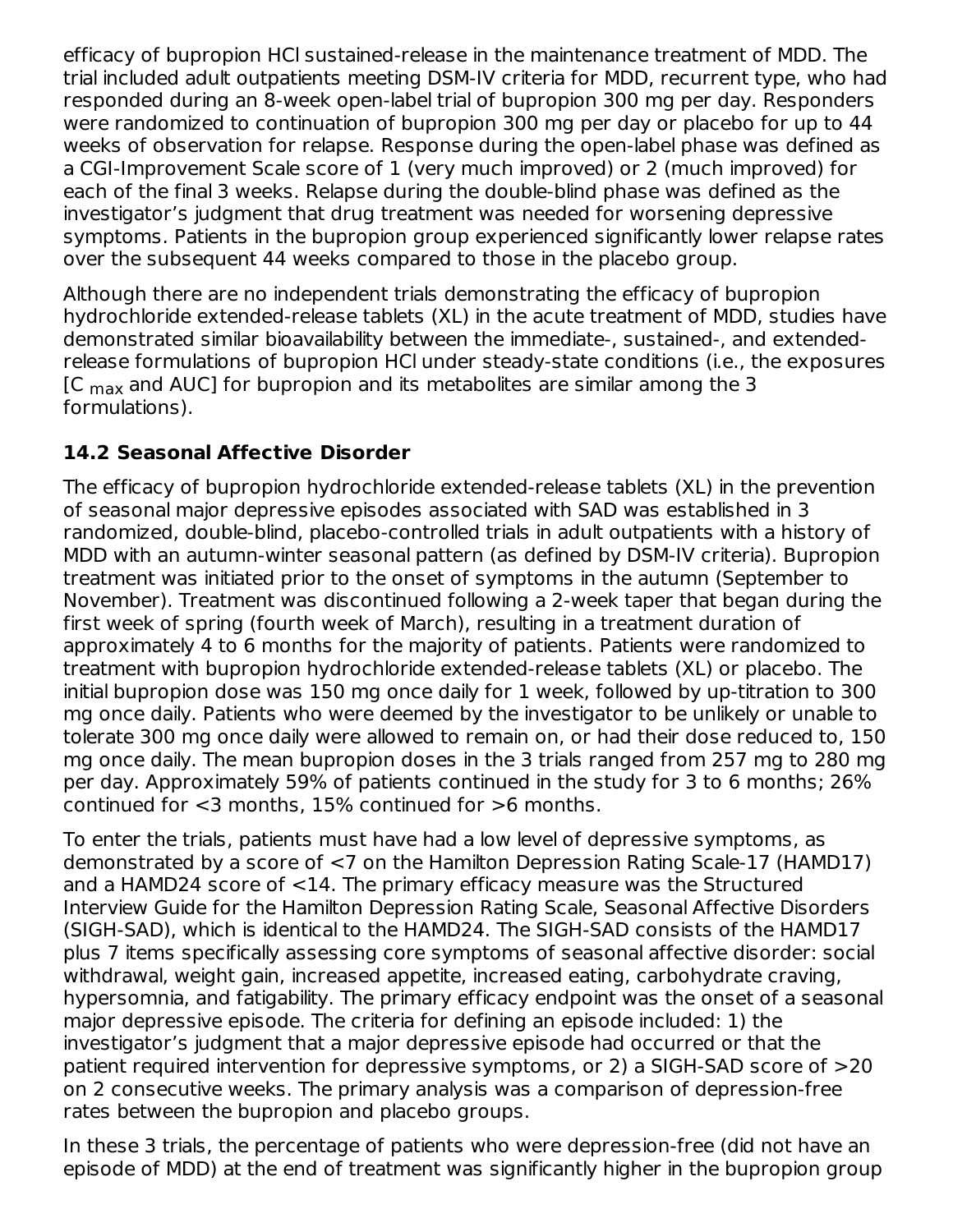than in the placebo group: 81.4% vs. 69.7%, 87.2% vs. 78.7%, and 84.0% vs. 69.0% for Trials 1, 2 and 3, respectively. For the 3 trials combined, the depression-free rate was 84.3% versus 72.0% in the bupropion and placebo group, respectively.

# **16 HOW SUPPLIED/STORAGE AND HANDLING**

Bupropion hydrochloride extended-release tablets, USP (XL) are supplied as:

creamy-white to pale yellow, round tablets printed with "GS1" on one side and plain on the other side

### NDC 68071-2586-9 BOTTLES OF 90

### **Store at 25°C (77°F); excursions permitted to 15° to 30°C (59° to 86°F) [see USP Controlled Room Temperature].Protect from light.**

Bupropion hydrochloride extended-release tablets, USP (XL) may have an odor.

# **17 PATIENT COUNSELING INFORMATION**

Advise the patient to read the FDA-approved patient labeling (Medication Guide).

Inform patients, their families, and their caregivers about the benefits and risks associated with treatment with bupropion hydrochloride extended-release tablets (XL) and counsel them in its appropriate use.

A patient Medication Guide about "Antidepressant Medicines, Depression and Other Serious Mental Illnesses, and Suicidal Thoughts or Actions," "Quitting Smoking, Quit-Smoking Medications, Changes in Thinking and Behavior, Depression, and Suicidal Thoughts or Actions," and "What Other Important Information Should I Know About bupropion hydrochloride extended-release tablets (XL) ?" is available for bupropion hydrochloride extended-release tablets (XL). Instruct patients, their families, and their caregivers to read the Medication Guide and assist them in understanding its contents. Patients should be given the opportunity to discuss the contents of the Medication Guide and to obtain answers to any questions they may have. The complete text of the Medication Guide is reprinted at the end of this document.

Advise patients regarding the following issues and to alert their prescriber if these occur while taking bupropion hydrochloride extended-release tablets (XL).

# **Suicidal Thoughts and Behaviors**

Instruct patients, their families, and/or their caregivers to be alert to the emergence of anxiety, agitation, panic attacks, insomnia, irritability, hostility, aggressiveness, impulsivity, akathisia (psychomotor restlessness), hypomania, mania, other unusual changes in behavior, worsening of depression, and suicidal ideation, especially early during antidepressant treatment and when the dose is adjusted up or down. Advise families and caregivers of patients to observe for the emergence of such symptoms on a day-to-day basis, since changes may be abrupt. Such symptoms should be reported to the patient's prescriber or health professional, especially if they are severe, abrupt in onset, or were not part of the patient's presenting symptoms. Symptoms such as these may be associated with an increased risk for suicidal thinking and behavior and indicate a need for very close monitoring and possibly changes in the medication.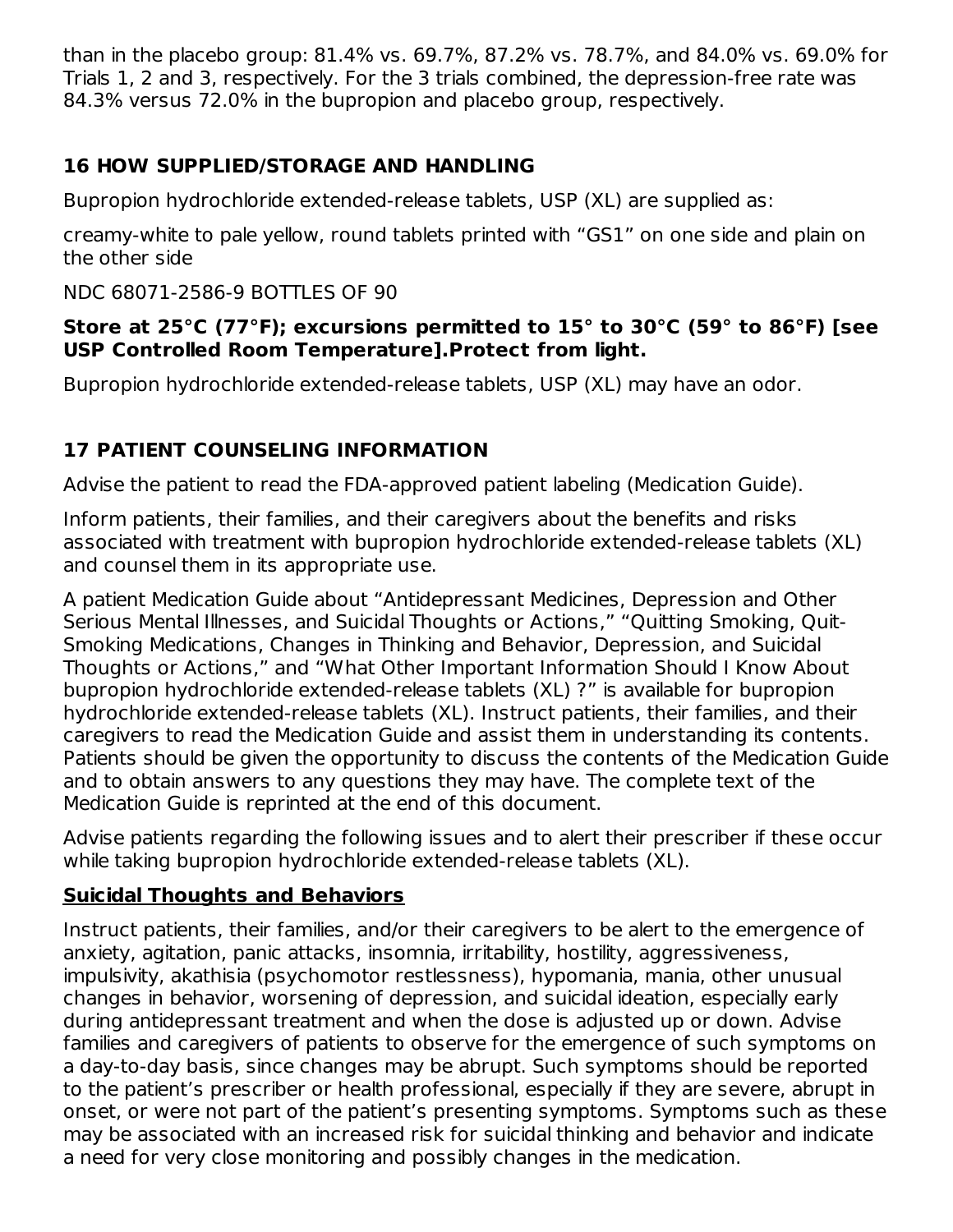### **Neuropsychiatric Adverse Events and Suicide Risk in Smoking Cessation Treatment**

Although bupropion hydrochloride extended-release tablets (XL) are not indicated for smoking cessation treatment, it contains the same active ingredient as ZYBAN which is approved for this use. Inform patients that some patients have experienced changes in mood (including depression and mania), psychosis, hallucinations, paranoia, delusions, homicidal ideation, aggression, hostility, agitation, anxiety, and panic, as well as suicidal ideation and suicide when attempting to quit smoking while taking bupropion. Instruct patients to discontinue bupropion hydrochloride extended-release tablets (XL) and contact a healthcare professional if they experience such symptoms [see Warnings and Precautions (5.2) and Adverse Reactions (6.2)] .

### **Severe Allergic Reactions**

Educate patients on the symptoms of hypersensitivity and to discontinue bupropion hydrochloride extended-release tablets (XL) if they have a severe allergic reaction.

### **Seizure**

Instruct patients to discontinue and not restart bupropion hydrochloride extendedrelease tablets (XL) if they experience a seizure while on treatment. Advise patients that the excessive use or the abrupt discontinuation of alcohol, benzodiazepines, antiepileptic drugs, or sedatives/hypnotics can increase the risk of seizure. Advise patients to minimize or avoid the use of alcohol.

# **Angle-Closure Glaucoma**

Patients should be advised that taking bupropion hydrochloride extended-release tablets (XL) can cause mild pupillary dilation, which in susceptible individuals, can lead to an episode of angle-closure glaucoma. Pre-existing glaucoma is almost always open-angle glaucoma because angle-closure glaucoma, when diagnosed, can be treated definitively with iridectomy. Open-angle-glaucoma is not a risk factor for angle-closure glaucoma. Patients may wish to be examined to determine whether they are susceptible to angleclosure, and have a prophylactic procedure (e.g., iridectomy), if they are susceptible [see Warnings and Precautions (5.7)].

### **Bupropion-Containing Products**

Educate patients that bupropion hydrochloride extended-release tablets (XL) contains the same active ingredient (bupropion) found in ZYBAN, which is used as an aid to smoking cessation treatment, and that bupropion hydrochloride extended-release tablets (XL) should not be used in combination with ZYBAN or any other medications that contain bupropion hydrochloride (such as WELLBUTRIN SR, the sustained-release formulation, WELLBUTRIN, the immediate-release formulation, and APLENZIN, a bupropion hydrobromide formulation). In addition, there are a number of generic bupropion HCl products for the immediate, sustained, and extended-release formulations.

# **Potential for Cognitive and Motor Impairment**

Advise patients that any CNS-active drug like bupropion hydrochloride extended-release tablets (XL) may impair their ability to perform tasks requiring judgment or motor and cognitive skills. Advise patients that until they are reasonably certain that bupropion hydrochloride extended-release tablets (XL) do not adversely affect their performance,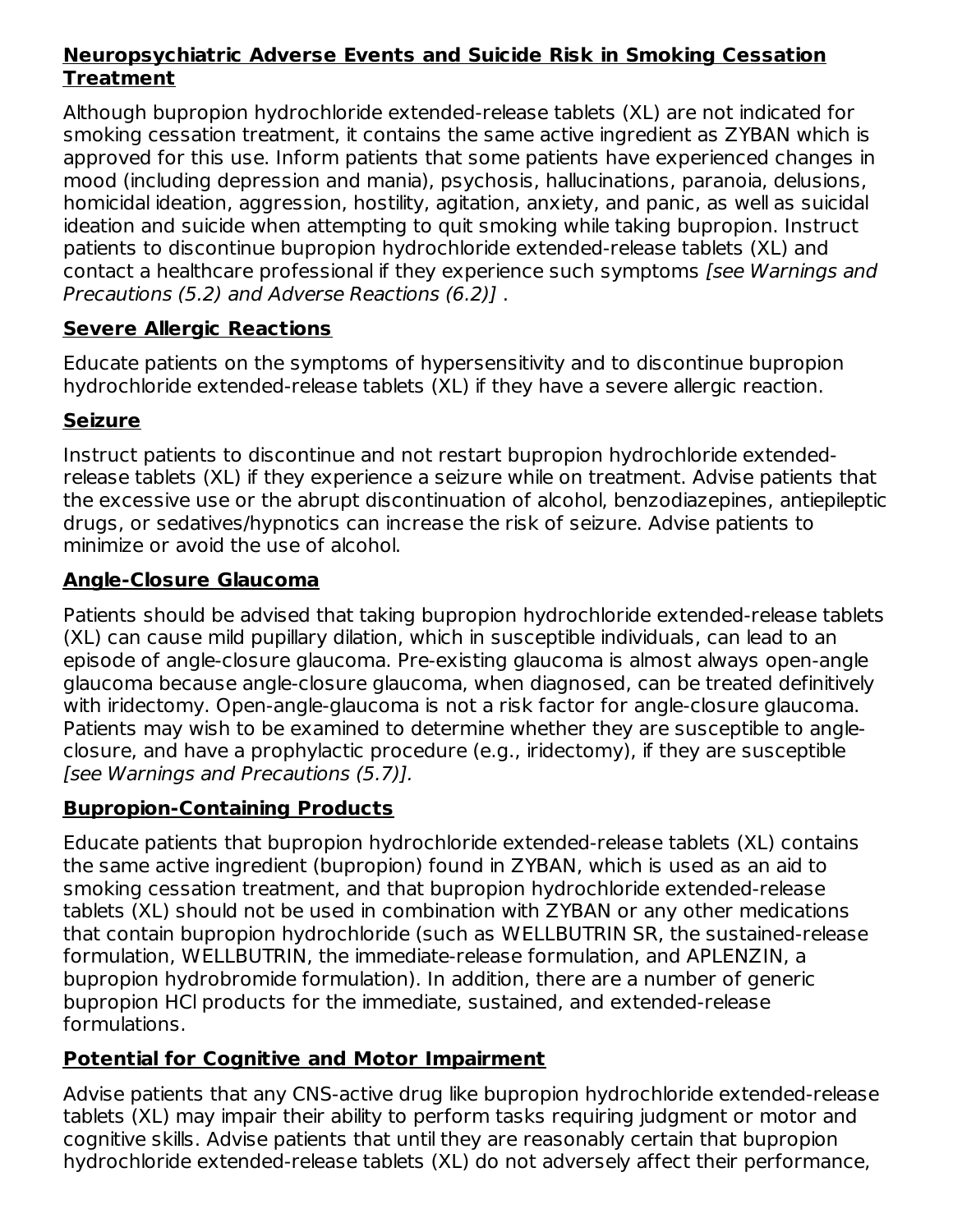they should refrain from driving an automobile or operating complex, hazardous machinery. Bupropion hydrochloride extended-release tablets (XL) treatment may lead to decreased alcohol tolerance.

#### **Concomitant Medications**

Counsel patients to notify their healthcare provider if they are taking or plan to take any prescription or over-the-counter drugs, because bupropion hydrochloride extendedrelease tablets (XL) and other drugs may affect each other's metabolism.

#### **Pregnancy**

Advise patients to notify their healthcare provider if they become pregnant or intend to become pregnant during therapy with bupropion hydrochloride extended-release tablets (XL). Advise patients that there is a pregnancy exposure registry that monitors pregnancy outcomes in women exposed to bupropion hydrochloride extended-release tablets (XL) during pregnancy [see Use in Specific Populations (8.1)].

### **Administration Information**

Instruct patients to swallow bupropion hydrochloride extended-release tablets (XL) whole so that the release rate is not altered. Instruct patients if they miss a dose, not to take an extra tablet to make up for the missed dose and to take the next tablet at the regular time because of the dose-related risk of seizure. Instruct patients that bupropion hydrochloride extended-release tablets (XL) should be swallowed whole and not crushed, divided, or chewed. Bupropion hydrochloride extended-release tablets (XL) should be administered in the morning and may be taken with or without food.

All brand names are registered trademarks of their respective owners.

#### **Manufactured For:**

Accord Healthcare, Inc., 1009, Slater Road, Suite 210-B, Durham, NC 27703, USA

#### **Manufactured By:**

Intas Pharmaceuticals Limited, Plot No. : 457, 458, Village - Matoda, Bavla Road, Ta.- Sanand, Dist.- Ahmedabad - 382 210, INDIA.

10 0390 1 6010205

Issued July 2021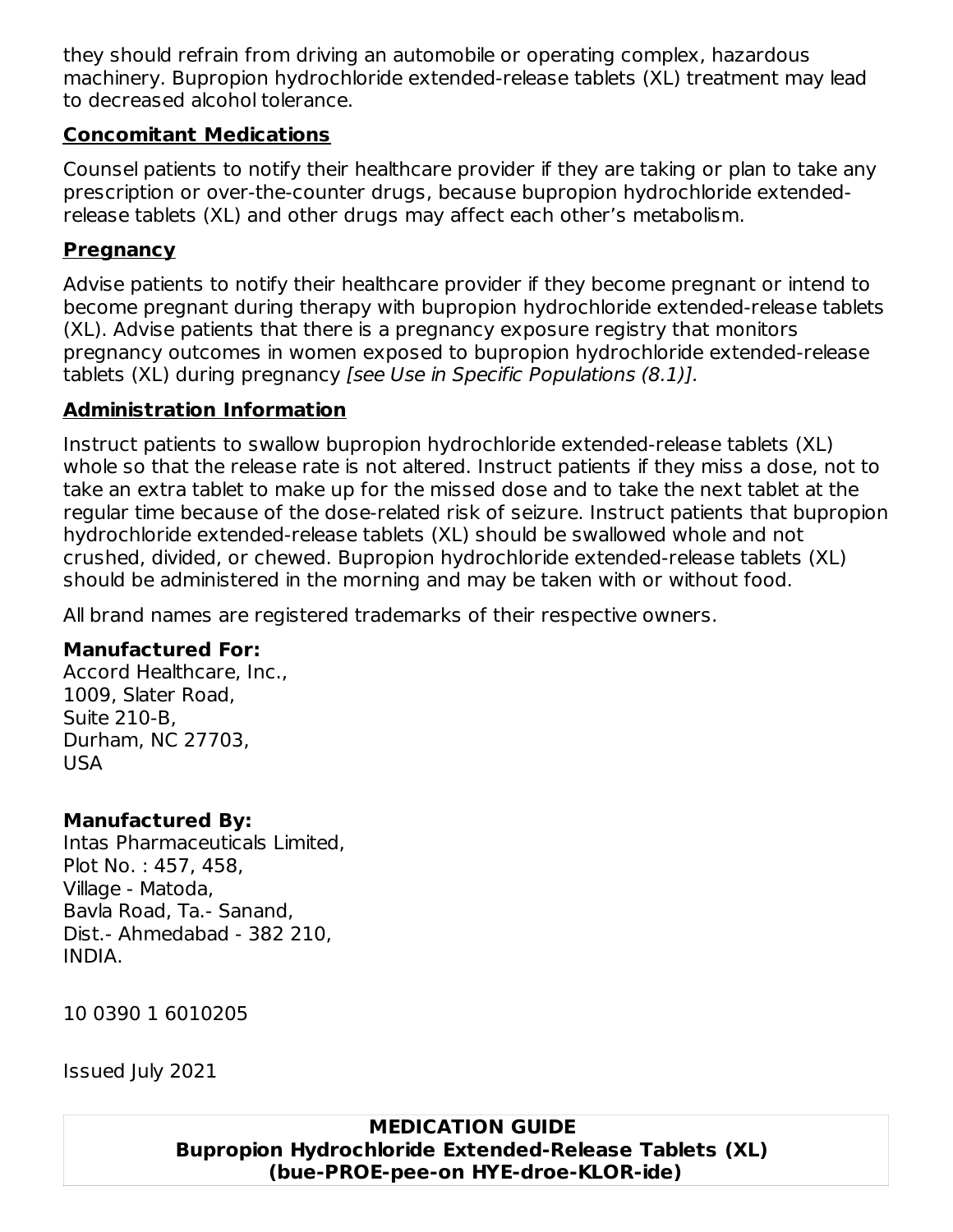**IMPORTANT: Be sure to read the three sections of this Medication Guide. The first section is about the risk of suicidal thoughts and actions with antidepressant medicines; the second section is about the risk of changes in thinking and behavior, depression and suicidal thoughts or actions with medicines used to quit smoking; and the third section is entitled "What Other Important Information Should I Know About bupropion hydrochloride extended-release tablets (XL)?"**

Antidepressant Medicines, Depression and Other Serious Mental Illnesses, and Suicidal Thoughts or Actions

This section of the Medication Guide is only about the risk of suicidal thoughts and actions with antidepressant medicines.

**What is the most important information I should know about antidepressant medicines, depression and other serious mental illnesses, and suicidal thoughts or actions?**

**1. Antidepressant medicines may increase the risk of suicidal thoughts or actions in some children, teenagers, or young adults within the first few months of treatment.**

**2. Depression or other serious mental illnesses are the most important causes of suicidal thoughts and actions. Some people may have a particularly high risk of having suicidal thoughts or actions.** These include people who have (or have a family history of) bipolar illness (also called manic- depressive illness) or suicidal thoughts or actions.

**3. How can I watch for and try to prevent suicidal thoughts and actions in myself or a family member?**

- Pay close attention to any changes, especially sudden changes, in mood, behaviors, thoughts, or feelings. This is very important when an antidepressant medicine is started or when the dose is changed.
- Call your healthcare provider right away to report new or sudden changes in mood, behavior, thoughts, or feelings.
- Keep all follow up visits with your healthcare provider as scheduled. Call the healthcare provider between visits as needed, especially if you have concerns about symptoms.

#### **Call your healthcare provider right away if you or your family member has any of the following symptoms, especially if they are new, worse, or worry you:**

- thoughts about suicide or dying
- attempts to commit suicide
- new or worse depression
- new or worse anxiety
- feeling very agitated or restless
- panic attacks
- trouble sleeping (insomnia)
- new or worse irritability
- acting aggressive, being angry, or violent
- acting on dangerous impulses
- an extreme increase in activity and talking (mania)
- other unusual changes in behavior or mood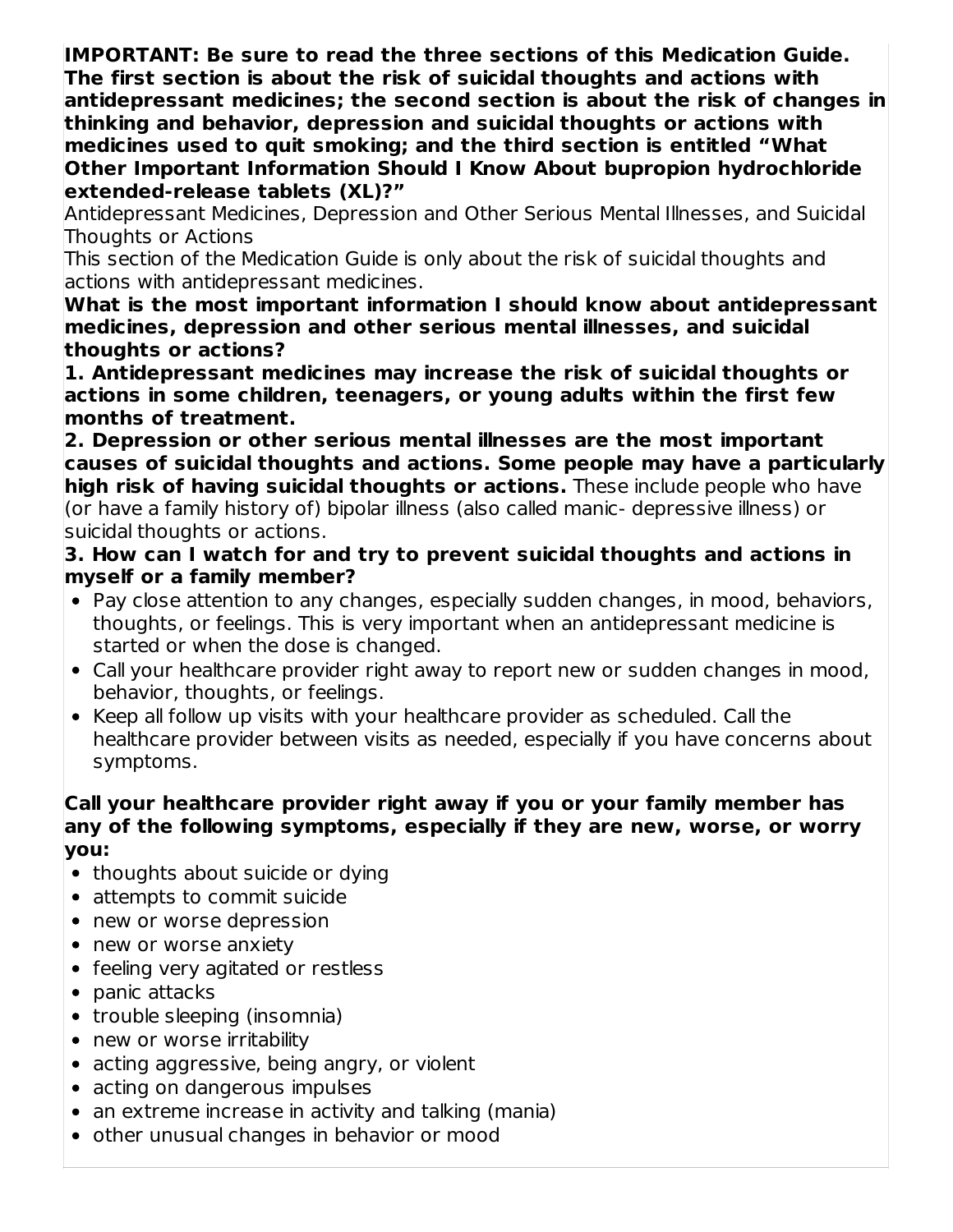# **What else do I need to know about antidepressant medicines?**

- **Never stop an antidepressant medicine without first talking to a healthcare provider.** Stopping an antidepressant medicine suddenly can cause other symptoms.
- **Antidepressants are medicines used to treat depression and other illnesses.** It is important to discuss all the risks of treating depression and also the risks of not treating it. Patients and their families or other caregivers should discuss all treatment choices with the healthcare provider, not just the use of antidepressants.
- **Antidepressant medicines have other side effects.** Talk to the healthcare provider about the side effects of the medicine prescribed for you or your family member.
- **Antidepressant medicines can interact with other medicines.** Know all of the medicines that you or your family member takes. Keep a list of all medicines to show the healthcare provider. Do not start new medicines without first checking with your healthcare provider.

It is not known if bupropion hydrochloride extended-release tablets (XL) are safe and effective in children under the age of 18.

#### **Quitting Smoking, Quit-Smoking Medications, Changes in Thinking and Behavior, Depression, and Suicidal Thoughts or Actions**

This section of the Medication Guide is only about the risk of changes in thinking and behavior, depression and suicidal thoughts or actions with drugs used to quit smoking. Although bupropion hydrochloride extended-release tablets (XL) are not a treatment for quitting smoking, it contains the same active ingredient (bupropion hydrochloride) as ZYBAN which is used to help patients quit smoking.

### **Talk to your healthcare provider or your family member's healthcare provider about:**

- all risks and benefits of quit-smoking medicines.
- all treatment choices for quitting smoking.

When you try to quit smoking, with or without bupropion you may have symptoms that may be due to nicotine withdrawal, including:

- urge to smoke
- depressed mood
- trouble sleeping
- irritability
- frustration
- anger
- $\bullet$  feeling anxious
- difficulty concentrating
- restlessness
- decreased heart rate
- increased appetite
- weight gain

Some people have even experienced suicidal thoughts when trying to quit smoking without medication. Sometimes quitting smoking can lead to worsening of mental health problems that you already have, such as depression.

Some people have had serious side effects while taking bupropion to help them quit smoking, including:

**New or worse mental health problems, such as changes in behavior or thinking, aggression, hostility, agitation, depression, or suicidal thoughts or actions.** Some people had these symptoms when they began taking bupropion, and others developed them after several weeks of treatment, or after stopping bupropion. These symptoms happened more often in people who had a history of mental health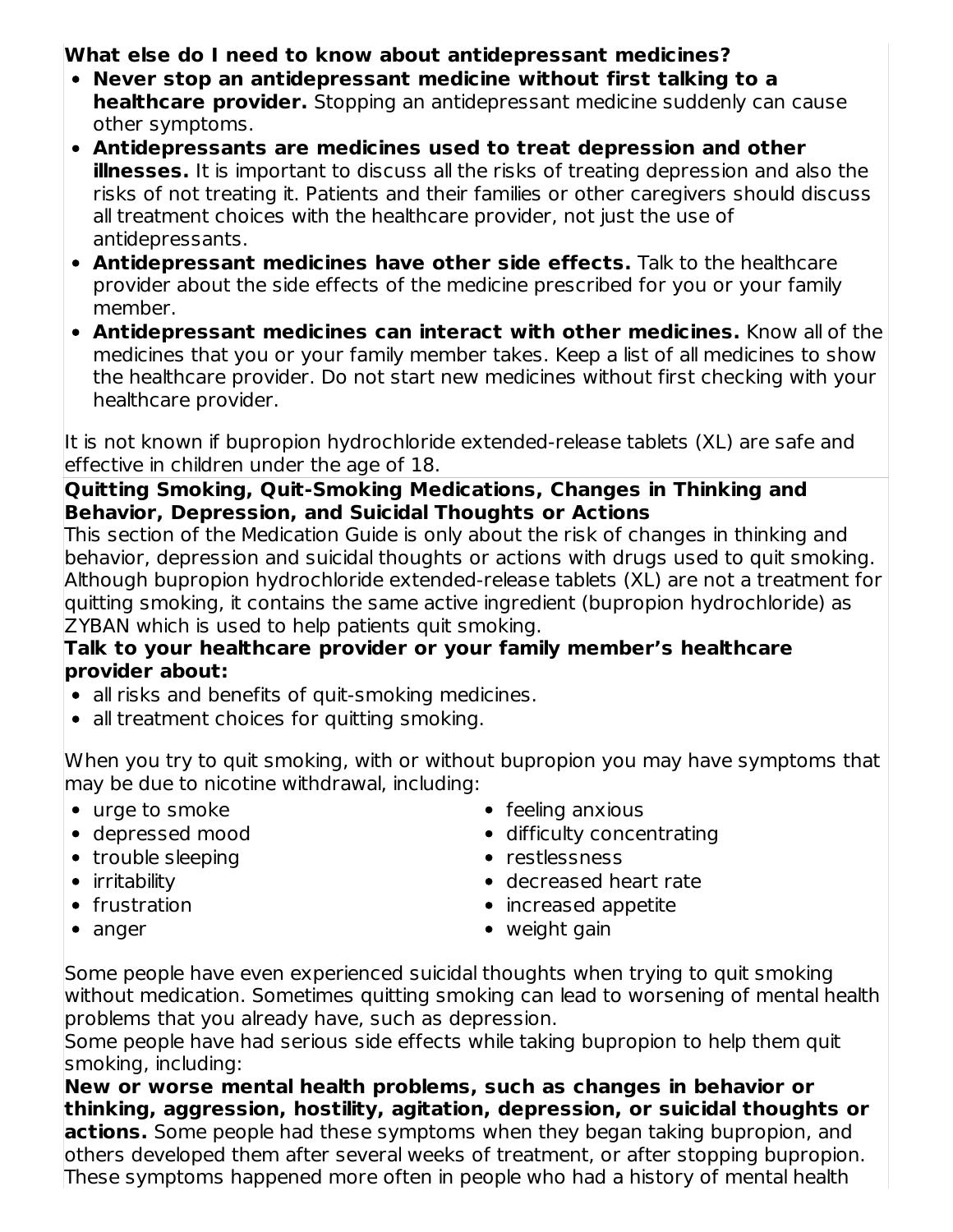problems before taking bupropion than in people without a history of mental health problems.

**Stop taking bupropion hydrochloride extended-release tablets (XL) and call your healthcare provider right away if you, your family, or caregiver notice any of these symptoms.** Work with your healthcare provider to decide whether you should continue to take bupropion hydrochloride extended-release tablets (XL). In many people, these symptoms went away after stopping bupropion hydrochloride extendedrelease tablets (XL), but in some people symptoms continued after stopping bupropion hydrochloride extended-release tablets (XL). It is important for you to follow-up with your healthcare provider until your symptoms go away. **Before taking bupropion hydrochloride extended-release tablets (XL),** tell your healthcare provider if you have ever had depression or other mental health problems. You should also tell your healthcare provider about any symptoms you had during other times you tried to quit smoking, with or without bupropion.

#### **What Other Important Information Should I Know About bupropion hydrochloride extended-release tablets (XL)?**

- Seizures: There is a chance of having a seizure (convulsion, fit) with bupropion hydrochloride extended-release tablets (XL), especially in people:
	- with certain medical problems.
	- who take certain medicines.

The chance of having seizures increases with higher doses of bupropion hydrochloride extended-release tablets (XL). For more information, see the sections "Who should not take bupropion hydrochloride extended-release tablets (XL)?" and "What should I tell my healthcare provider before taking bupropion hydrochloride extended-release tablets (XL)?" Tell your healthcare provider about all of your medical conditions and all the medicines you take. **Do not take any other medicines while you are taking bupropion hydrochloride extended-release tablets (XL) unless your healthcare provider has said it is okay to take them.**

**If you have a seizure while taking bupropion hydrochloride extended-release tablets (XL), stop taking the tablets and call your healthcare provider right away.** Do not take bupropion hydrochloride extended-release tablets (XL) again if you have a seizure.

- **High blood pressure (hypertension). Some people get high blood pressure that can be severe, while taking bupropion hydrochloride extendedrelease tablets (XL).** The chance of high blood pressure may be higher if you also use nicotine replacement therapy (such as a nicotine patch) to help you stop smoking (see the section of this Medication Guide called "How should I take bupropion hydrochloride extended-release tablets (XL)?").
- **Manic episodes.** Some people may have periods of mania while taking bupropion hydrochloride extended-release tablets (XL), including:
	- Greatly increased energy
	- Severe trouble sleeping
	- Racing thoughts
	- Reckless behavior
	- Unusually grand ideas
	- Excessive happiness or irritability
	- Talking more or faster than usual

If you have any of the above symptoms of mania, call your healthcare provider.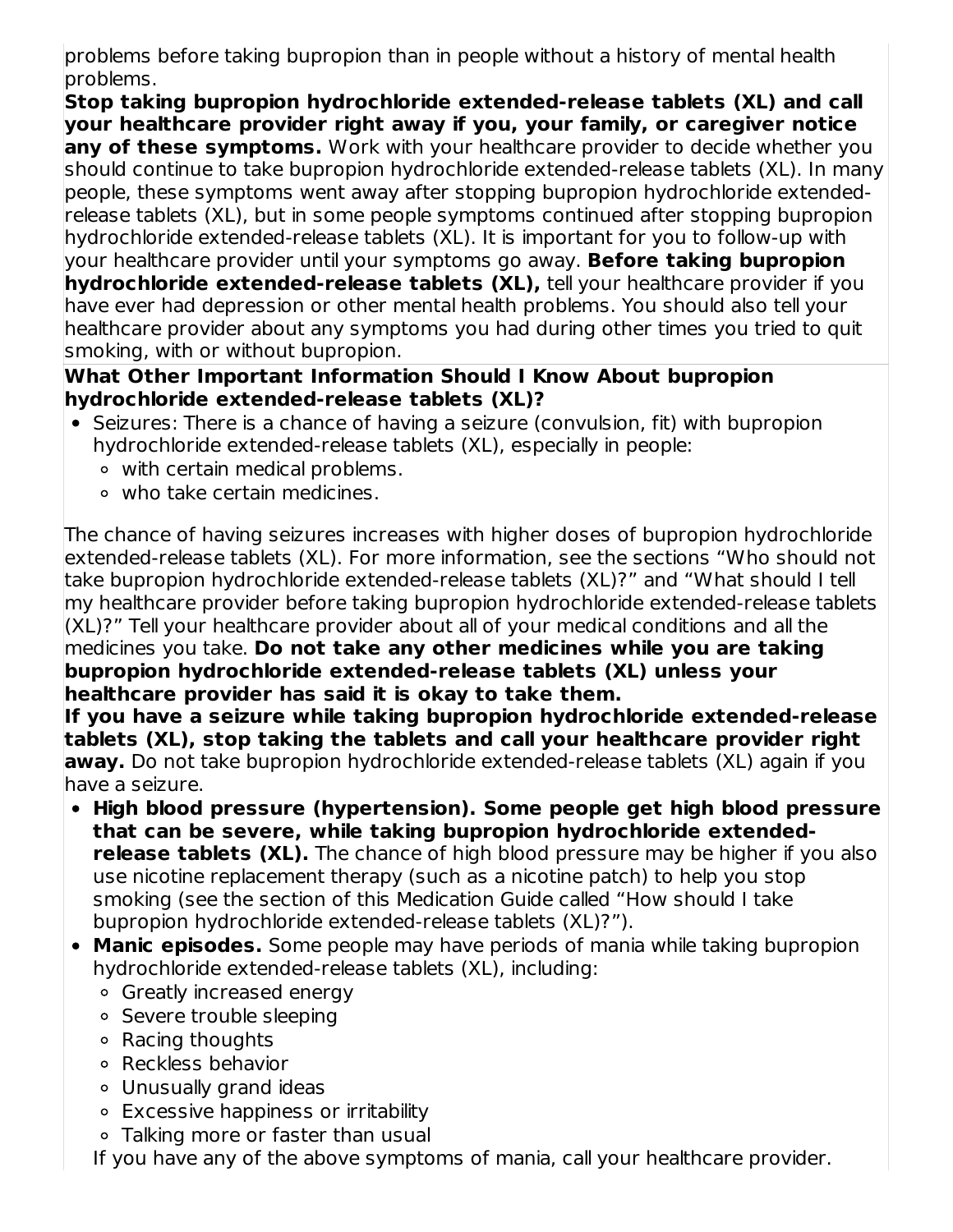- **Unusual thoughts or behaviors.** Some patients have unusual thoughts or behaviors while taking bupropion hydrochloride extended-release tablets (XL), including delusions (believe you are someone else), hallucinations (seeing or hearing things that are not there), paranoia (feeling that people are against you), or feeling confused. If this happens to you, call your healthcare provider Visual Problems.
	- $\circ$  eve pain
	- $\circ$  changes in vision
	- swelling or redness in or around the eye

Only some people are at risk for these problems. You may want to undergo an eye examination to see if you are at risk and receive preventative treatment if you are.

**Severe allergic reactions. Some people can have severe allergic reactions to bupropion hydrochloride extended-release tablets (XL). Stop taking bupropion hydrochloride extended-release tablets (XL) and call your healthcare provider right away** if you get a rash, itching, hives, fever, swollen lymph glands, painful sores in the mouth or around the eyes, swelling of the lips or tongue, chest pain, or have trouble breathing. These could be signs of a serious allergic reaction.

# **What are bupropion hydrochloride extended-release tablets (XL)?**

Bupropion hydrochloride extended-release tablets (XL) are a prescription medicine used to treat adults with a certain type of depression called major depressive disorder and for the prevention of autumn-winter seasonal depression (seasonal affective disorder).

# **Who should not take bupropion hydrochloride extended-release tablets (XL)? Do not take bupropion hydrochloride extended-release tablets (XL) if you:**

- have or had a seizure disorder or epilepsy.
- have or had an eating disorder such as anorexia nervosa or bulimia.
- **are taking any other medicines that contain bupropion, including** WELLBUTRIN or WELLBUTRIN SR, APLENZIN ®, ZYBAN, or FORFIVO XL. Bupropion is the same active ingredient that is in bupropion hydrochloride extendedrelease tablets (XL).
- drink a lot of alcohol and abruptly stop drinking, or take medicines called sedatives (these make you sleepy), benzodiazepines, or anti-seizure medicines, and you stop taking them all of a sudden.
- take a monoamine oxidase inhibitor (MAOI). Ask your healthcare provider or pharmacist if you are not sure if you take an MAOI, including the antibiotic linezolid.
	- **do not take an MAOI within 2 weeks of stopping bupropion hydrochloride extended-release tablets (XL)unless directed to do so by your healthcare provider..**
	- **do not start bupropion hydrochloride extended-release tablets (XL) if you stopped taking an MAOI in the last 2 weeks unless directed to do so by your healthcare provider..**
- are allergic to the active ingredient in bupropion hydrochloride extended-release tablets (XL), bupropion, or to any of the inactive ingredients. See the end of this Medication Guide for a complete list of ingredients in bupropion hydrochloride extended-release tablets (XL).

**What should I tell my healthcare provider before taking bupropion hydrochloride extended-release tablets (XL)?**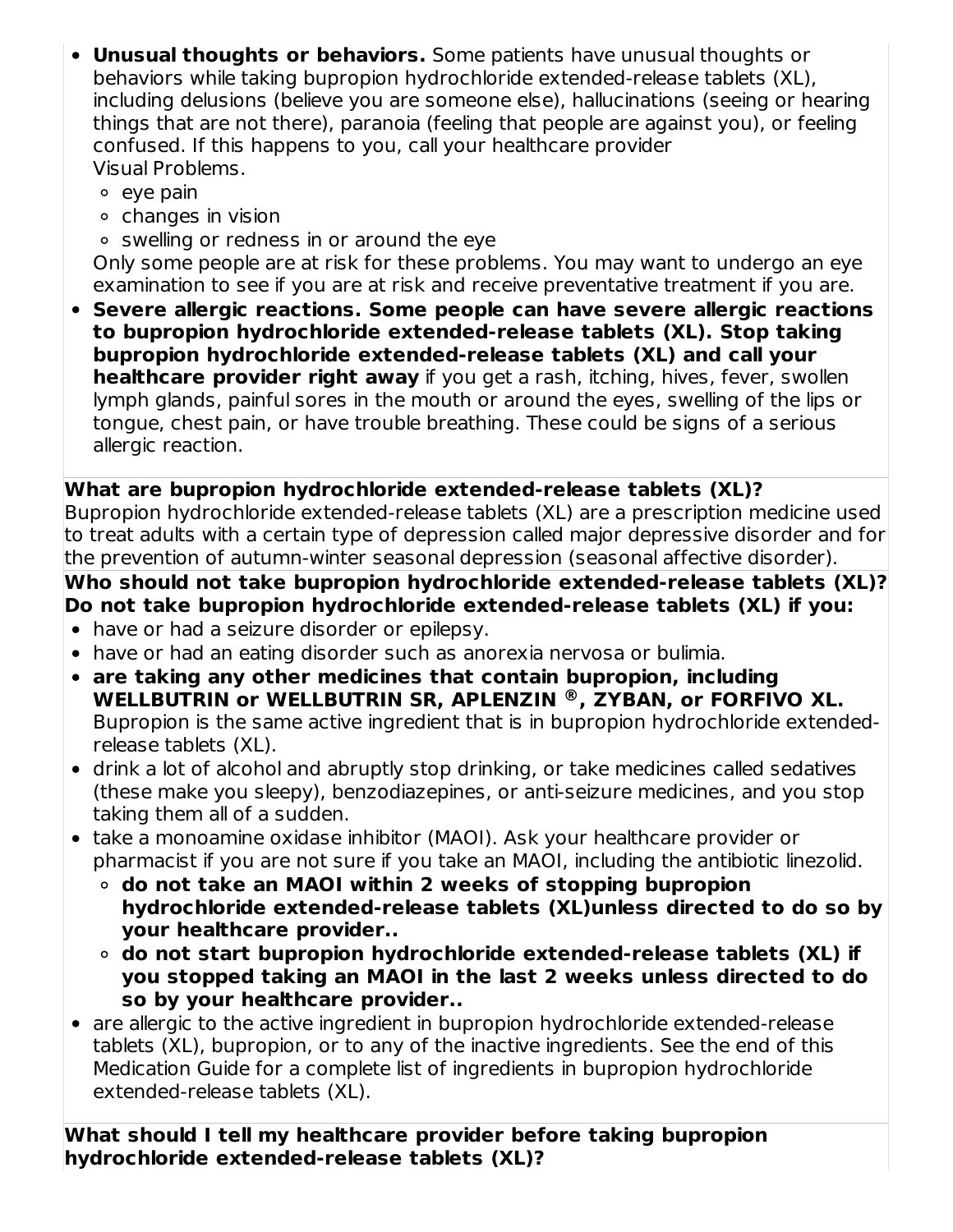Tell your healthcare provider if you have ever had depression, suicidal thoughts or actions, or other mental health problems. You should also tell your healthcare provider about any symptoms you had during other times you tried to quit smoking, with or without bupropion hydrochloride extended-release tablets (XL). See "Quitting Smoking, Quit-Smoking Medications, Changes in Thinking and Behavior, Depression, and Suicidal Thoughts or Actions."

- Tell your healthcare provider about your other medical conditions, including if you:
	- have liver problems, especially cirrhosis of the liver.
	- have kidney problems.
	- have, or have had, an eating disorder such as anorexia nervosa or bulimia.
	- $\circ$  have had a head injury.
	- have had a seizure (convulsion, fit).
	- have a tumor in your nervous system (brain or spine).
	- have had a heart attack, heart problems, or high blood pressure.
	- are a diabetic taking insulin or other medicines to control your blood sugar.
	- drink alcohol.
	- abuse prescription medicines or street drugs.
	- are pregnant or plan to become pregnant. Talk to your healthcare provider about the risk to your unborn baby if you take bupropion hydrochloride extendedrelease tablets (XL) during pregnancy.
		- Tell your healthcare provider if you become pregnant or think you are pregnant during treatment with bupropion hydrochloride extended-release tablets (XL).
		- If you become pregnant during treatment with bupropion hydrochloride extended-release tablets (XL), talk to your healthcare provider about registering with the National Pregnancy Registry for Antidepressants. You can register by calling 1-844-405-6185.
	- are breastfeeding or plan to breastfeed during treatment with bupropion hydrochloride extended-release tablets (XL). Bupropion hydrochloride passes into your milk. Talk to your healthcare provider about the best way to feed your baby during treatment with bupropion hydrochloride extended-release tablets (XL).

Tell your healthcare provider about all the medicines you take, including prescription, over-the-counter medicines, vitamins, and herbal supplements. Many medicines increase your chances of having seizures or other serious side effects if you take them while you are taking bupropion hydrochloride extended-release tablets (XL).

**How should I take bupropion hydrochloride extended-release tablets (XL)?**

- Take bupropion hydrochloride extended-release tablets (XL) exactly as prescribed by your healthcare provider. Do not change your dose or stop taking bupropion hydrochloride extended-release tablets (XL) without talking with your healthcare provider first.
- **Swallow bupropion hydrochloride extended-release tablets (XL) whole. Do not chew, cut, or crush bupropion hydrochloride extended-release tablets (XL).** If you do, the medicine will be released into your body too quickly. If this happens you may be more likely to get side effects including seizures. **Tell your healthcare provider if you cannot swallow tablets.**
- Bupropion hydrochloride extended-release tablets (XL) may have an odor. This is normal.
- Take your doses of bupropion hydrochloride extended-release tablets (XL) at least 24 hours apart.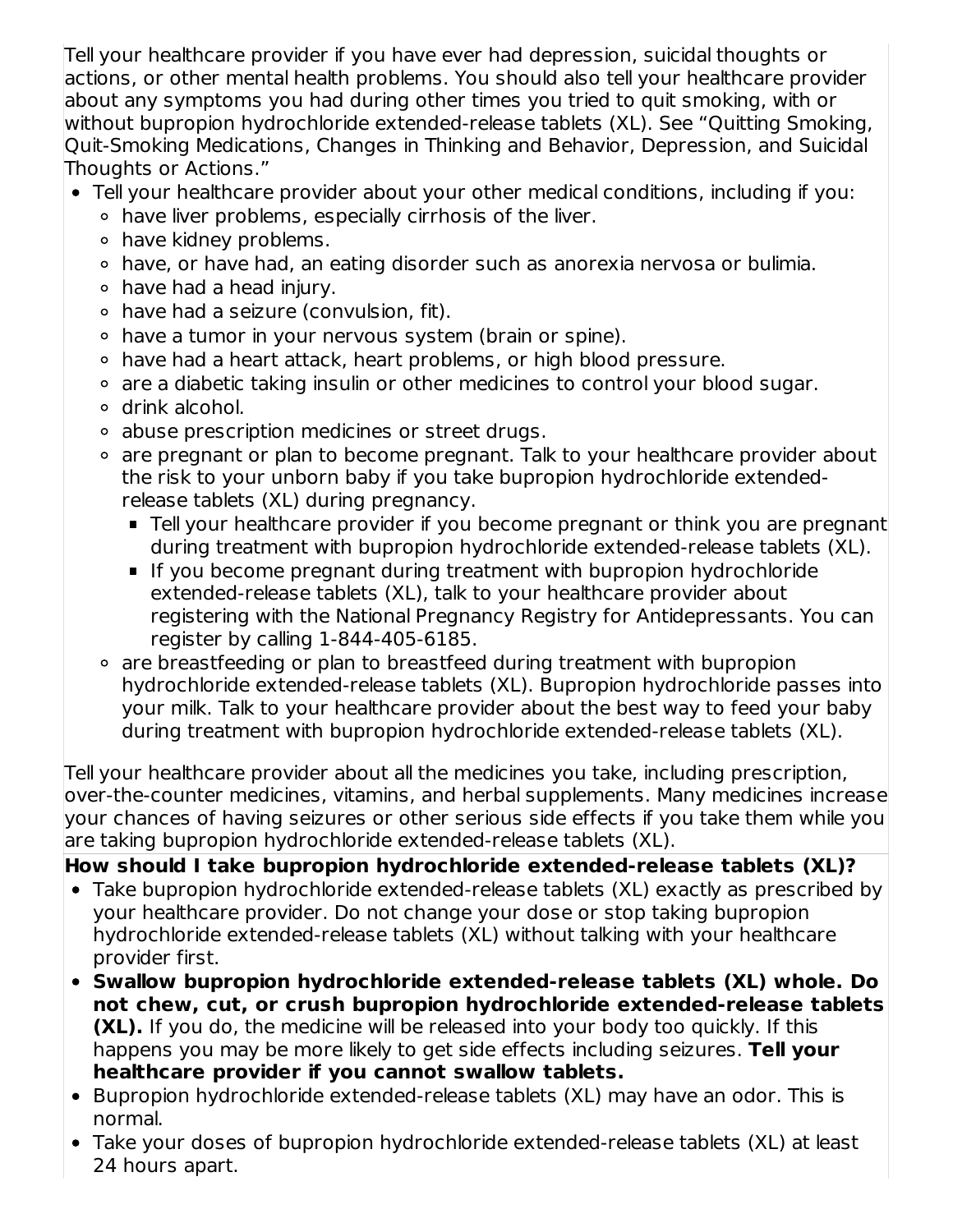- You may take bupropion hydrochloride extended-release tablets (XL) with or without food.
- If you miss a dose, do not take an extra dose to make up for the dose you missed. Wait and take your next dose at the regular time. **This is very important.** Too much bupropion hydrochloride extended-release tablets (XL) can increase your chance of having a seizure.
- If you take too much bupropion hydrochloride extended-release tablets (XL), or overdose, call your local emergency room or poison control center right away.
- **Do not take any other medicines while taking bupropion hydrochloride extended-release tablets (XL) unless your healthcare provider has told you it is okay.**
- If you are taking bupropion hydrochloride extended-release tablets (XL) for the treatment of major depressive disorder, it may take several weeks for you to feel that bupropion hydrochloride extended-release tablets (XL) is working. Once you feel better, it is important to keep taking bupropion hydrochloride extended-release tablets (XL) exactly as directed by your healthcare provider. Call your healthcare provider if you do not feel bupropion hydrochloride extended-release tablets (XL) is working for you.

### **What should I avoid while taking bupropion hydrochloride extended-release tablets (XL)?**

- Limit or avoid using alcohol during treatment with bupropion hydrochloride extendedrelease tablets (XL). If you usually drink a lot of alcohol, talk with your healthcare provider before suddenly stopping. If you suddenly stop drinking alcohol, you may increase your chance of having seizures.
- Do not drive a car or use heavy machinery until you know how bupropion hydrochloride extended-release tablets (XL) affects you. Bupropion hydrochloride extended-release tablets (XL) can affect your ability to do these things safely.

### **What are possible side effects of bupropion hydrochloride extended-release tablets (XL)?**

Bupropion hydrochloride extended-release tablets (XL) can cause serious side effects. See the sections at the beginning of this Medication Guide for information about serious side effects of bupropion hydrochloride extended-release tablets (XL).

The most common side effects of bupropion hydrochloride extended-release tablets (XL) include:

- trouble sleeping
- stuffy nose
- dry mouth
- dizziness
- $\bullet$  feeling anxious
- nausea
- constipation
- joint aches

If you have trouble sleeping, do not take bupropion hydrochloride extended-release tablets (XL) too close to bedtime.

Tell your healthcare provider right away about any side effects that bother you. These are not all the possible side effects of bupropion hydrochloride extended-release tablets (XL). For more information, ask your healthcare provider or pharmacist. Call your doctor for medical advice about side effects. You may report side effects to FDA at 1-800-FDA-1088.

You may also report side effects to Accord Healthcare Inc. at 1-866-941-7875.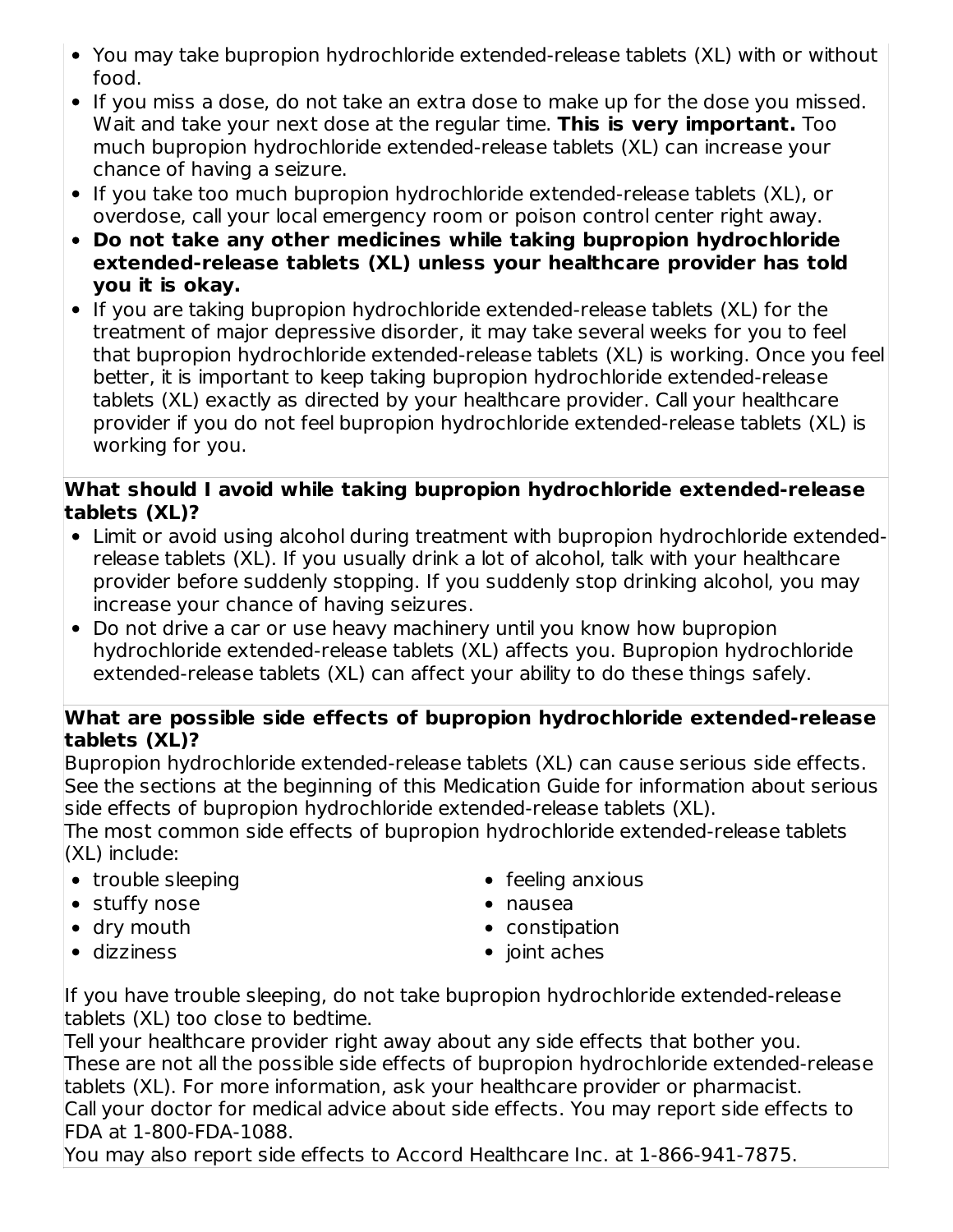## **How should I store bupropion hydrochloride extended-release tablets (XL)?**

Store bupropion hydrochloride extended-release tablets (XL) at room temperature 77°F (25°C).

**Keep bupropion hydrochloride extended-release tablets (XL) and all medicines out of the reach of children.**

#### **General information about the safe and effective use of bupropion hydrochloride extended-release tablets (XL).**

Medicines are sometimes prescribed for purposes other than those listed in a Medication Guide. Do not use bupropion hydrochloride extended-release tablets (XL) for a condition for which it was not prescribed. Do not give bupropion hydrochloride extended-release tablets (XL) to other people, even if they have the same symptoms you have. It may harm them.

If you take a urine drug screening test, bupropion hydrochloride extended-release tablets (XL) may make the test result positive for amphetamines. If you tell the person giving you the drug screening test that you are taking bupropion hydrochloride extended-release tablets (XL), they can do a more specific drug screening test that should not have this problem.

This Medication Guide summarizes important information about bupropion hydrochloride extended-release tablets (XL). If you would like more information, talk with your healthcare provider. You can ask your healthcare provider or pharmacist for information about bupropion hydrochloride extended-release tablets (XL) that is written for health professionals.

For more information about bupropion hydrochloride extended-release tablets (XL), go to www.accordhealthcare.us or call Accord Healthcare at 1-866-941-7875.

#### **What are the ingredients in bupropion hydrochloride extended-release tablets (XL)?**

Active ingredient: bupropion hydrochloride.

Inactive ingredients: povidone, cysteine hydrochloride monohydrate, colloidal anhydrous silica, glycerol dibehanate, magnesium stearate, ethyl cellulose, polyethylene glycol, colloidal hydrated silica, triethyl citrate, methacrylic acid - ethyl acrylate copolymer , shellac, iron oxide black and propylene glycol.

# **Manufactured For:**

Accord Healthcare, Inc., 1009, Slater Road, Suite 210-B, Durham, NC 27703, USA

# **Manufactured By:**

Intas Pharmaceuticals Limited, Plot No. : 457, 458, Village - Matoda, Bavla Road, Ta.- Sanand, Dist.- Ahmedabad - 382 210, INDIA.

10 0390 1 6010205

Issued July 2021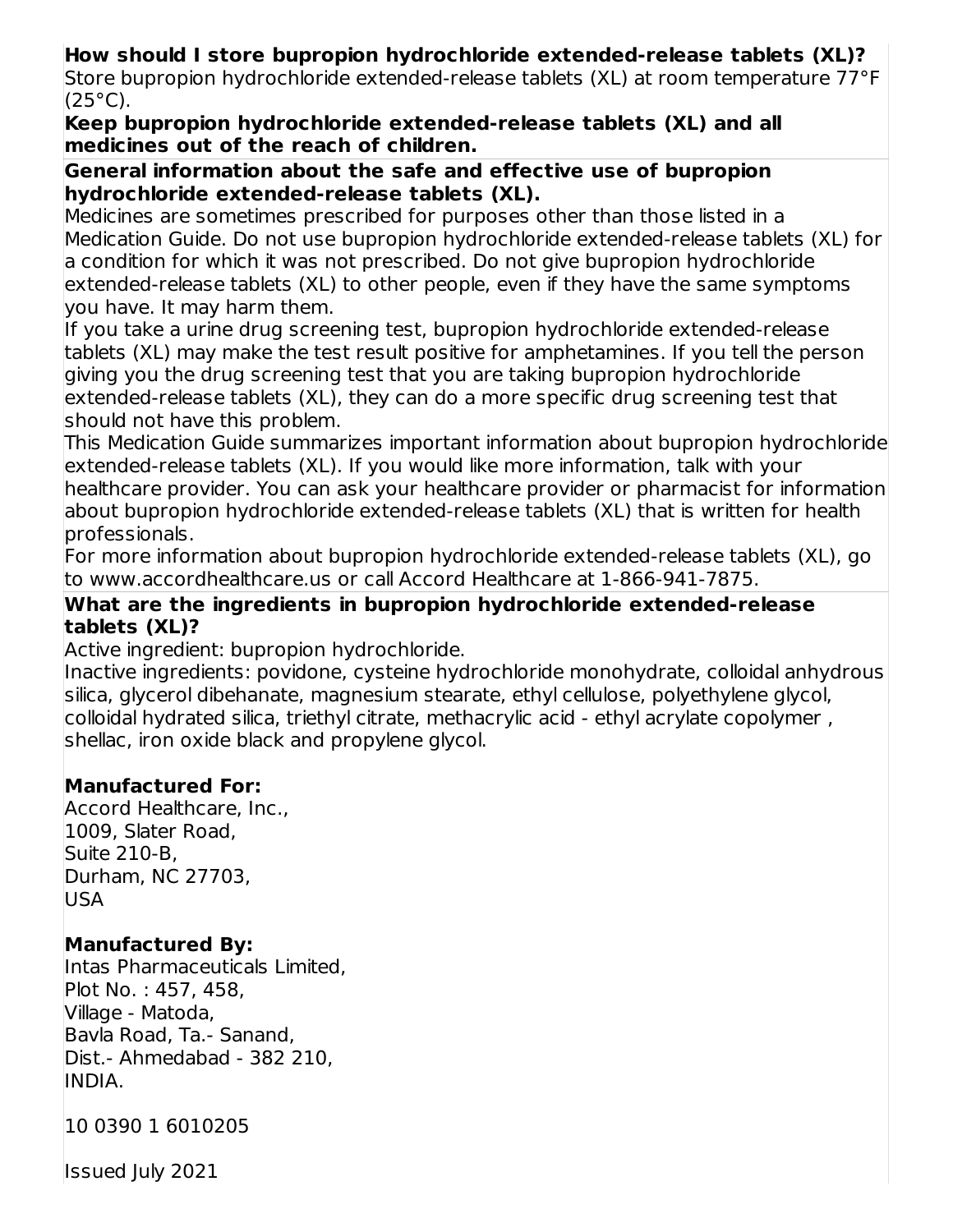This Medication Guide has been approved by the U.S. Food and Drug Administration. All other product/brand names are the trademarks of the respective owners.



# **BUPROPION HYDROCHLORIDE**

bupropion hydrochloride tablet, extended release

#### **Product Information**

| <b>Product Type</b>            | <b>HUMAN PRESCRIPTION</b> | Item Code | NDC:68071-2586(NDC:16729- |
|--------------------------------|---------------------------|-----------|---------------------------|
|                                | <b>DRUG</b>               | (Source)  | 443)                      |
| <b>Route of Administration</b> | ORAL                      |           |                           |

| <b>Active Ingredient/Active Moiety</b>                                             |                                          |          |
|------------------------------------------------------------------------------------|------------------------------------------|----------|
| <b>Ingredient Name</b>                                                             | <b>Basis of Strength</b>                 | Strength |
| <b>BUPROPION HYDROCHLORIDE (UNII: ZG7E5POY8O) (BUPROPION -</b><br>UNII:01ZG3TPX31) | <b>BUPROPION</b><br><b>HYDROCHLORIDE</b> | 150 mg   |
|                                                                                    |                                          |          |

#### **Inactive Ingredients**

| <u>HASTLE HIGH CAISHTS</u>                                                         |                 |
|------------------------------------------------------------------------------------|-----------------|
| <b>Ingredient Name</b>                                                             | <b>Strength</b> |
| <b>POVIDONE K90 (UNII: RDH86HIV5Z)</b>                                             |                 |
| <b>CYSTEINE HYDROCHLORIDE (UNII: ZT934N0X4W)</b>                                   |                 |
| <b>SILICON DIOXIDE (UNII: ETI7Z6XBU4)</b>                                          |                 |
| <b>GLYCERYL DIBEHENATE (UNII: R8WTH25YS2)</b>                                      |                 |
| <b>MAGNESIUM STEARATE (UNII: 70097M6I30)</b>                                       |                 |
| <b>ETHYLCELLULOSES (UNII: 7Z8S9VYZ4B)</b>                                          |                 |
| <b>POLYETHYLENE GLYCOL 1450 (UNII: 0)4Z5Z32L4)</b>                                 |                 |
| <b>HYDRATED SILICA (UNII: Y6O7T4G8P9)</b>                                          |                 |
| <b>TRIETHYL CITRATE (UNII: 8Z96QXD6UM)</b>                                         |                 |
| <b>METHACRYLIC ACID - ETHYL ACRYLATE COPOLYMER (1:1) TYPE A (UNII: NX76LV5T8J)</b> |                 |
| <b>SHELLAC</b> (UNII: 46N107B71O)                                                  |                 |
|                                                                                    |                 |